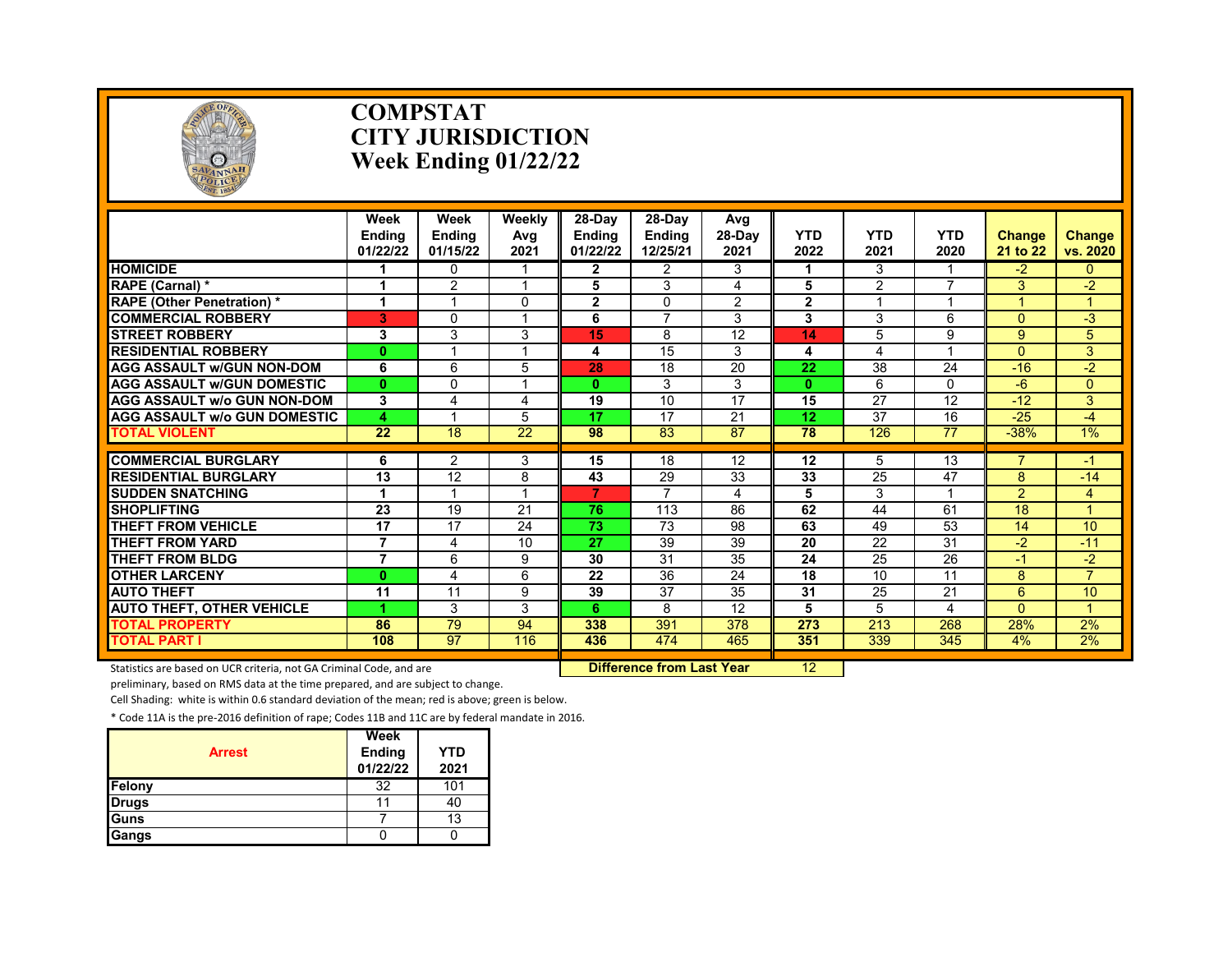

#### **COMPSTAT PRECINCT COMMANDER: NORTH PRECINCT CAPT. SHAMONICA BADIE Week Ending 01/22/22**



|                                     | Week           | Week           | <b>Weekly</b> | 28-Day          | 28-Dav          | Avg             |                 |                 |                 |                |                |
|-------------------------------------|----------------|----------------|---------------|-----------------|-----------------|-----------------|-----------------|-----------------|-----------------|----------------|----------------|
|                                     | <b>Ending</b>  | <b>Ending</b>  | Avg           | <b>Endina</b>   | <b>Ending</b>   | 28-Day          | <b>YTD</b>      | <b>YTD</b>      | <b>YTD</b>      | <b>Change</b>  | <b>Change</b>  |
|                                     | 01/22/22       | 01/15/22       | 2021          | 01/22/22        | 12/25/21        | 2021            | 2022            | 2021            | 2021            | 21 to 22       | vs. 2020       |
| <b>HOMICIDE</b>                     | 0              | $\mathbf{0}$   | 0             | 0               |                 |                 | 0               |                 | 0               | -1             | 0              |
| RAPE (Carnal) *                     |                | $\Omega$       | 0             |                 |                 |                 |                 |                 | 3               | $\Omega$       | $-2$           |
| <b>RAPE (Other Penetration)*</b>    | 1              | $\Omega$       | $\Omega$      | 4               | 0               |                 | 1               | $\Omega$        | $\Omega$        |                |                |
| <b>COMMERCIAL ROBBERY</b>           | $\bf{0}$       | $\Omega$       | $\Omega$      | $\overline{2}$  | $\Omega$        | $\overline{ }$  | 0               | $\Omega$        | $\Omega$        | $\Omega$       | $\Omega$       |
| <b>STREET ROBBERY</b>               | $\overline{2}$ |                |               | 6               | 0               | 5               | 5               | 0               | 3               | 5              | $\overline{2}$ |
| <b>RESIDENTIAL ROBBERY</b>          | 0              | $\Omega$       | 0             | 1               | 10              |                 |                 |                 | $\Omega$        | $\Omega$       |                |
| <b>AGG ASSAULT W/GUN NON-DOM</b>    | $\overline{2}$ | 2              |               | 10              | 4               | 5               | $\overline{7}$  | 8               | 7               | $-1$           | $\overline{0}$ |
| <b>AGG ASSAULT W/GUN DOMESTIC</b>   | $\bf{0}$       | $\Omega$       | 0             | $\bf{0}$        |                 |                 | $\bf{0}$        | 3               | $\Omega$        | $-3$           | 0              |
| <b>AGG ASSAULT w/o GUN NON-DOM</b>  | $\mathbf{0}$   |                |               | 6               | 3               | 6               | 4               | 8               | 4               | $-4$           | $\overline{0}$ |
| <b>AGG ASSAULT w/o GUN DOMESTIC</b> | $\bf{0}$       | $\Omega$       |               | $\overline{2}$  | 2               | 4               | $\bf{0}$        | 7               | 6               | $-7$           | $-6$           |
| <b>TOTAL VIOLENT</b>                | 6              | $\overline{4}$ | 6             | $\overline{29}$ | $\overline{22}$ | $\overline{23}$ | $\overline{19}$ | $\overline{29}$ | $\overline{23}$ | $-34%$         | $-17%$         |
| <b>COMMERCIAL BURGLARY</b>          | 0              | $\Omega$       |               | $\mathbf{2}$    | 5               | 3               | 0               | 2               | 5               | $-2$           | $-5$           |
| <b>RESIDENTIAL BURGLARY</b>         | 3              | $\overline{2}$ | 2             | 11              | 9               | 7               | 9               | $\overline{4}$  | 6               | 5              | 3              |
| <b>SUDDEN SNATCHING</b>             | $\bf{0}$       | $\Omega$       |               | $\overline{2}$  | $\Omega$        | $\overline{2}$  | $\overline{2}$  | 2               |                 | $\Omega$       | $\overline{A}$ |
| <b>SHOPLIFTING</b>                  | 3              | 2              | 3             | 8               | 4               | 11              | 6               | 4               | 6               | $\overline{2}$ | 0              |
| <b>THEFT FROM VEHICLE</b>           | 6              | 4              | 8             | 23              | 14              | 31              | 21              | 13              | 11              | 8              | 10             |
| <b>THEFT FROM YARD</b>              | $\mathbf{2}$   | 2              | 3             | 11              | 9               | 11              | 8               | 9               | 5               | $-1$           | 3              |
| <b>THEFT FROM BLDG</b>              | $\overline{2}$ |                | 3             | 6               | 6               | 10              | 5               | 9               | 6               | $-4$           | $-1$           |
| <b>OTHER LARCENY</b>                | $\bf{0}$       | $\Omega$       |               | $\mathbf{2}$    | 10              | 5               | 1               |                 | $\overline{ }$  | $\Omega$       | 0              |
| <b>AUTO THEFT</b>                   | $\mathbf{2}$   | 3              | 2             | 7               | 5               | 10              | $\overline{7}$  | 8               | 3               | -1             | 4              |
| <b>AUTO THEFT, OTHER VEHICLE</b>    | $\bf{0}$       | $\Omega$       |               | $\mathbf{0}$    | 3               | 3               | $\mathbf{0}$    | 2               | $\overline{2}$  | $-2$           | $-2$           |
| <b>TOTAL PROPERTY</b>               | 18             | 14             | 23            | 72              | 65              | 93              | 59              | 54              | 46              | 9%             | 28%            |
| <b>TOTAL PART I</b>                 | 24             | 18             | 29            | 101             | $\overline{87}$ | 116             | 78              | 83              | 69              | $-6%$          | 13%            |

Statistics are based on UCR criteria, not GA Criminal Code, and are **Difference from Last Year** -5

preliminary, based on RMS data at the time prepared, and are subject to change.

Cell Shading: white is within 0.6 standard deviation of the mean; red is above; green is below.

| <b>Arrests</b> | Week<br>Ending<br>01/22/22 | <b>YTD</b><br>2021 |
|----------------|----------------------------|--------------------|
| Felony         |                            | 12                 |
| <b>Drugs</b>   |                            |                    |
| <b>I</b> Guns  |                            |                    |
| Gangs          |                            |                    |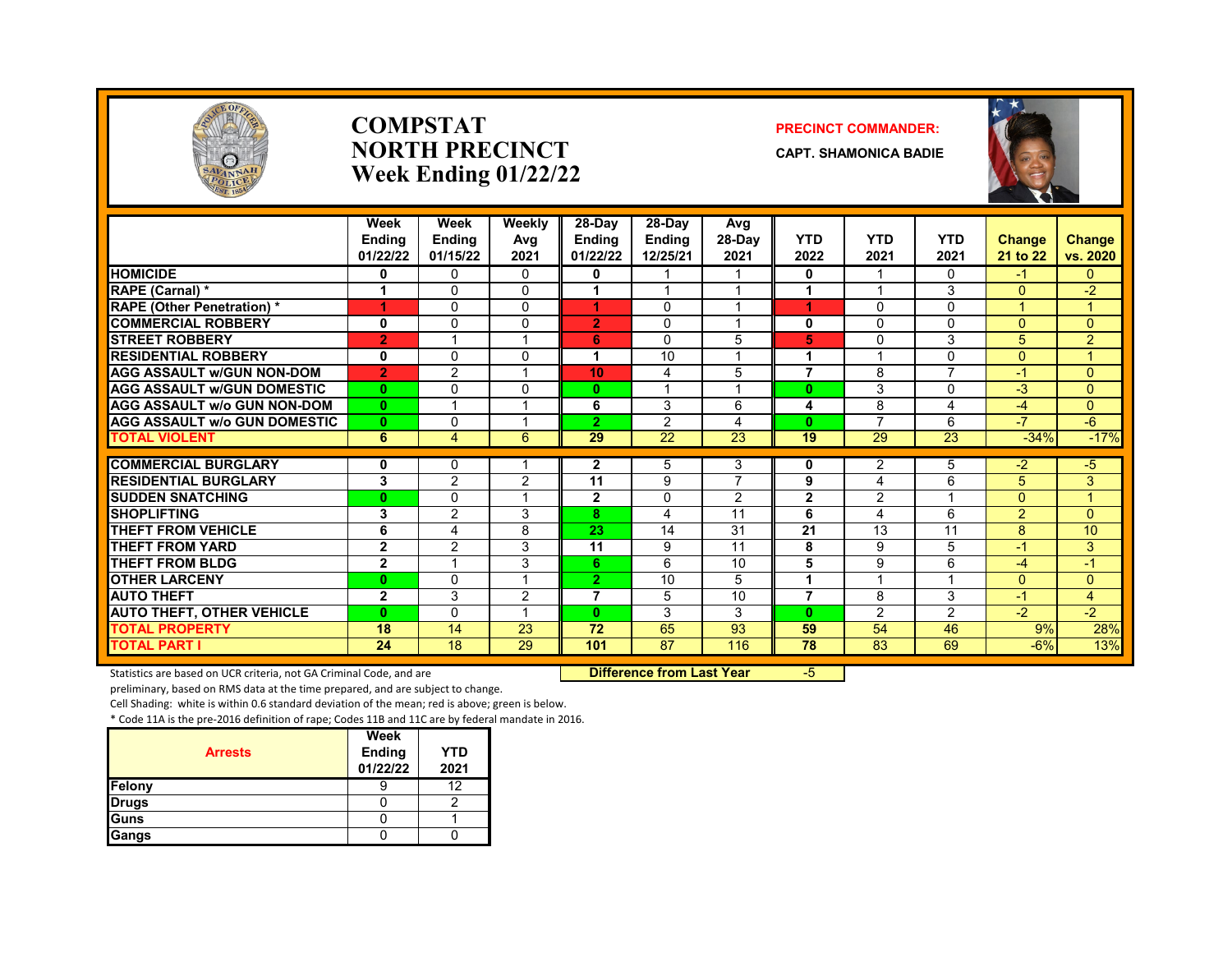

#### **COMPSTAT PRECINCT COMMANDER: CENTRAL PRECINCT CAPT. TONYA REID Week Ending 01/22/22**



| EST. 1854                           |                                   | $\frac{1}{2}$                     |                              |                              |                                     |                          |                    |                          |                    |                           |                           |
|-------------------------------------|-----------------------------------|-----------------------------------|------------------------------|------------------------------|-------------------------------------|--------------------------|--------------------|--------------------------|--------------------|---------------------------|---------------------------|
|                                     | Week<br><b>Ending</b><br>01/22/22 | Week<br><b>Ending</b><br>01/15/22 | <b>Weekly</b><br>Avg<br>2021 | 28-Day<br>Ending<br>01/22/22 | 28-Day<br><b>Ending</b><br>12/25/21 | Avg<br>$28-Dav$<br>2021  | <b>YTD</b><br>2022 | <b>YTD</b><br>2021       | <b>YTD</b><br>2020 | <b>Change</b><br>21 to 22 | <b>Change</b><br>vs. 2020 |
| <b>HOMICIDE</b>                     | 0                                 | 0                                 | $\Omega$                     | 0                            |                                     |                          | 0                  |                          |                    | $-1$                      | $-1$                      |
| RAPE (Carnal) *                     | 0                                 |                                   | $\Omega$                     |                              |                                     |                          |                    | 0                        | 3                  |                           | $-2$                      |
| <b>RAPE (Other Penetration) *</b>   | 0                                 |                                   | 0                            |                              | 0                                   | $\Omega$                 |                    | 0                        | 0                  |                           |                           |
| <b>COMMERCIAL ROBBERY</b>           | $\mathbf 0$                       | $\Omega$                          | $\Omega$                     | 0                            | 4                                   |                          | $\bf{0}$           |                          |                    | $-1$                      | $-1$                      |
| <b>STREET ROBBERY</b>               |                                   | $\mathbf{0}$                      |                              | 4                            | 4                                   | 3                        | 4                  | 3                        |                    |                           | 3                         |
| <b>RESIDENTIAL ROBBERY</b>          | $\mathbf 0$                       |                                   | $\mathbf{0}$                 | 3                            |                                     | $\mathbf 0$              | 3                  | 0                        | $\Omega$           | 3                         | 3                         |
| <b>AGG ASSAULT W/GUN NON-DOM</b>    | $\mathbf{2}$                      |                                   | 2                            | 5.                           | 6                                   | $\overline{\phantom{a}}$ | 5                  | 13                       | 8                  | -8                        | $-3$                      |
| <b>AGG ASSAULT W/GUN DOMESTIC</b>   | $\bf{0}$                          | 0                                 | $\mathbf{0}$                 | $\bf{0}$                     | 0                                   |                          | $\bf{0}$           | 0                        | $\Omega$           | $\Omega$                  | $\mathbf{0}$              |
| <b>AGG ASSAULT W/o GUN NON-DOM</b>  | $\overline{2}$                    |                                   |                              | 5                            | 3                                   | 4                        | 5                  | 8                        | 2                  | $-3$                      | $\overline{3}$            |
| <b>AGG ASSAULT W/o GUN DOMESTIC</b> | $\overline{2}$                    | 0                                 |                              | 5.                           | 3                                   | 5                        | 5                  | 10                       | 3                  | $-5$                      | $\overline{2}$            |
| <b>TOTAL VIOLENT</b>                | $\overline{7}$                    | 5                                 | 6                            | 24                           | 23                                  | 24                       | 24                 | 36                       | 19                 | $-33%$                    | 26%                       |
|                                     |                                   |                                   |                              |                              |                                     |                          |                    |                          |                    |                           |                           |
| <b>COMMERCIAL BURGLARY</b>          | 5.                                | 2                                 |                              | 8.                           | 5                                   | 4                        |                    | 2                        | 3                  | 5.                        | 4                         |
| <b>RESIDENTIAL BURGLARY</b>         | 4                                 | 4                                 | 3                            | 12                           | $\overline{\phantom{a}}$            | 10                       | 10                 | 8                        | 16                 | 2                         | $-6$                      |
| <b>SUDDEN SNATCHING</b>             | $\bf{0}$                          | $\mathbf{0}$                      | $\mathbf{0}$                 |                              | $\Omega$                            |                          | $\bf{0}$           | $\Omega$                 | 0                  | $\Omega$                  | $\mathbf{0}$              |
| <b>SHOPLIFTING</b>                  | 4                                 | 3                                 | 3                            | 10                           | 14                                  | 13                       | 9                  | $\overline{\phantom{a}}$ | 11                 | 2                         | $-2$                      |
| THEFT FROM VEHICLE                  |                                   | 3                                 | 5                            | 12 <sub>2</sub>              | 18                                  | 21                       | 9                  | 14                       | 14                 | $-5$                      | $-5$                      |
| <b>THEFT FROM YARD</b>              | $\overline{2}$                    | $\overline{2}$                    | 3                            | 8                            | 15                                  | 11                       | 7                  | 4                        | 15                 | 3                         | $-8$                      |
| THEFT FROM BLDG                     |                                   |                                   | 2                            | 4                            | 11                                  | 7                        | 4                  | 5                        | 4                  | $-1$                      | $\Omega$                  |

Statistics are based on UCR criteria, not GA Criminal Code, and are **Difference from Last Year** 

**OTHER LARCENY 0** 0 2 **4** 5 7 **3** 3 4 0 -1 **AUTO THEFT 3** 4 2 **11** 9 9 **9** 4 12 5 -3 **AUTO THEFT, OTHER VEHICLE 0** 2 1 **2** 1 3 **2** 0 1 2 1 **TOTAL PROPERTY 20** 21 22 **72** 85 87 **60** 47 80 28% -25% **TOTAL PART I 27** 26 28 **96** 108 111 **84** 83 99 1% -15%

preliminary, based on RMS data at the time prepared, and are subject to change.

Cell Shading: white is within 0.6 standard deviation of the mean; red is above; green is below.

| <b>Arrests</b> | Week<br><b>Ending</b><br>01/22/22 | <b>YTD</b><br>2021 |
|----------------|-----------------------------------|--------------------|
| Felony         | 10                                | 31                 |
| <b>Drugs</b>   |                                   | 13                 |
| Guns           |                                   | 5                  |
| Gangs          |                                   |                    |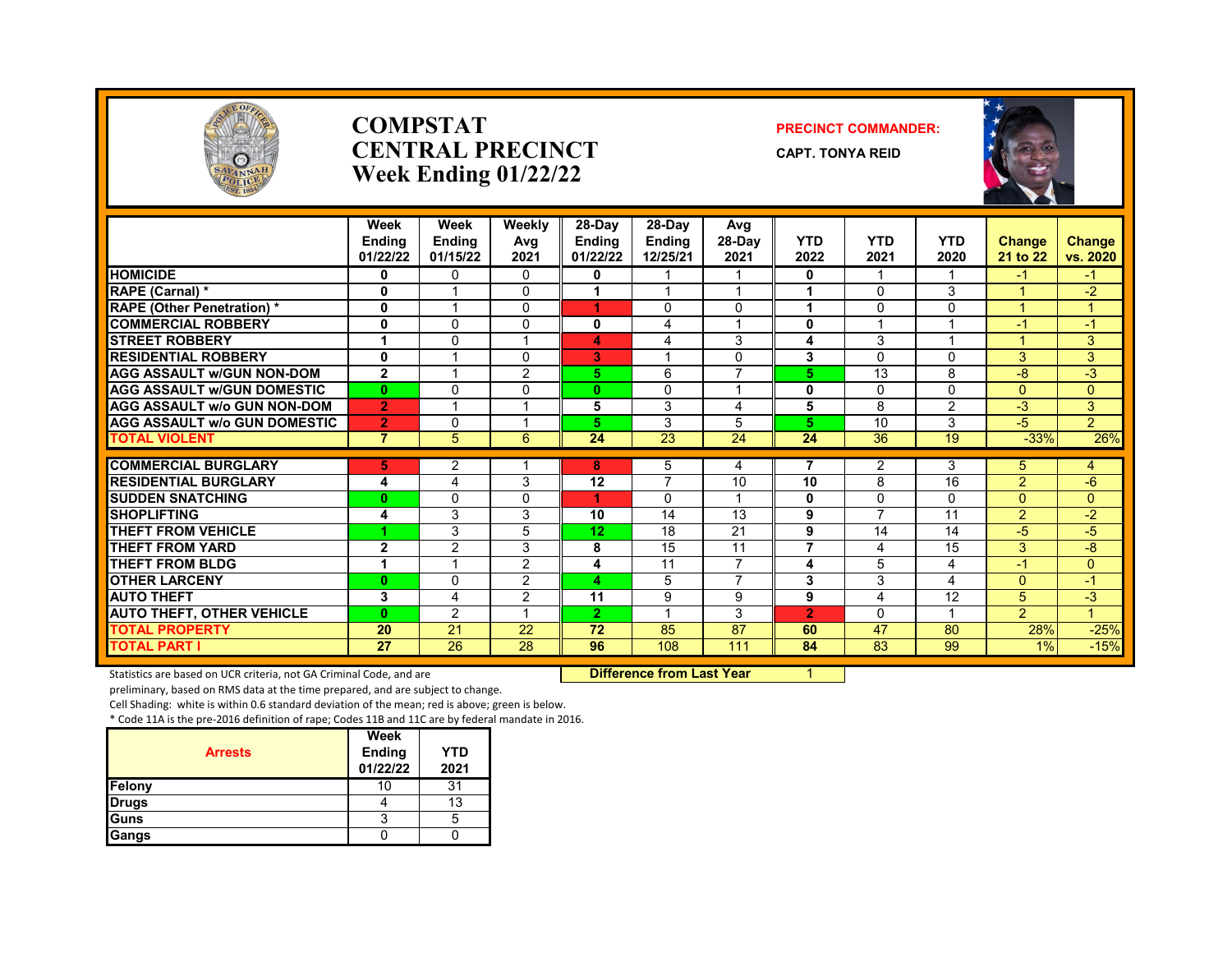

#### **COMPSTAT PRECINCT COMMANDER: SOUTH PRECINCT** CAPT. DAVID GAY **Week Ending 01/22/22**



|                                              | Week<br><b>Ending</b><br>01/22/22 | Week<br><b>Endina</b><br>01/15/22 | Weekly<br>Avg<br>2021 | 28-Day<br><b>Ending</b><br>01/22/22 | 28-Dav<br><b>Ending</b><br>12/25/21 | Avg<br>28-Day<br>2021   | <b>YTD</b><br>2022 | <b>YTD</b><br>2021       | <b>YTD</b><br>2020 | <b>Change</b><br>21 to 22 | <b>Change</b><br>vs. 2020 |
|----------------------------------------------|-----------------------------------|-----------------------------------|-----------------------|-------------------------------------|-------------------------------------|-------------------------|--------------------|--------------------------|--------------------|---------------------------|---------------------------|
| <b>HOMICIDE</b>                              | 0                                 | $\mathbf{0}$                      | 0                     | 0                                   | 0                                   |                         | 0                  | $\Omega$                 | $\Omega$           | 0                         | 0                         |
| RAPE (Carnal) *                              | 0                                 |                                   | $\Omega$              | $\mathbf{2}$                        |                                     |                         | $\mathbf{2}$       | $\Omega$                 |                    | $\overline{2}$            |                           |
| <b>RAPE (Other Penetration) *</b>            | $\mathbf{0}$                      | $\Omega$                          | $\Omega$              | $\bf{0}$                            | $\Omega$                            | $\Omega$                | $\mathbf{0}$       | $\Omega$                 |                    | $\Omega$                  | $\blacktriangleleft$      |
| <b>COMMERCIAL ROBBERY</b>                    | $\bf{0}$                          | $\Omega$                          | 0                     | 1                                   | $\overline{1}$                      | $\overline{1}$          | $\mathbf{0}$       | $\overline{A}$           | 3                  | $-1$                      | $-3$                      |
| <b>STREET ROBBERY</b>                        | $\bf{0}$                          | 2                                 | 0                     | 3                                   | 2                                   | 2                       | 3                  | 2                        | 4                  |                           | $\blacksquare$            |
| <b>RESIDENTIAL ROBBERY</b>                   | $\mathbf{0}$                      | $\Omega$                          | 0                     | $\bf{0}$                            | 2                                   | $\overline{\mathbf{A}}$ | $\mathbf 0$        | 2                        |                    | $-2$                      | $\blacksquare$            |
| <b>AGG ASSAULT w/GUN NON-DOM</b>             | 1                                 |                                   |                       | $\mathbf{2}$                        | 2                                   | 3                       | $\overline{2}$     | $\overline{\phantom{a}}$ | 5                  | $-5$                      | $-3$                      |
| <b>AGG ASSAULT w/GUN DOMESTIC</b>            | $\bf{0}$                          | $\Omega$                          | 0                     | $\mathbf{0}$                        | $\Omega$                            | $\overline{ }$          | $\mathbf{0}$       |                          | 0                  | $-1$                      | 0                         |
| <b>AGG ASSAULT w/o GUN NON-DOM</b>           | $\mathbf{0}$                      | 2                                 |                       | 5                                   | 3                                   | 3                       | 5                  | 5                        |                    | $\Omega$                  | $\overline{4}$            |
| <b>AGG ASSAULT w/o GUN DOMESTIC</b>          | 1                                 |                                   | 2                     | 6                                   | $\overline{ }$                      | 6                       | 4                  | 14                       | $\overline{2}$     | $-10$                     | $\overline{2}$            |
| <b>TOTAL VIOLENT</b>                         | $\overline{2}$                    | 7                                 | 5                     | 19                                  | $\overline{18}$                     | $\overline{20}$         | 16                 | $\overline{32}$          | $\overline{18}$    | $-50%$                    | $-11%$                    |
| <b>COMMERCIAL BURGLARY</b>                   |                                   | $\mathbf{0}$                      |                       |                                     | 2                                   |                         | $\mathbf{2}$       |                          |                    | $\overline{2}$            |                           |
| <b>RESIDENTIAL BURGLARY</b>                  | 0<br>$\overline{2}$               | $\Omega$                          |                       | 2<br>5                              | $\overline{2}$                      | 3<br>5                  | 3                  | 0<br>5                   | $\overline{12}$    | $-2$                      | -9                        |
| <b>SUDDEN SNATCHING</b>                      | 4                                 | $\Omega$                          | $\Omega$              | 3                                   | 4                                   | $\overline{A}$          | $\overline{2}$     | $\overline{\mathbf{A}}$  | $\Omega$           | 4                         | $\overline{2}$            |
| <b>SHOPLIFTING</b>                           | 10                                | 9                                 | 9                     | 37                                  | 55                                  | 37                      | 32                 | 29                       | 21                 | 3                         | 11                        |
| <b>THEFT FROM VEHICLE</b>                    | 3                                 | 7                                 | 6                     | 25                                  | 23                                  | 23                      | 22                 | 18                       | 12                 | 4                         | 10                        |
| <b>THEFT FROM YARD</b>                       | $\mathbf{0}$                      | $\Omega$                          | 2                     | 3.                                  | 9                                   | 9                       | $\overline{1}$     | 4                        | 4                  | $-3$                      | $-3$                      |
| <b>THEFT FROM BLDG</b>                       | $\mathbf{2}$                      | $\overline{ }$                    | $\overline{2}$        | 10                                  | $\overline{7}$                      | 9                       | 6                  | 6                        | $\overline{7}$     | $\Omega$                  | $-1$                      |
| <b>OTHER LARCENY</b>                         | $\bf{0}$                          | $\Omega$                          | 2                     | 9                                   | 14                                  | 7                       | 8                  | 3                        | $\overline{2}$     | 5                         | 6                         |
| <b>AUTO THEFT</b>                            | 3                                 |                                   | 2                     | 8                                   | 8                                   | 8                       | 6                  | $\overline{7}$           | $\overline{2}$     | $-1$                      | 4                         |
|                                              |                                   | $\Omega$                          |                       |                                     | 3                                   | $\overline{2}$          |                    |                          | $\Omega$           |                           |                           |
| <b>AUTO THEFT, OTHER VEHICLE</b>             | $\mathbf{0}$                      | 18                                |                       | 2.                                  |                                     |                         | 83                 | 74                       |                    | $\Omega$                  |                           |
| <b>TOTAL PROPERTY</b><br><b>TOTAL PART I</b> | 21<br>$\overline{23}$             | $\overline{25}$                   | 26<br>$\overline{31}$ | 104<br>123                          | 127<br>145                          | 104<br>123              | 99                 | 106                      | 61<br>79           | 12%                       | 36%<br>25%                |
|                                              |                                   |                                   |                       |                                     |                                     |                         |                    |                          |                    | $-7%$                     |                           |

Statistics are based on UCR criteria, not GA Criminal Code, and are **Difference from Last Year** -7

preliminary, based on RMS data at the time prepared, and are subject to change.

Cell Shading: white is within 0.6 standard deviation of the mean; red is above; green is below. \* Code 11A is the pre-2016 definition of rape; Codes 11B and 11C are by federal mandate in 2016.

| <b>Arrests</b> | Week<br><b>Ending</b><br>01/22/22 | <b>YTD</b><br>2021 |
|----------------|-----------------------------------|--------------------|
| Felony         | G                                 | 35                 |
| <b>Drugs</b>   |                                   | 16                 |
| <b>I</b> Guns  |                                   |                    |
| Gangs          |                                   |                    |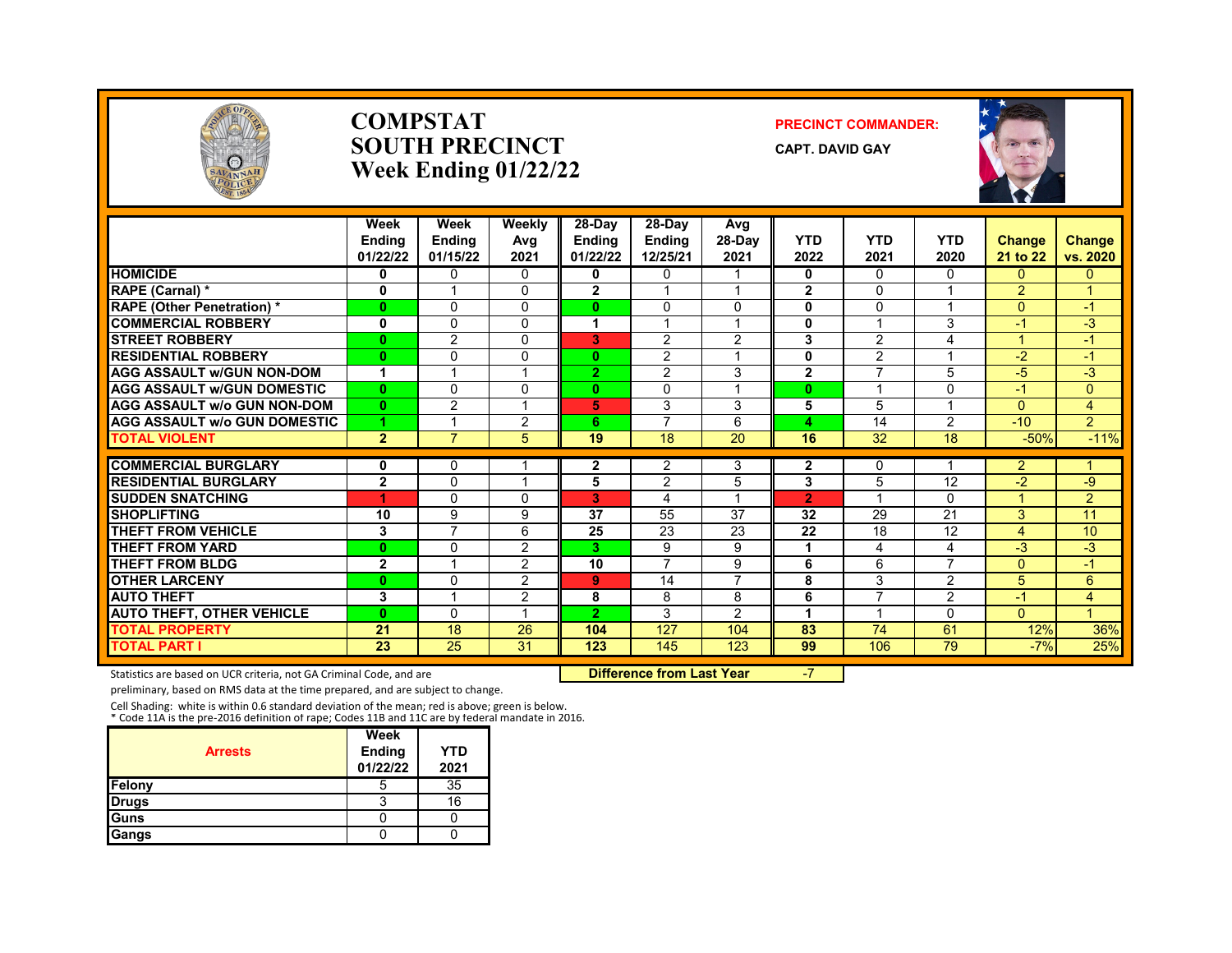

#### **COMPSTAT PRECINCT COMMANDER: EAST PRECINCT CAPT.** SHINITA YOUNG **Week Ending 01/22/22**



|                                     | Week<br><b>Endina</b> | Week<br><b>Endina</b> | Weekly<br>Avg  | 28-Day<br>Endina        | $28-Dav$<br><b>Endina</b> | Avg<br>$28-Dav$ | <b>YTD</b>     | <b>YTD</b>     | <b>YTD</b> | Change                   | <b>Change</b>        |
|-------------------------------------|-----------------------|-----------------------|----------------|-------------------------|---------------------------|-----------------|----------------|----------------|------------|--------------------------|----------------------|
|                                     | 01/22/22              | 01/15/22              | 2021           | 01/22/22                | 12/25/21                  | 2021            | 2022           | 2021           | 2020       | 21 to 22                 | vs. 2020             |
| <b>HOMICIDE</b>                     |                       | $\Omega$              | $\Omega$       | $\mathbf{2}$            | $\mathbf{0}$              | 1               | 1              | $\mathbf 1$    | $\Omega$   | $\Omega$                 |                      |
| RAPE (Carnal) *                     | 0                     | 0                     | $\Omega$       | 1                       | $\Omega$                  | 1               | 1              |                | $\Omega$   | $\Omega$                 | 4                    |
| <b>RAPE (Other Penetration) *</b>   | $\bf{0}$              | $\Omega$              | $\Omega$       | 0                       | $\Omega$                  | 0               | $\bf{0}$       | -1             | $\Omega$   | $-1$                     | $\Omega$             |
| <b>COMMERCIAL ROBBERY</b>           | 3                     | $\mathbf{0}$          | $\Omega$       | 3                       | $\overline{2}$            | 1               | 3              | -1             | 2          | $\overline{2}$           | 4                    |
| <b>STREET ROBBERY</b>               | $\bf{0}$              | $\Omega$              |                | $\overline{2}$          | 2                         | $\overline{2}$  | $\overline{2}$ | $\Omega$       | 4          | $\overline{2}$           | $\blacktriangleleft$ |
| <b>RESIDENTIAL ROBBERY</b>          | $\mathbf{0}$          | $\Omega$              | 0              | 0                       | 2                         | 1               | $\bf{0}$       |                | $\Omega$   | $-1$                     | $\Omega$             |
| <b>AGG ASSAULT w/GUN NON-DOM</b>    | 1                     | $\overline{2}$        |                | 11                      | 6                         | 5               | 8              | 10             | 4          | $-2$                     | 4                    |
| <b>AGG ASSAULT w/GUN DOMESTIC</b>   | $\bf{0}$              | $\mathbf{0}$          | $\Omega$       | 0                       | 2                         | 1               | $\bf{0}$       | 2              | $\Omega$   | $-2$                     | $\Omega$             |
| <b>AGG ASSAULT w/o GUN NON-DOM</b>  | 1                     | $\mathbf{0}$          | -4             | 3                       | $\overline{\mathbf{A}}$   | 4               | -4             | 6              | 5          | $-5$                     | $-4$                 |
| <b>AGG ASSAULT w/o GUN DOMESTIC</b> | 4                     | $\mathbf{0}$          |                | $\overline{\mathbf{A}}$ | 5                         | 5               | 3              | 6              | 5          | $-3$                     | $-2$                 |
| <b>TOTAL VIOLENT</b>                | $\overline{7}$        | 2                     | 5              | 26                      | 20                        | 20              | 19             | 29             | 17         | $-34%$                   | 12%                  |
| <b>COMMERCIAL BURGLARY</b>          |                       | 0                     | 0              | 3                       | 6                         | $\overline{2}$  | 3              |                | 4          | $\overline{2}$           | -1                   |
| <b>RESIDENTIAL BURGLARY</b>         | 4                     | 6                     | 3              | 15                      | 11                        | $\overline{11}$ | 11             | 8              | 13         | 3                        | $-2$                 |
| <b>SUDDEN SNATCHING</b>             | $\bf{0}$              |                       | $\Omega$       | 4                       | 3                         | 1               | и              | $\Omega$       | $\Omega$   | $\overline{A}$           | 1                    |
| <b>SHOPLIFTING</b>                  | 6                     | 5                     | 6              | 21                      | 40                        | 25              | 15             | 4              | 23         | 11                       | $-8$                 |
| <b>THEFT FROM VEHICLE</b>           | $\overline{7}$        | 3                     | 6              | 13 <sub>1</sub>         | 18                        | 23              | 11             | 4              | 16         | $\overline{\phantom{a}}$ | $-5$                 |
| <b>THEFT FROM YARD</b>              | 3                     | $\mathbf{0}$          | $\overline{2}$ | 5                       | 6                         | 8               | 4              | 5              | 7          | $-1$                     | $-3$                 |
| <b>THEFT FROM BLDG</b>              | $\mathbf{2}$          | 3                     | $\overline{2}$ | 10                      | $\overline{7}$            | 8               | 9              | 5              | 9          | 4                        | $\Omega$             |
| <b>OTHER LARCENY</b>                | $\bf{0}$              | 4                     |                | 7                       | $\overline{7}$            | 5               | 6              | 3              | 4          | 3                        | $\overline{2}$       |
| <b>AUTO THEFT</b>                   | 3                     | 3                     | $\overline{2}$ | 13                      | 15                        | 9               | 9              | 6              | 4          | 3                        | 5                    |
| <b>AUTO THEFT, OTHER VEHICLE</b>    | 4                     |                       |                | $\overline{2}$          | $\overline{\mathbf{A}}$   | 3               | $\overline{2}$ | $\overline{2}$ |            | $\Omega$                 | $\blacktriangleleft$ |
| <b>TOTAL PROPERTY</b>               | 27                    | 26                    | 24             | 90                      | 114                       | 94              | 71             | 38             | 81         | 87%                      | $-12%$               |
| <b>TOTAL PART I</b>                 | 34                    | 28                    | 29             | 116                     | 134                       | 115             | 90             | 67             | 98         | 34%                      | $-8%$                |

Statistics are based on UCR criteria, not GA Criminal Code, and are **Difference from Last Year** 23

preliminary, based on RMS data at the time prepared, and are subject to change.

Cell Shading: white is within 0.6 standard deviation of the mean; red is above; green is below.

| <b>Arrests</b> | Week<br><b>Ending</b><br>01/22/22 | <b>YTD</b><br>2021 |
|----------------|-----------------------------------|--------------------|
| Felony         |                                   | 23                 |
| <b>Drugs</b>   |                                   |                    |
| <b>I</b> Guns  |                                   |                    |
| Gangs          |                                   |                    |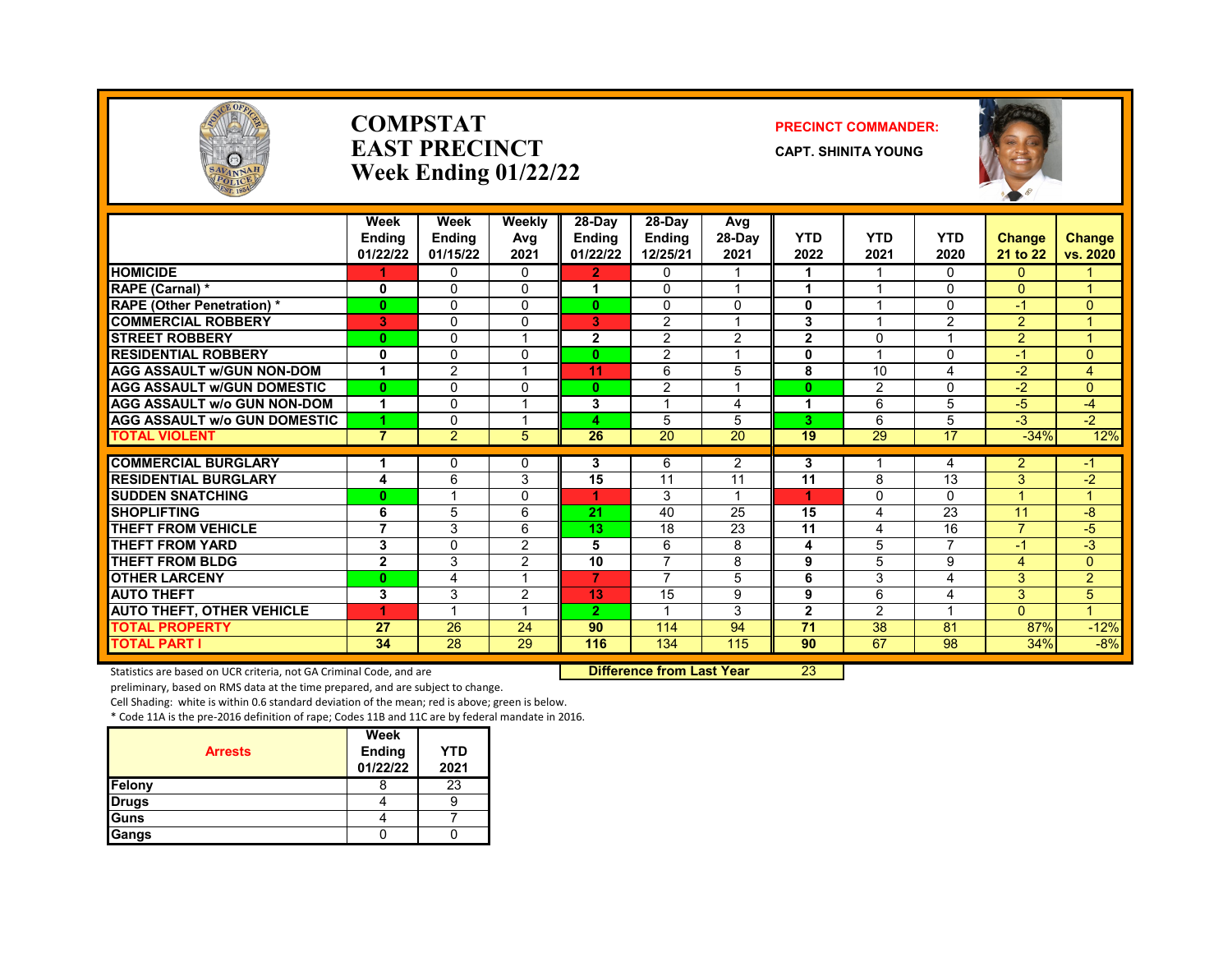# **BEAT 21 North Precinct Week Ending 01/22/22**

|                                     |                  | <b>Last 4 Weeks</b>       |                |                | 28 Days        | 28 Day  |                |                |                |              |                |
|-------------------------------------|------------------|---------------------------|----------------|----------------|----------------|---------|----------------|----------------|----------------|--------------|----------------|
|                                     | Ending           | <b>Ending</b>             | Ending         | <b>Endina</b>  | <b>Ending</b>  | Average | <b>YTD</b>     | <b>YTD</b>     | <b>YTD</b>     | Change       | <b>Change</b>  |
|                                     | 01/01/22         | 01/08/22                  | 01/15/22       | 01/22/22       | 01/22/22       | 2021    | 2022           | 2021           | 2020           | 21 to 22     | vs. 2020       |
| <b>HOMICIDE</b>                     | 0                | 0                         | 0              | 0              | 0              | 0.0     | $\mathbf{0}$   | $\Omega$       | 0              | $\mathbf{0}$ | $\mathbf{0}$   |
| RAPE (Carnal) *                     | 0                | $\Omega$                  | $\Omega$       | $\Omega$       | 0              | 0.2     | $\Omega$       | $\mathbf{1}$   | $\mathbf{1}$   | $-1$         | $-1$           |
| <b>RAPE (Other Penetration) *</b>   | $\mathbf{0}$     | $\Omega$                  | $\Omega$       | $\Omega$       | $\Omega$       | 0.1     | $\Omega$       | $\Omega$       | $\Omega$       | $\Omega$     | $\mathbf{0}$   |
| <b>COMMERCIAL ROBBERY</b>           | 0                | 0                         | 0              | 0              | 0              | 0.0     | $\Omega$       | 0              | $\mathbf 0$    | $\Omega$     | $\mathbf{0}$   |
| <b>STREET ROBBERY</b>               | $\mathbf{0}$     | $\Omega$                  | $\Omega$       | $\Omega$       | $\Omega$       | 0.2     | $\Omega$       | $\Omega$       | $\mathbf{1}$   | $\Omega$     | $-1$           |
| <b>RESIDENTIAL ROBBERY</b>          | $\Omega$         | $\Omega$                  | $\Omega$       | $\Omega$       | $\Omega$       | 0.0     | $\Omega$       | $\Omega$       | $\Omega$       | $\Omega$     | $\mathbf{0}$   |
| <b>AGG ASSAULT w/GUN NON-DOM</b>    | $\Omega$         | $\Omega$                  | $\mathbf{1}$   | 0              | $\mathbf{1}$   | 0.1     | $\mathbf{1}$   | $\Omega$       | 0              | $\mathbf{1}$ | $\overline{1}$ |
| <b>AGG ASSAULT W/GUN DOMESTIC</b>   | $\Omega$         | 0                         | 0              | 0              | 0              | 0.1     | 0              | 0              | $\Omega$       | $\Omega$     | $\overline{0}$ |
| <b>AGG ASSAULT w/o GUN NON-DOM</b>  | 1                | $\Omega$                  | $\mathbf{0}$   | $\Omega$       | $\mathbf{1}$   | 0.2     | $\mathbf{0}$   | $\Omega$       | $\mathbf{0}$   | $\Omega$     | $\overline{0}$ |
| <b>AGG ASSAULT w/o GUN DOMESTIC</b> | $\Omega$         | 0                         | $\Omega$       | 0              | 0              | 0.5     | $\Omega$       | 0              | 4              | $\Omega$     | $-4$           |
| <b>TOTAL VIOLENT</b>                | $\mathbf{1}$     | $\Omega$                  | $\mathbf{1}$   | $\Omega$       | $\overline{2}$ | 1.4     | $\mathbf{1}$   | $\mathbf{1}$   | 6              | 0%           | $-83%$         |
|                                     |                  |                           |                |                |                |         |                |                |                |              |                |
| <b>COMMERCIAL BURGLARY</b>          | 1                | 0                         | 0              | 0              | $\mathbf{1}$   | 0.2     | $\Omega$       | 0              | 1              | $\Omega$     | $-1$           |
| <b>RESIDENTIAL BURGLARY</b>         | 0                | 0                         | $\mathbf{1}$   | 0              | 1              | 0.8     | $\mathbf{1}$   | $\mathbf{1}$   | $\overline{2}$ | $\Omega$     | $-1$           |
| <b>SUDDEN SNATCHING</b>             | 0                | $\Omega$                  | $\Omega$       | $\Omega$       | 0              | 0.1     | $\Omega$       | $\Omega$       | $\Omega$       | $\Omega$     | $\Omega$       |
| <b>SHOPLIFTING</b>                  | 0                | $\Omega$                  | 0              | $\Omega$       | 0              | 0.2     | 0              | $\Omega$       | $\Omega$       | $\Omega$     | $\Omega$       |
| <b>THEFT FROM VEHICLE</b>           | 1                | 3                         | $\Omega$       | 0              | 4              | 3.5     | 3              | 3              | $\Omega$       | $\mathbf{0}$ | 3              |
| <b>THEFT FROM YARD</b>              | 0                | $\mathbf{1}$              | $\Omega$       | $\Omega$       | $\mathbf{1}$   | 1.0     | $\mathbf{1}$   | $\Omega$       | $\Omega$       | $\mathbf{1}$ | $\mathbf{1}$   |
| <b>THEFT FROM BLDG</b>              | $\mathbf{1}$     | $\mathbf{1}$              | $\Omega$       | $\Omega$       | $\overline{2}$ | 1.2     | $\mathbf{1}$   | $\overline{2}$ | $\mathbf{1}$   | $-1$         | $\overline{0}$ |
| <b>OTHER LARCENY</b>                | $\mathbf{0}$     | $\mathbf{1}$              | $\Omega$       | $\Omega$       | $\mathbf{1}$   | 0.8     | $\mathbf{1}$   | $\Omega$       | $\Omega$       | $\mathbf{1}$ | $\mathbf{1}$   |
| <b>AUTO THEFT</b>                   | $\mathbf{0}$     | $\Omega$                  | $\Omega$       | $\Omega$       | 0              | 0.9     | $\Omega$       | $\Omega$       | $\Omega$       | $\Omega$     | $\Omega$       |
| <b>AUTO THEFT, OTHER VEHICLE</b>    | $\Omega$         | 0                         | 0              | 0              | 0              | 0.1     | 0              | 0              | $\Omega$       | $\Omega$     | $\Omega$       |
| <b>TOTAL PROPERTY</b>               | 3                | 6                         | $\mathbf{1}$   | $\mathbf{0}$   | 10             | 8.8     | $\overline{7}$ | 6              | 4              | 17%          | 75%            |
| <b>TOTAL PART I</b>                 | 4                | 6                         | $\overline{2}$ | $\Omega$       | 12             | 10.2    | 8              | $\overline{7}$ | 10             | 14%          | $-20%$         |
|                                     | <b>INSECTION</b> | and Explorer 1, and March |                | $\overline{a}$ |                |         |                |                |                |              |                |

**Difference from Last Year** 1

Statistics are based on UCR criteria, not GA Criminal Code.

\* Rape Code 11A is the historical definition of rape (aka Legacy Rape); Rape Codes 11B and 11C are those moved from Part II to Part I in 2017.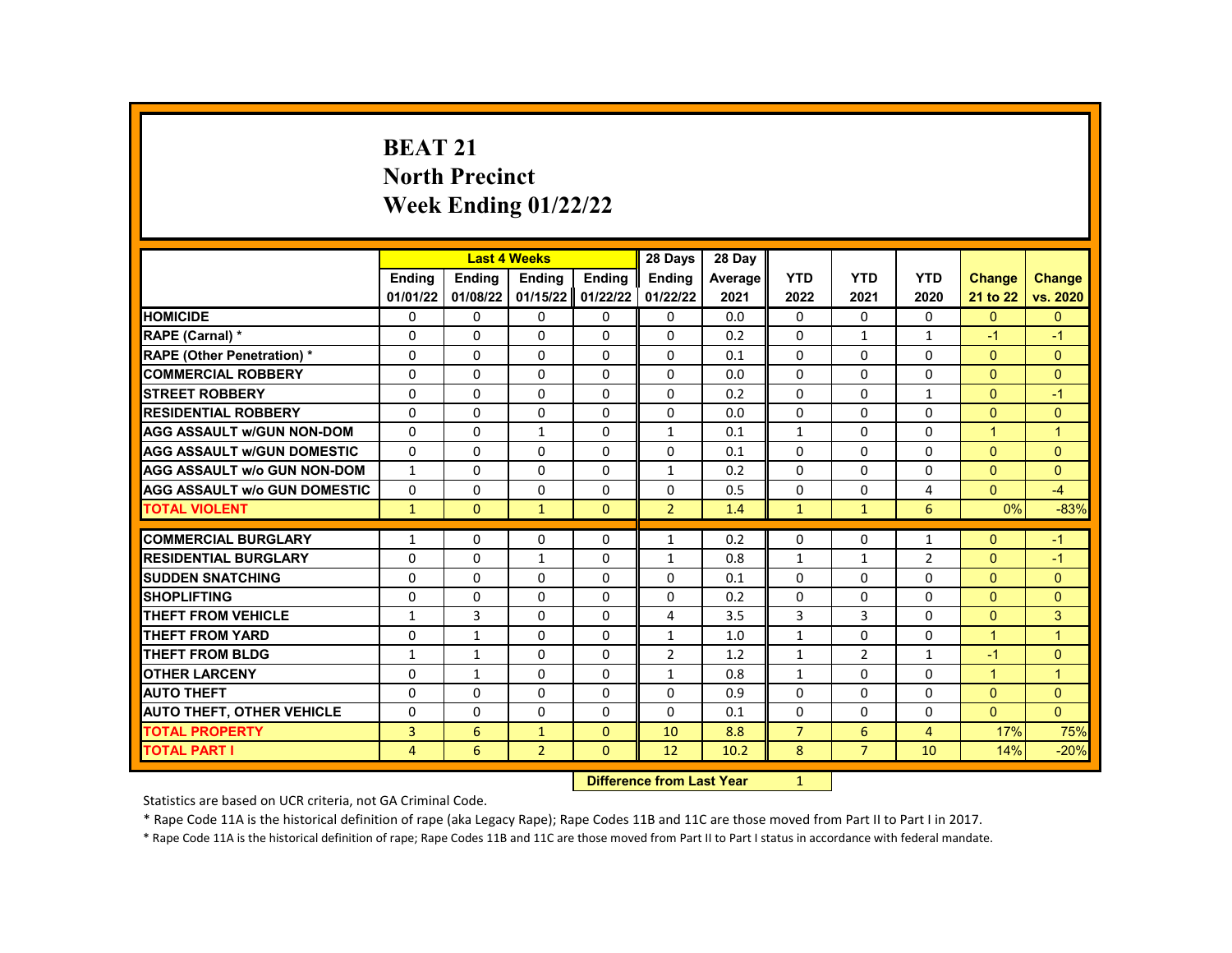# **BEAT 22 North Precinct Week Ending 01/22/22**

| <b>Endina</b><br><b>Ending</b><br><b>Endina</b><br><b>YTD</b><br><b>YTD</b><br><b>YTD</b><br><b>Endina</b><br><b>Ending</b><br>Average<br><b>Change</b><br><b>Change</b><br>01/01/22<br>01/08/22<br>01/15/22<br>01/22/22<br>01/22/22<br>vs. 2020<br>2021<br>2022<br>2021<br>2020<br>21 to 22<br><b>HOMICIDE</b><br>$\mathbf{0}$<br>$\mathbf{0}$<br>0<br>0<br>0<br>0<br>0<br>0.1<br>0<br>$\mathbf{0}$<br>0<br>RAPE (Carnal) *<br>$\Omega$<br>$\Omega$<br>$\Omega$<br>$\Omega$<br>$\Omega$<br>$\Omega$<br>$\Omega$<br>$\Omega$<br>$\Omega$<br>0<br>0.1<br><b>RAPE (Other Penetration) *</b><br>$\Omega$<br>$\Omega$<br>$\Omega$<br>$\Omega$<br>$\Omega$<br>$\Omega$<br>$\Omega$<br>$\Omega$<br>0.1<br>$\Omega$<br>$\Omega$<br><b>COMMERCIAL ROBBERY</b><br>$\Omega$<br>$\Omega$<br>$\Omega$<br>$\Omega$<br>0<br>0<br>0<br>0<br>0.1<br>0<br>0<br>$\Omega$<br>$\Omega$<br>$\Omega$<br>$\Omega$<br>$\Omega$<br>$\mathbf{1}$<br><b>STREET ROBBERY</b><br>$\mathbf{1}$<br>$\mathbf{1}$<br>0.3<br>$\mathbf{1}$<br>$\mathbf{1}$<br>$\Omega$<br>$\Omega$<br>$\Omega$<br>$\Omega$<br>$\Omega$<br><b>RESIDENTIAL ROBBERY</b><br>$\Omega$<br>$\Omega$<br>$\Omega$<br>0.1<br>$\Omega$<br>$\Omega$<br><b>AGG ASSAULT w/GUN NON-DOM</b><br>$\Omega$<br>$\overline{2}$<br>3<br>1<br>1<br>4<br>1.8<br>4<br>4<br>$-1$<br>$-1$<br>$\Omega$<br>$\Omega$<br>$\Omega$<br>$\Omega$<br>$\Omega$<br>$\overline{2}$<br>$-2$<br>$\Omega$<br><b>AGG ASSAULT w/GUN DOMESTIC</b><br>$\Omega$<br>0.2<br>$\Omega$<br>$\overline{2}$<br>$\overline{2}$<br>3<br>$\overline{2}$<br>$\Omega$<br><b>AGG ASSAULT w/o GUN NON-DOM</b><br>$\mathbf{1}$<br>$\Omega$<br>$\Omega$<br>0.8<br>$\overline{2}$<br>$\Omega$<br>$\Omega$<br><b>AGG ASSAULT w/o GUN DOMESTIC</b><br>0<br>0<br>0<br>0<br>0<br>0<br>$\mathbf{1}$<br>0<br>$-1$<br>0.7<br>3<br>$\overline{2}$<br>$\mathbf{0}$<br>3<br>8<br>6<br>9<br>$-33%$<br><b>TOTAL VIOLENT</b><br>4.2<br>$\overline{4}$<br><b>COMMERCIAL BURGLARY</b><br>0<br>0.9<br>0<br>1<br>0<br>0<br>1<br>1<br>1<br>$-1$<br>$-1$<br><b>RESIDENTIAL BURGLARY</b><br>$\Omega$<br>$\Omega$<br>$\Omega$<br>$\Omega$<br>$\Omega$<br>$\Omega$<br>$\Omega$<br>$\Omega$<br>2.1<br>$-1$<br>$\mathbf{1}$<br><b>SUDDEN SNATCHING</b><br>$\Omega$<br>$\Omega$<br>$\Omega$<br>$\Omega$<br>$\Omega$<br>$\Omega$<br>0.0<br>$\Omega$<br>$\Omega$<br>$\Omega$<br>$\Omega$<br><b>SHOPLIFTING</b><br>0<br>0<br>$\mathbf{1}$<br>0<br>$\mathbf{1}$<br>1.0<br>$\mathbf{1}$<br>0<br>0<br>$\blacktriangleleft$<br>$\mathbf{1}$<br>$\overline{2}$<br>$-2$<br><b>THEFT FROM VEHICLE</b><br>$\Omega$<br>3<br>$\overline{2}$<br>$\Omega$<br>$\mathbf{1}$<br>$\mathbf{1}$<br>3.2<br>4<br>1<br><b>THEFT FROM YARD</b><br>$\Omega$<br>$\Omega$<br>$\Omega$<br>$\Omega$<br>$\Omega$<br>$\Omega$<br>1.5<br>$\Omega$<br>$\Omega$<br>$-1$<br>$\mathbf{1}$<br>$\Omega$<br><b>THEFT FROM BLDG</b><br>$\Omega$<br>$\Omega$<br>$\Omega$<br>$\Omega$<br>$\Omega$<br>0<br>$\Omega$<br>$-1$<br>1.4<br>$\mathbf{1}$<br>$\mathbf{0}$<br>0<br>0<br>$\Omega$<br>$\Omega$<br>$\Omega$<br>0<br>$\Omega$<br>$\Omega$<br>$\mathbf{0}$<br><b>OTHER LARCENY</b><br>0.3<br><b>AUTO THEFT</b><br>2<br>$\Omega$<br>$\Omega$<br>0<br>$\mathbf{1}$<br>0<br>$\mathbf{1}$<br>1.6<br>$\mathbf{1}$<br>$-1$<br>1<br>$\Omega$<br><b>AUTO THEFT, OTHER VEHICLE</b><br>$\Omega$<br>$\Omega$<br>$\Omega$<br>$\Omega$<br>$\Omega$<br>0<br>$\Omega$<br>$\Omega$<br>$\Omega$<br>0.0<br><b>TOTAL PROPERTY</b><br>6<br>$\overline{7}$<br>$-20%$<br>$\overline{2}$<br>$\overline{2}$<br>$\overline{4}$<br>5<br>$-43%$<br>$\mathbf{1}$<br>$\mathbf{1}$<br>12.0<br><b>TOTAL PART I</b><br>5<br>3<br>$\overline{2}$<br>$-29%$<br>$-9%$<br>$\overline{4}$<br>14<br>16.3<br>10<br>14<br>11 |  | <b>Last 4 Weeks</b> | 28 Days | 28 Day |  |  |     |
|-------------------------------------------------------------------------------------------------------------------------------------------------------------------------------------------------------------------------------------------------------------------------------------------------------------------------------------------------------------------------------------------------------------------------------------------------------------------------------------------------------------------------------------------------------------------------------------------------------------------------------------------------------------------------------------------------------------------------------------------------------------------------------------------------------------------------------------------------------------------------------------------------------------------------------------------------------------------------------------------------------------------------------------------------------------------------------------------------------------------------------------------------------------------------------------------------------------------------------------------------------------------------------------------------------------------------------------------------------------------------------------------------------------------------------------------------------------------------------------------------------------------------------------------------------------------------------------------------------------------------------------------------------------------------------------------------------------------------------------------------------------------------------------------------------------------------------------------------------------------------------------------------------------------------------------------------------------------------------------------------------------------------------------------------------------------------------------------------------------------------------------------------------------------------------------------------------------------------------------------------------------------------------------------------------------------------------------------------------------------------------------------------------------------------------------------------------------------------------------------------------------------------------------------------------------------------------------------------------------------------------------------------------------------------------------------------------------------------------------------------------------------------------------------------------------------------------------------------------------------------------------------------------------------------------------------------------------------------------------------------------------------------------------------------------------------------------------------------------------------------------------------------------------------------------------------------------------------------------------------------------------------------------------------------------------------------------------------------------------------------------------------------------------------------------------------------------------------------------------------------------------------------------------------------------------------------------------------------------------------------------------------------------------------------------------------------|--|---------------------|---------|--------|--|--|-----|
|                                                                                                                                                                                                                                                                                                                                                                                                                                                                                                                                                                                                                                                                                                                                                                                                                                                                                                                                                                                                                                                                                                                                                                                                                                                                                                                                                                                                                                                                                                                                                                                                                                                                                                                                                                                                                                                                                                                                                                                                                                                                                                                                                                                                                                                                                                                                                                                                                                                                                                                                                                                                                                                                                                                                                                                                                                                                                                                                                                                                                                                                                                                                                                                                                                                                                                                                                                                                                                                                                                                                                                                                                                                                                                 |  |                     |         |        |  |  |     |
|                                                                                                                                                                                                                                                                                                                                                                                                                                                                                                                                                                                                                                                                                                                                                                                                                                                                                                                                                                                                                                                                                                                                                                                                                                                                                                                                                                                                                                                                                                                                                                                                                                                                                                                                                                                                                                                                                                                                                                                                                                                                                                                                                                                                                                                                                                                                                                                                                                                                                                                                                                                                                                                                                                                                                                                                                                                                                                                                                                                                                                                                                                                                                                                                                                                                                                                                                                                                                                                                                                                                                                                                                                                                                                 |  |                     |         |        |  |  |     |
|                                                                                                                                                                                                                                                                                                                                                                                                                                                                                                                                                                                                                                                                                                                                                                                                                                                                                                                                                                                                                                                                                                                                                                                                                                                                                                                                                                                                                                                                                                                                                                                                                                                                                                                                                                                                                                                                                                                                                                                                                                                                                                                                                                                                                                                                                                                                                                                                                                                                                                                                                                                                                                                                                                                                                                                                                                                                                                                                                                                                                                                                                                                                                                                                                                                                                                                                                                                                                                                                                                                                                                                                                                                                                                 |  |                     |         |        |  |  |     |
|                                                                                                                                                                                                                                                                                                                                                                                                                                                                                                                                                                                                                                                                                                                                                                                                                                                                                                                                                                                                                                                                                                                                                                                                                                                                                                                                                                                                                                                                                                                                                                                                                                                                                                                                                                                                                                                                                                                                                                                                                                                                                                                                                                                                                                                                                                                                                                                                                                                                                                                                                                                                                                                                                                                                                                                                                                                                                                                                                                                                                                                                                                                                                                                                                                                                                                                                                                                                                                                                                                                                                                                                                                                                                                 |  |                     |         |        |  |  |     |
|                                                                                                                                                                                                                                                                                                                                                                                                                                                                                                                                                                                                                                                                                                                                                                                                                                                                                                                                                                                                                                                                                                                                                                                                                                                                                                                                                                                                                                                                                                                                                                                                                                                                                                                                                                                                                                                                                                                                                                                                                                                                                                                                                                                                                                                                                                                                                                                                                                                                                                                                                                                                                                                                                                                                                                                                                                                                                                                                                                                                                                                                                                                                                                                                                                                                                                                                                                                                                                                                                                                                                                                                                                                                                                 |  |                     |         |        |  |  |     |
|                                                                                                                                                                                                                                                                                                                                                                                                                                                                                                                                                                                                                                                                                                                                                                                                                                                                                                                                                                                                                                                                                                                                                                                                                                                                                                                                                                                                                                                                                                                                                                                                                                                                                                                                                                                                                                                                                                                                                                                                                                                                                                                                                                                                                                                                                                                                                                                                                                                                                                                                                                                                                                                                                                                                                                                                                                                                                                                                                                                                                                                                                                                                                                                                                                                                                                                                                                                                                                                                                                                                                                                                                                                                                                 |  |                     |         |        |  |  |     |
|                                                                                                                                                                                                                                                                                                                                                                                                                                                                                                                                                                                                                                                                                                                                                                                                                                                                                                                                                                                                                                                                                                                                                                                                                                                                                                                                                                                                                                                                                                                                                                                                                                                                                                                                                                                                                                                                                                                                                                                                                                                                                                                                                                                                                                                                                                                                                                                                                                                                                                                                                                                                                                                                                                                                                                                                                                                                                                                                                                                                                                                                                                                                                                                                                                                                                                                                                                                                                                                                                                                                                                                                                                                                                                 |  |                     |         |        |  |  |     |
|                                                                                                                                                                                                                                                                                                                                                                                                                                                                                                                                                                                                                                                                                                                                                                                                                                                                                                                                                                                                                                                                                                                                                                                                                                                                                                                                                                                                                                                                                                                                                                                                                                                                                                                                                                                                                                                                                                                                                                                                                                                                                                                                                                                                                                                                                                                                                                                                                                                                                                                                                                                                                                                                                                                                                                                                                                                                                                                                                                                                                                                                                                                                                                                                                                                                                                                                                                                                                                                                                                                                                                                                                                                                                                 |  |                     |         |        |  |  |     |
|                                                                                                                                                                                                                                                                                                                                                                                                                                                                                                                                                                                                                                                                                                                                                                                                                                                                                                                                                                                                                                                                                                                                                                                                                                                                                                                                                                                                                                                                                                                                                                                                                                                                                                                                                                                                                                                                                                                                                                                                                                                                                                                                                                                                                                                                                                                                                                                                                                                                                                                                                                                                                                                                                                                                                                                                                                                                                                                                                                                                                                                                                                                                                                                                                                                                                                                                                                                                                                                                                                                                                                                                                                                                                                 |  |                     |         |        |  |  |     |
|                                                                                                                                                                                                                                                                                                                                                                                                                                                                                                                                                                                                                                                                                                                                                                                                                                                                                                                                                                                                                                                                                                                                                                                                                                                                                                                                                                                                                                                                                                                                                                                                                                                                                                                                                                                                                                                                                                                                                                                                                                                                                                                                                                                                                                                                                                                                                                                                                                                                                                                                                                                                                                                                                                                                                                                                                                                                                                                                                                                                                                                                                                                                                                                                                                                                                                                                                                                                                                                                                                                                                                                                                                                                                                 |  |                     |         |        |  |  |     |
|                                                                                                                                                                                                                                                                                                                                                                                                                                                                                                                                                                                                                                                                                                                                                                                                                                                                                                                                                                                                                                                                                                                                                                                                                                                                                                                                                                                                                                                                                                                                                                                                                                                                                                                                                                                                                                                                                                                                                                                                                                                                                                                                                                                                                                                                                                                                                                                                                                                                                                                                                                                                                                                                                                                                                                                                                                                                                                                                                                                                                                                                                                                                                                                                                                                                                                                                                                                                                                                                                                                                                                                                                                                                                                 |  |                     |         |        |  |  |     |
|                                                                                                                                                                                                                                                                                                                                                                                                                                                                                                                                                                                                                                                                                                                                                                                                                                                                                                                                                                                                                                                                                                                                                                                                                                                                                                                                                                                                                                                                                                                                                                                                                                                                                                                                                                                                                                                                                                                                                                                                                                                                                                                                                                                                                                                                                                                                                                                                                                                                                                                                                                                                                                                                                                                                                                                                                                                                                                                                                                                                                                                                                                                                                                                                                                                                                                                                                                                                                                                                                                                                                                                                                                                                                                 |  |                     |         |        |  |  |     |
|                                                                                                                                                                                                                                                                                                                                                                                                                                                                                                                                                                                                                                                                                                                                                                                                                                                                                                                                                                                                                                                                                                                                                                                                                                                                                                                                                                                                                                                                                                                                                                                                                                                                                                                                                                                                                                                                                                                                                                                                                                                                                                                                                                                                                                                                                                                                                                                                                                                                                                                                                                                                                                                                                                                                                                                                                                                                                                                                                                                                                                                                                                                                                                                                                                                                                                                                                                                                                                                                                                                                                                                                                                                                                                 |  |                     |         |        |  |  | 50% |
|                                                                                                                                                                                                                                                                                                                                                                                                                                                                                                                                                                                                                                                                                                                                                                                                                                                                                                                                                                                                                                                                                                                                                                                                                                                                                                                                                                                                                                                                                                                                                                                                                                                                                                                                                                                                                                                                                                                                                                                                                                                                                                                                                                                                                                                                                                                                                                                                                                                                                                                                                                                                                                                                                                                                                                                                                                                                                                                                                                                                                                                                                                                                                                                                                                                                                                                                                                                                                                                                                                                                                                                                                                                                                                 |  |                     |         |        |  |  |     |
|                                                                                                                                                                                                                                                                                                                                                                                                                                                                                                                                                                                                                                                                                                                                                                                                                                                                                                                                                                                                                                                                                                                                                                                                                                                                                                                                                                                                                                                                                                                                                                                                                                                                                                                                                                                                                                                                                                                                                                                                                                                                                                                                                                                                                                                                                                                                                                                                                                                                                                                                                                                                                                                                                                                                                                                                                                                                                                                                                                                                                                                                                                                                                                                                                                                                                                                                                                                                                                                                                                                                                                                                                                                                                                 |  |                     |         |        |  |  |     |
|                                                                                                                                                                                                                                                                                                                                                                                                                                                                                                                                                                                                                                                                                                                                                                                                                                                                                                                                                                                                                                                                                                                                                                                                                                                                                                                                                                                                                                                                                                                                                                                                                                                                                                                                                                                                                                                                                                                                                                                                                                                                                                                                                                                                                                                                                                                                                                                                                                                                                                                                                                                                                                                                                                                                                                                                                                                                                                                                                                                                                                                                                                                                                                                                                                                                                                                                                                                                                                                                                                                                                                                                                                                                                                 |  |                     |         |        |  |  |     |
|                                                                                                                                                                                                                                                                                                                                                                                                                                                                                                                                                                                                                                                                                                                                                                                                                                                                                                                                                                                                                                                                                                                                                                                                                                                                                                                                                                                                                                                                                                                                                                                                                                                                                                                                                                                                                                                                                                                                                                                                                                                                                                                                                                                                                                                                                                                                                                                                                                                                                                                                                                                                                                                                                                                                                                                                                                                                                                                                                                                                                                                                                                                                                                                                                                                                                                                                                                                                                                                                                                                                                                                                                                                                                                 |  |                     |         |        |  |  |     |
|                                                                                                                                                                                                                                                                                                                                                                                                                                                                                                                                                                                                                                                                                                                                                                                                                                                                                                                                                                                                                                                                                                                                                                                                                                                                                                                                                                                                                                                                                                                                                                                                                                                                                                                                                                                                                                                                                                                                                                                                                                                                                                                                                                                                                                                                                                                                                                                                                                                                                                                                                                                                                                                                                                                                                                                                                                                                                                                                                                                                                                                                                                                                                                                                                                                                                                                                                                                                                                                                                                                                                                                                                                                                                                 |  |                     |         |        |  |  |     |
|                                                                                                                                                                                                                                                                                                                                                                                                                                                                                                                                                                                                                                                                                                                                                                                                                                                                                                                                                                                                                                                                                                                                                                                                                                                                                                                                                                                                                                                                                                                                                                                                                                                                                                                                                                                                                                                                                                                                                                                                                                                                                                                                                                                                                                                                                                                                                                                                                                                                                                                                                                                                                                                                                                                                                                                                                                                                                                                                                                                                                                                                                                                                                                                                                                                                                                                                                                                                                                                                                                                                                                                                                                                                                                 |  |                     |         |        |  |  |     |
|                                                                                                                                                                                                                                                                                                                                                                                                                                                                                                                                                                                                                                                                                                                                                                                                                                                                                                                                                                                                                                                                                                                                                                                                                                                                                                                                                                                                                                                                                                                                                                                                                                                                                                                                                                                                                                                                                                                                                                                                                                                                                                                                                                                                                                                                                                                                                                                                                                                                                                                                                                                                                                                                                                                                                                                                                                                                                                                                                                                                                                                                                                                                                                                                                                                                                                                                                                                                                                                                                                                                                                                                                                                                                                 |  |                     |         |        |  |  |     |
|                                                                                                                                                                                                                                                                                                                                                                                                                                                                                                                                                                                                                                                                                                                                                                                                                                                                                                                                                                                                                                                                                                                                                                                                                                                                                                                                                                                                                                                                                                                                                                                                                                                                                                                                                                                                                                                                                                                                                                                                                                                                                                                                                                                                                                                                                                                                                                                                                                                                                                                                                                                                                                                                                                                                                                                                                                                                                                                                                                                                                                                                                                                                                                                                                                                                                                                                                                                                                                                                                                                                                                                                                                                                                                 |  |                     |         |        |  |  |     |
|                                                                                                                                                                                                                                                                                                                                                                                                                                                                                                                                                                                                                                                                                                                                                                                                                                                                                                                                                                                                                                                                                                                                                                                                                                                                                                                                                                                                                                                                                                                                                                                                                                                                                                                                                                                                                                                                                                                                                                                                                                                                                                                                                                                                                                                                                                                                                                                                                                                                                                                                                                                                                                                                                                                                                                                                                                                                                                                                                                                                                                                                                                                                                                                                                                                                                                                                                                                                                                                                                                                                                                                                                                                                                                 |  |                     |         |        |  |  |     |
|                                                                                                                                                                                                                                                                                                                                                                                                                                                                                                                                                                                                                                                                                                                                                                                                                                                                                                                                                                                                                                                                                                                                                                                                                                                                                                                                                                                                                                                                                                                                                                                                                                                                                                                                                                                                                                                                                                                                                                                                                                                                                                                                                                                                                                                                                                                                                                                                                                                                                                                                                                                                                                                                                                                                                                                                                                                                                                                                                                                                                                                                                                                                                                                                                                                                                                                                                                                                                                                                                                                                                                                                                                                                                                 |  |                     |         |        |  |  |     |
|                                                                                                                                                                                                                                                                                                                                                                                                                                                                                                                                                                                                                                                                                                                                                                                                                                                                                                                                                                                                                                                                                                                                                                                                                                                                                                                                                                                                                                                                                                                                                                                                                                                                                                                                                                                                                                                                                                                                                                                                                                                                                                                                                                                                                                                                                                                                                                                                                                                                                                                                                                                                                                                                                                                                                                                                                                                                                                                                                                                                                                                                                                                                                                                                                                                                                                                                                                                                                                                                                                                                                                                                                                                                                                 |  |                     |         |        |  |  |     |
|                                                                                                                                                                                                                                                                                                                                                                                                                                                                                                                                                                                                                                                                                                                                                                                                                                                                                                                                                                                                                                                                                                                                                                                                                                                                                                                                                                                                                                                                                                                                                                                                                                                                                                                                                                                                                                                                                                                                                                                                                                                                                                                                                                                                                                                                                                                                                                                                                                                                                                                                                                                                                                                                                                                                                                                                                                                                                                                                                                                                                                                                                                                                                                                                                                                                                                                                                                                                                                                                                                                                                                                                                                                                                                 |  |                     |         |        |  |  |     |
|                                                                                                                                                                                                                                                                                                                                                                                                                                                                                                                                                                                                                                                                                                                                                                                                                                                                                                                                                                                                                                                                                                                                                                                                                                                                                                                                                                                                                                                                                                                                                                                                                                                                                                                                                                                                                                                                                                                                                                                                                                                                                                                                                                                                                                                                                                                                                                                                                                                                                                                                                                                                                                                                                                                                                                                                                                                                                                                                                                                                                                                                                                                                                                                                                                                                                                                                                                                                                                                                                                                                                                                                                                                                                                 |  |                     |         |        |  |  |     |

**Difference from Last Year** 

Statistics are based on UCR criteria, not GA Criminal Code.

\* Rape Code 11A is the historical definition of rape (aka Legacy Rape); Rape Codes 11B and 11C are those moved from Part II to Part I in 2017.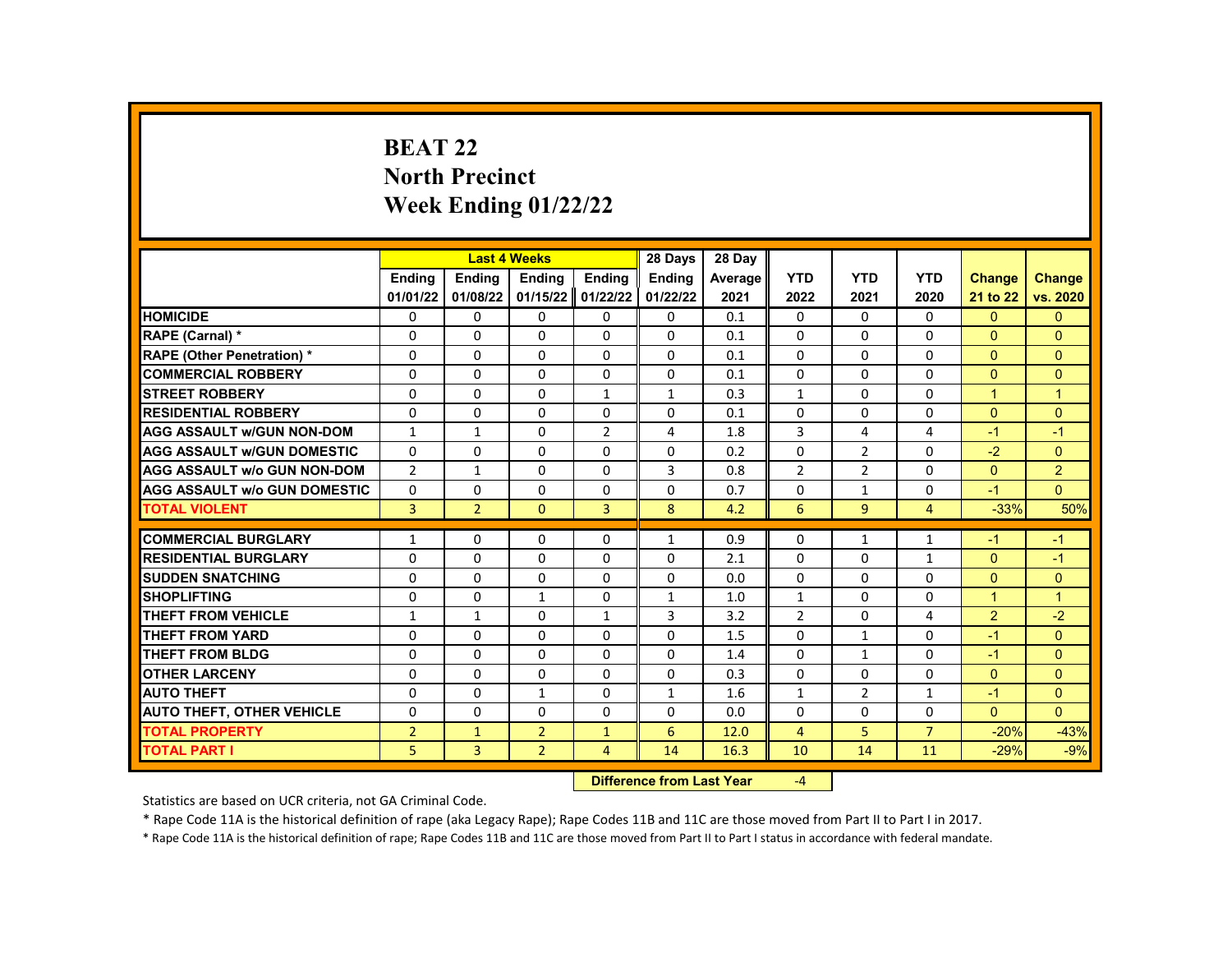# **BEAT 23 North Precinct Week Ending 01/22/22**

|                                     |                |                | <b>Last 4 Weeks</b> |                  | 28 Days                 | 28 Day  |                |                |                |                |               |
|-------------------------------------|----------------|----------------|---------------------|------------------|-------------------------|---------|----------------|----------------|----------------|----------------|---------------|
|                                     | <b>Endina</b>  | <b>Endina</b>  | <b>Ending</b>       | Ending           | Ending                  | Average | <b>YTD</b>     | <b>YTD</b>     | <b>YTD</b>     | <b>Change</b>  | <b>Change</b> |
|                                     | 01/01/22       | 01/08/22       | 01/15/22            | 01/22/22         | 01/22/22                | 2021    | 2022           | 2021           | 2020           | 21 to 22       | vs. 2020      |
| <b>HOMICIDE</b>                     | 0              | 0              | 0                   | 0                | 0                       | 0.2     | 0              | $\mathbf{0}$   | 0              | $\mathbf{0}$   | $\mathbf{0}$  |
| RAPE (Carnal) *                     | 0              | 0              | 0                   | 0                | $\Omega$                | 0.2     | $\Omega$       | 0              | 0              | $\Omega$       | $\Omega$      |
| <b>RAPE (Other Penetration)*</b>    | $\Omega$       | $\Omega$       | $\Omega$            | $\Omega$         | $\Omega$                | 0.1     | $\Omega$       | $\Omega$       | $\Omega$       | $\Omega$       | $\Omega$      |
| <b>COMMERCIAL ROBBERY</b>           | 0              | 0              | 0                   | 0                | 0                       | 0.0     | 0              | 0              | 0              | $\mathbf{0}$   | $\mathbf{0}$  |
| <b>STREET ROBBERY</b>               | $\Omega$       | $\Omega$       | $\Omega$            | $\Omega$         | $\Omega$                | 0.6     | $\Omega$       | $\Omega$       | $\Omega$       | $\Omega$       | $\Omega$      |
| <b>RESIDENTIAL ROBBERY</b>          | $\Omega$       | $\Omega$       | $\Omega$            | $\Omega$         | $\Omega$                | 0.2     | $\Omega$       | $\Omega$       | $\Omega$       | $\Omega$       | $\Omega$      |
| <b>AGG ASSAULT w/GUN NON-DOM</b>    | $\overline{2}$ | $\Omega$       | $\Omega$            | $\Omega$         | $\overline{2}$          | 1.2     | $\Omega$       | $\overline{2}$ | $\mathbf{1}$   | $-2$           | $-1$          |
| <b>AGG ASSAULT w/GUN DOMESTIC</b>   | $\Omega$       | $\Omega$       | $\Omega$            | $\Omega$         | $\Omega$                | 0.1     | $\Omega$       | $\Omega$       | $\Omega$       | $\Omega$       | $\Omega$      |
| <b>AGG ASSAULT w/o GUN NON-DOM</b>  | $\Omega$       | $\Omega$       | $\Omega$            | $\Omega$         | $\Omega$                | 0.9     | $\Omega$       | 3              | $\Omega$       | $-3$           | $\Omega$      |
| <b>AGG ASSAULT w/o GUN DOMESTIC</b> | 0              | 0              | 0                   | 0                | 0                       | 1.0     | 0              | $\overline{2}$ | 0              | $-2$           | $\mathbf{0}$  |
| <b>TOTAL VIOLENT</b>                | $\overline{2}$ | $\Omega$       | $\Omega$            | $\Omega$         | $\overline{2}$          | 4.3     | $\Omega$       | $\overline{7}$ | $\mathbf{1}$   | $-100%$        | $-100%$       |
|                                     |                |                |                     |                  |                         |         |                |                |                |                |               |
| <b>COMMERCIAL BURGLARY</b>          | 0              | 0              | 0                   | 0                | 0                       | 0.8     | 0              | $\mathbf{1}$   | 0              | $-1$           | $\mathbf{0}$  |
| <b>RESIDENTIAL BURGLARY</b>         | $\mathbf{1}$   | 0              | $\Omega$            | $\overline{2}$   | 3                       | 1.2     | $\overline{2}$ | $\overline{2}$ | $\overline{2}$ | $\mathbf{0}$   | $\mathbf{0}$  |
| <b>SUDDEN SNATCHING</b>             | $\Omega$       | $\Omega$       | $\Omega$            | $\Omega$         | $\Omega$                | 0.2     | $\Omega$       | $\mathbf{1}$   | $\Omega$       | $-1$           | $\Omega$      |
| <b>SHOPLIFTING</b>                  | 1              | $\Omega$       | $\Omega$            | $\Omega$         | $\mathbf{1}$            | 1.2     | $\Omega$       | $\Omega$       | $\Omega$       | $\Omega$       | $\Omega$      |
| <b>THEFT FROM VEHICLE</b>           | $\Omega$       | $\overline{2}$ | $\Omega$            | $\mathbf{1}$     | $\overline{3}$          | 3.3     | 3              | 4              | 3              | $-1$           | $\Omega$      |
| THEFT FROM YARD                     | $\mathbf{1}$   | $\Omega$       | $\Omega$            | $\Omega$         | $\mathbf{1}$            | 1.4     | $\Omega$       | $\overline{2}$ | $\overline{2}$ | $-2$           | $-2$          |
| <b>THEFT FROM BLDG</b>              | $\Omega$       | $\Omega$       | $\Omega$            | $\Omega$         | $\Omega$                | 1.0     | $\Omega$       | $\mathbf{1}$   | $\mathbf{1}$   | $-1$           | $-1$          |
| <b>OTHER LARCENY</b>                | $\mathbf{1}$   | $\Omega$       | $\Omega$            | $\Omega$         | $\mathbf{1}$            | 0.6     | $\Omega$       | $\mathbf{1}$   | $\Omega$       | $-1$           | $\Omega$      |
| <b>AUTO THEFT</b>                   | $\Omega$       | $\mathbf{1}$   | $\Omega$            | $\mathbf{1}$     | 2                       | 1.6     | $\overline{2}$ | $\Omega$       | $\Omega$       | $\overline{2}$ | 2             |
| <b>AUTO THEFT, OTHER VEHICLE</b>    | 0              | $\Omega$       | 0                   | $\Omega$         | $\Omega$                | 0.3     | $\Omega$       | 0              | 0              | $\Omega$       | $\Omega$      |
| <b>TOTAL PROPERTY</b>               | $\overline{4}$ | 3              | $\Omega$            | 4                | 11                      | 11.5    | $\overline{7}$ | 12             | 8              | $-42%$         | $-13%$        |
| <b>TOTAL PART I</b>                 | 6              | 3              | $\Omega$            | $\overline{4}$   | 13                      | 15.8    | $\overline{7}$ | 19             | $\overline{9}$ | $-63%$         | $-22%$        |
|                                     |                |                |                     | <b>INSECTION</b> | a a dheann 1 a an Malan |         | $\sim$         |                |                |                |               |

**Difference from Last Year** -12

Statistics are based on UCR criteria, not GA Criminal Code.

\* Rape Code 11A is the historical definition of rape (aka Legacy Rape); Rape Codes 11B and 11C are those moved from Part II to Part I in 2017.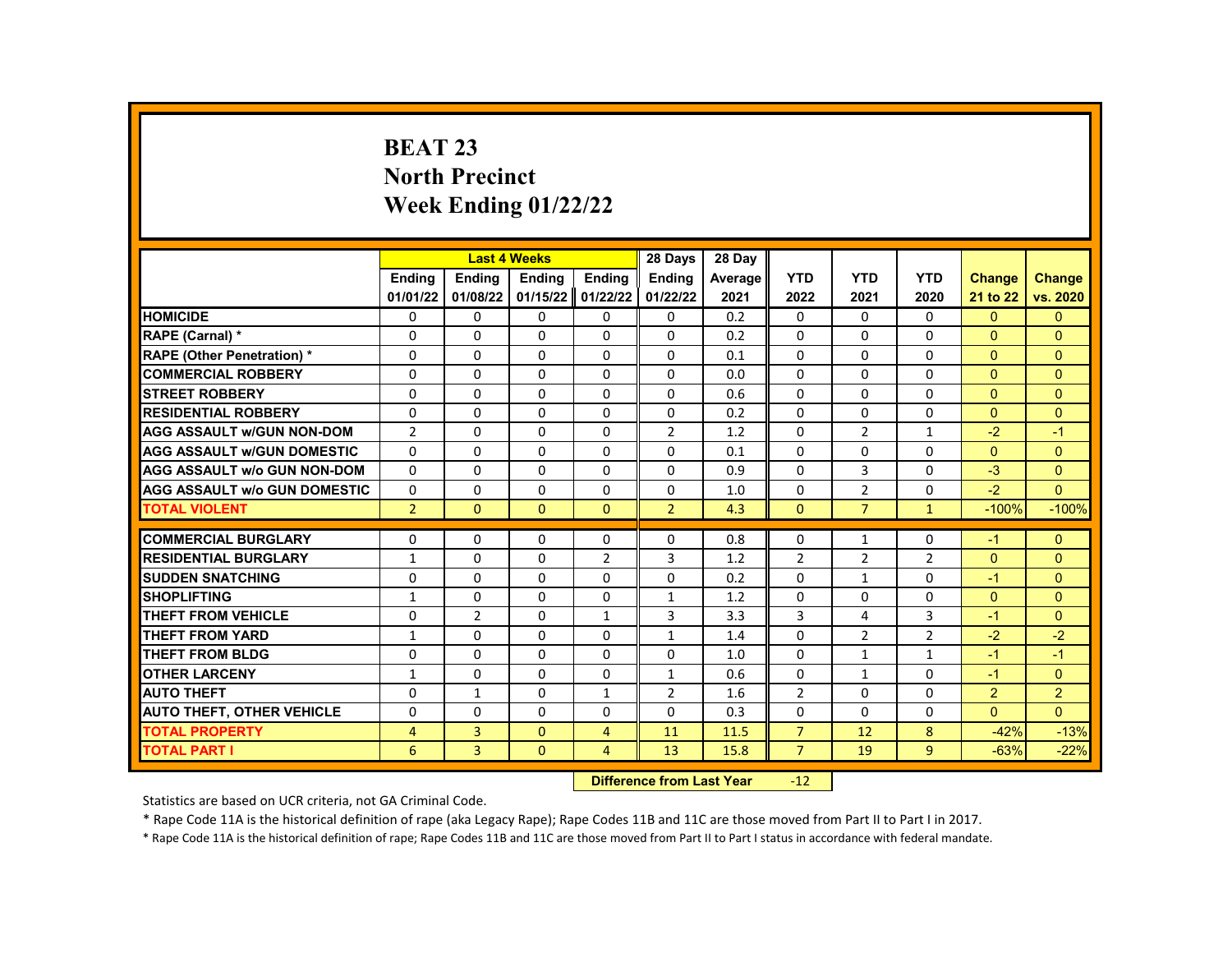# **BEAT 24 North Precinct Week Ending 01/22/22**

|                                     |               |                | <b>Last 4 Weeks</b> |              | 28 Days        | 28 Day                    |                |                |                |                      |                |
|-------------------------------------|---------------|----------------|---------------------|--------------|----------------|---------------------------|----------------|----------------|----------------|----------------------|----------------|
|                                     | <b>Endina</b> | <b>Ending</b>  | Ending              | Ending       | <b>Ending</b>  | Average                   | <b>YTD</b>     | <b>YTD</b>     | <b>YTD</b>     | <b>Change</b>        | <b>Change</b>  |
|                                     | 01/01/22      | 01/08/22       | 01/15/22            | 01/22/22     | 01/22/22       | 2021                      | 2022           | 2021           | 2020           | 21 to 22             | vs. 2020       |
| <b>HOMICIDE</b>                     | 0             | 0              | 0                   | 0            | 0              | 0.1                       | 0              | $\Omega$       | 0              | $\Omega$             | $\mathbf{0}$   |
| RAPE (Carnal) *                     | 0             | $\Omega$       | $\Omega$            | $\Omega$     | $\Omega$       | 0.1                       | $\Omega$       | $\Omega$       | $\Omega$       | $\Omega$             | $\Omega$       |
| <b>RAPE (Other Penetration)*</b>    | $\Omega$      | $\Omega$       | $\Omega$            | $\Omega$     | $\Omega$       | 0.0                       | $\Omega$       | $\Omega$       | $\Omega$       | $\Omega$             | $\Omega$       |
| <b>COMMERCIAL ROBBERY</b>           | $\Omega$      | $\Omega$       | $\Omega$            | $\Omega$     | $\Omega$       | 0.0                       | $\Omega$       | $\Omega$       | $\Omega$       | $\Omega$             | $\Omega$       |
| <b>STREET ROBBERY</b>               | $\Omega$      | $\Omega$       | $\Omega$            | $\Omega$     | $\Omega$       | 0.7                       | $\Omega$       | $\Omega$       | $\Omega$       | $\Omega$             | $\Omega$       |
| <b>RESIDENTIAL ROBBERY</b>          | $\Omega$      | $\mathbf{1}$   | $\Omega$            | $\Omega$     | $\mathbf{1}$   | 0.2                       | $\mathbf{1}$   | $\Omega$       | $\Omega$       | $\mathbf{1}$         | $\mathbf{1}$   |
| <b>AGG ASSAULT w/GUN NON-DOM</b>    | 0             | 1              | 0                   | 0            | 1              | 0.3                       | $\mathbf{1}$   | 0              | 1              | $\mathbf{1}$         | $\mathbf{0}$   |
| <b>AGG ASSAULT w/GUN DOMESTIC</b>   | $\Omega$      | 0              | $\Omega$            | 0            | 0              | 0.0                       | $\Omega$       | 0              | $\Omega$       | $\Omega$             | $\Omega$       |
| <b>AGG ASSAULT w/o GUN NON-DOM</b>  | $\Omega$      | $\Omega$       | $\Omega$            | $\Omega$     | $\Omega$       | 0.5                       | $\Omega$       | $\Omega$       | $\mathbf{1}$   | $\Omega$             | $-1$           |
| <b>AGG ASSAULT w/o GUN DOMESTIC</b> | 0             | 0              | 0                   | 0            | 0              | 0.2                       | 0              | 0              | $\mathbf{1}$   | $\mathbf{0}$         | $-1$           |
| <b>TOTAL VIOLENT</b>                | $\Omega$      | $\overline{2}$ | $\Omega$            | $\Omega$     | $\overline{2}$ | 2.1                       | $\overline{2}$ | $\Omega$       | 3              | #DIV/0!              | $-33%$         |
|                                     |               |                |                     |              |                |                           |                |                |                |                      |                |
| <b>COMMERCIAL BURGLARY</b>          | 0             | 0              | 0                   | 0            | 0              | 0.2                       | 0              | 0              | 0              | $\Omega$             | $\mathbf{0}$   |
| <b>RESIDENTIAL BURGLARY</b>         | 0             | 3              | $\mathbf{1}$        | $\mathbf{1}$ | 5              | 1.2                       | 5              | $\Omega$       | 0              | 5                    | 5              |
| <b>SUDDEN SNATCHING</b>             | $\Omega$      | $\Omega$       | $\Omega$            | $\Omega$     | $\Omega$       | 0.2                       | $\Omega$       | $\Omega$       | $\mathbf{1}$   | $\Omega$             | $-1$           |
| <b>SHOPLIFTING</b>                  | $\Omega$      | $\Omega$       | $\Omega$            | $\Omega$     | $\Omega$       | 2.5                       | $\Omega$       | $\Omega$       | $\overline{2}$ | $\Omega$             | $-2$           |
| <b>THEFT FROM VEHICLE</b>           | 0             | 0              | $\mathbf{1}$        | $\mathbf{1}$ | 2              | 2.5                       | $\overline{2}$ | $\mathbf{1}$   | $\overline{2}$ | $\mathbf{1}$         | $\overline{0}$ |
| <b>THEFT FROM YARD</b>              | $\mathbf{1}$  | $\mathbf{1}$   | $\overline{2}$      | $\Omega$     | $\overline{a}$ | 2.0                       | 3              | $\overline{2}$ | $\overline{2}$ | $\blacktriangleleft$ | $\mathbf{1}$   |
| <b>THEFT FROM BLDG</b>              | $\Omega$      | $\Omega$       | $\Omega$            | $\Omega$     | $\Omega$       | 0.6                       | $\Omega$       | 0              | $\overline{2}$ | $\Omega$             | $-2$           |
| <b>OTHER LARCENY</b>                | $\Omega$      | $\Omega$       | $\Omega$            | $\Omega$     | $\Omega$       | 1.4                       | $\Omega$       | $\Omega$       | $\mathbf{1}$   | $\Omega$             | $-1$           |
| <b>AUTO THEFT</b>                   | 0             | $\Omega$       | $\Omega$            | $\mathbf{1}$ | $\mathbf{1}$   | 0.6                       | $\mathbf{1}$   | $\mathbf{1}$   | 0              | $\Omega$             | $\mathbf{1}$   |
| <b>AUTO THEFT, OTHER VEHICLE</b>    | 0             | 0              | 0                   | 0            | 0              | 1.0                       | 0              | 0              | 1              | $\Omega$             | $-1$           |
| <b>TOTAL PROPERTY</b>               | $\mathbf{1}$  | $\overline{4}$ | $\overline{4}$      | 3            | 12             | 12.1                      | 11             | $\overline{4}$ | 11             | 175%                 | 0%             |
| <b>TOTAL PART I</b>                 | $\mathbf{1}$  | 6              | $\overline{4}$      | 3            | 14             | 14.2                      | 13             | $\overline{4}$ | 14             | 225%                 | $-7%$          |
|                                     |               |                |                     |              |                | Difference from Look Vaca | $\sim$         |                |                |                      |                |

**Difference from Last Year** 9

Statistics are based on UCR criteria, not GA Criminal Code.

\* Rape Code 11A is the historical definition of rape (aka Legacy Rape); Rape Codes 11B and 11C are those moved from Part II to Part I in 2017.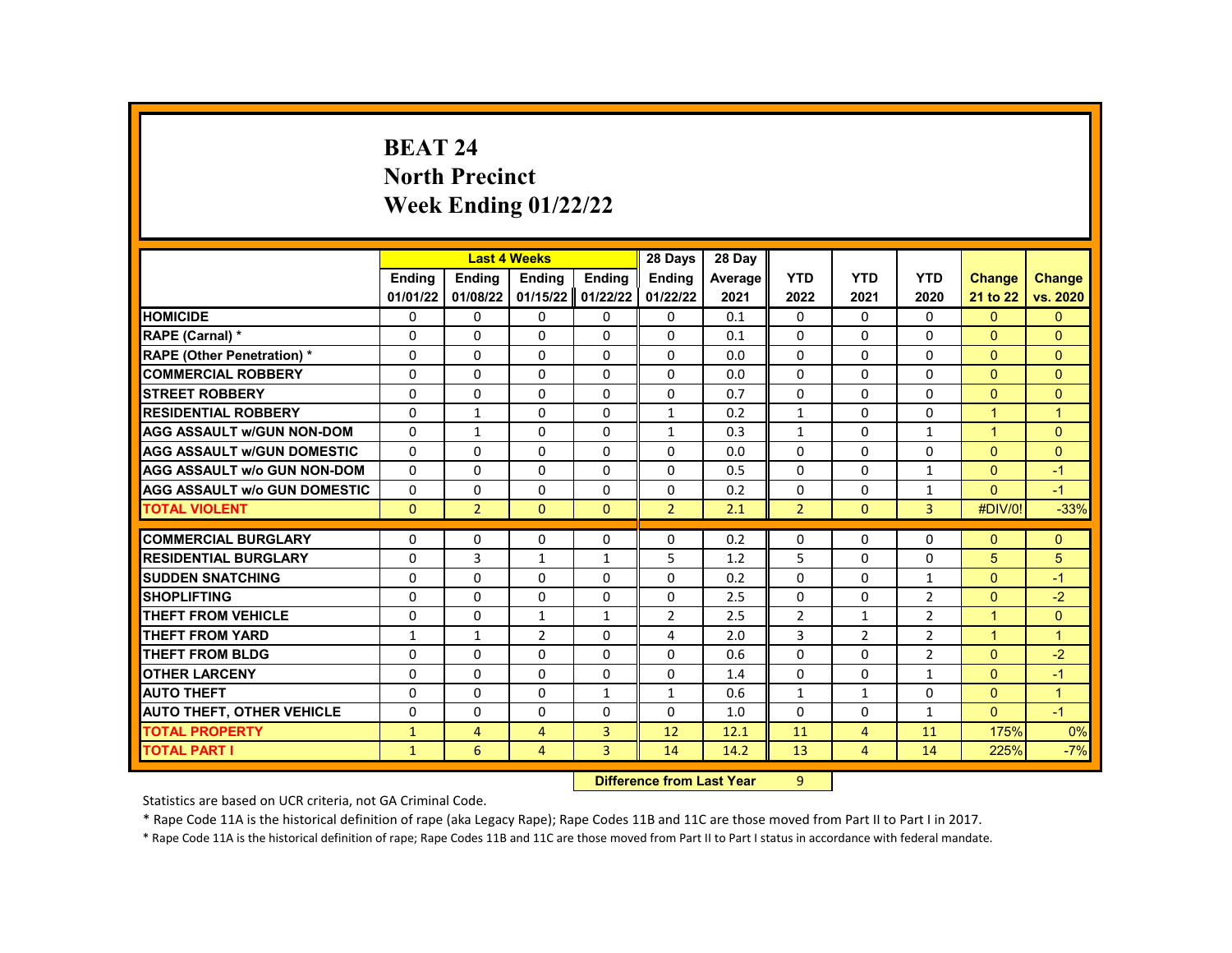# **BEAT 25 North Precinct Week Ending 01/22/22**

|                                     |                |                | <b>Last 4 Weeks</b> |                | 28 Days        | 28 Day  |              |                |                |                      |                |
|-------------------------------------|----------------|----------------|---------------------|----------------|----------------|---------|--------------|----------------|----------------|----------------------|----------------|
|                                     | <b>Endina</b>  | <b>Endina</b>  | <b>Endina</b>       | <b>Endina</b>  | <b>Endina</b>  | Average | <b>YTD</b>   | <b>YTD</b>     | <b>YTD</b>     | <b>Change</b>        | <b>Change</b>  |
|                                     | 01/01/22       | 01/08/22       | 01/15/22            | 01/22/22       | 01/22/22       | 2021    | 2022         | 2021           | 2020           | 21 to 22             | vs. 2020       |
| <b>HOMICIDE</b>                     | $\Omega$       | $\Omega$       | $\Omega$            | $\Omega$       | $\mathbf{0}$   | 0.0     | $\mathbf{0}$ | $\Omega$       | $\Omega$       | $\mathbf{0}$         | $\overline{0}$ |
| RAPE (Carnal) *                     | $\Omega$       | $\Omega$       | $\Omega$            | $\mathbf{1}$   | $\mathbf{1}$   | 0.1     | $\mathbf{1}$ | $\Omega$       | $\mathbf{1}$   | $\blacktriangleleft$ | $\Omega$       |
| <b>RAPE (Other Penetration) *</b>   | $\Omega$       | $\Omega$       | $\Omega$            | $\Omega$       | $\Omega$       | 0.0     | $\Omega$     | $\Omega$       | $\Omega$       | $\Omega$             | $\overline{0}$ |
| <b>COMMERCIAL ROBBERY</b>           | $\overline{2}$ | $\Omega$       | $\Omega$            | $\Omega$       | $\overline{2}$ | 0.2     | $\Omega$     | $\Omega$       | $\Omega$       | $\Omega$             | $\mathbf{0}$   |
| <b>STREET ROBBERY</b>               | $\Omega$       | $\Omega$       | $\Omega$            | $\Omega$       | $\Omega$       | 0.4     | $\Omega$     | $\Omega$       | $\Omega$       | $\Omega$             | $\Omega$       |
| <b>RESIDENTIAL ROBBERY</b>          | $\Omega$       | $\Omega$       | $\Omega$            | $\Omega$       | $\Omega$       | 0.1     | $\Omega$     | $\mathbf{1}$   | $\Omega$       | $-1$                 | $\Omega$       |
| <b>AGG ASSAULT W/GUN NON-DOM</b>    | 0              | $\Omega$       | $\Omega$            | $\mathbf{0}$   | $\mathbf{0}$   | 0.3     | $\Omega$     | $\Omega$       | $\Omega$       | $\Omega$             | $\Omega$       |
| <b>AGG ASSAULT WGUN DOMESTIC</b>    | $\Omega$       | $\Omega$       | $\Omega$            | $\Omega$       | $\Omega$       | 0.0     | $\Omega$     | $\Omega$       | $\Omega$       | $\Omega$             | $\Omega$       |
| <b>AGG ASSAULT W/o GUN NON-DOM</b>  | $\Omega$       | $\Omega$       | $\Omega$            | $\Omega$       | $\Omega$       | 0.3     | $\Omega$     | $\Omega$       | $\overline{2}$ | $\Omega$             | $-2$           |
| <b>AGG ASSAULT W/o GUN DOMESTIC</b> | 0              | $\Omega$       | $\Omega$            | $\mathbf{0}$   | $\Omega$       | 0.1     | $\Omega$     | $\Omega$       | $\Omega$       | $\Omega$             | $\Omega$       |
| <b>TOTAL VIOLENT</b>                | $\overline{2}$ | $\mathbf{0}$   | $\mathbf{0}$        | $\mathbf{1}$   | $\overline{3}$ | 1.5     | $\mathbf{1}$ | $\mathbf{1}$   | $\overline{3}$ | 0%                   | $-67%$         |
|                                     |                |                |                     |                |                |         |              |                |                |                      |                |
| <b>COMMERCIAL BURGLARY</b>          | 0              | $\Omega$       | 0                   | $\Omega$       | $\mathbf{0}$   | 0.2     | $\mathbf{0}$ | 0              | $\overline{2}$ | $\Omega$             | $-2$           |
| <b>RESIDENTIAL BURGLARY</b>         | $\Omega$       | 1              | $\Omega$            | $\mathbf{0}$   | 1              | 0.5     | $\mathbf{1}$ | $\mathbf{1}$   | $\Omega$       | $\Omega$             | $\mathbf{1}$   |
| <b>SUDDEN SNATCHING</b>             | $\Omega$       | $\Omega$       | $\Omega$            | $\Omega$       | $\Omega$       | 0.4     | $\Omega$     | $\Omega$       | $\Omega$       | $\Omega$             | $\Omega$       |
| <b>SHOPLIFTING</b>                  | 1              | $\Omega$       | $\Omega$            | 1              | $\overline{2}$ | 2.8     | $\mathbf{1}$ | $\overline{2}$ | $\Omega$       | $-1$                 | $\overline{1}$ |
| <b>THEFT FROM VEHICLE</b>           | $\Omega$       | $\mathbf{1}$   | $\overline{2}$      | 3              | 6              | 5.1     | 6            | $\overline{2}$ | $\Omega$       | $\overline{4}$       | 6              |
| <b>THEFT FROM YARD</b>              | $\Omega$       | $\mathbf{1}$   | $\Omega$            | $\overline{2}$ | 3              | 2.4     | 3            | $\mathbf{1}$   | $\mathbf{1}$   | 2                    | $\overline{2}$ |
| THEFT FROM BLDG                     | 0              | $\Omega$       | $\mathbf{1}$        | $\Omega$       | 1              | 2.5     | $\mathbf{1}$ | 3              | $\mathbf{1}$   | $-2$                 | $\Omega$       |
| <b>OTHER LARCENY</b>                | $\Omega$       | $\Omega$       | $\Omega$            | $\Omega$       | $\Omega$       | 1.2     | $\Omega$     | $\Omega$       | $\Omega$       | $\Omega$             | $\Omega$       |
| <b>AUTO THEFT</b>                   | $\Omega$       | $\Omega$       | $\Omega$            | $\Omega$       | $\Omega$       | 1.1     | $\Omega$     | $\overline{2}$ | $\Omega$       | $-2$                 | $\Omega$       |
| <b>AUTO THEFT, OTHER VEHICLE</b>    | 0              | $\Omega$       | $\Omega$            | $\Omega$       | $\Omega$       | 0.7     | $\Omega$     | 2              | $\mathbf{1}$   | $-2$                 | $-1$           |
| <b>TOTAL PROPERTY</b>               | $\mathbf{1}$   | $\overline{3}$ | 3                   | 6              | 13             | 16.6    | 12           | 13             | 5              | $-8%$                | 140%           |
| <b>TOTAL PART I</b>                 | $\overline{3}$ | $\overline{3}$ | $\overline{3}$      | $\overline{7}$ | 16             | 18.1    | 13           | 14             | 8              | $-7%$                | 63%            |
|                                     |                |                |                     | <b>INSECU</b>  |                |         |              |                |                |                      |                |

**Difference from Last Year** -1

Statistics are based on UCR criteria, not GA Criminal Code.

\* Rape Code 11A is the historical definition of rape (aka Legacy Rape); Rape Codes 11B and 11C are those moved from Part II to Part I in 2017.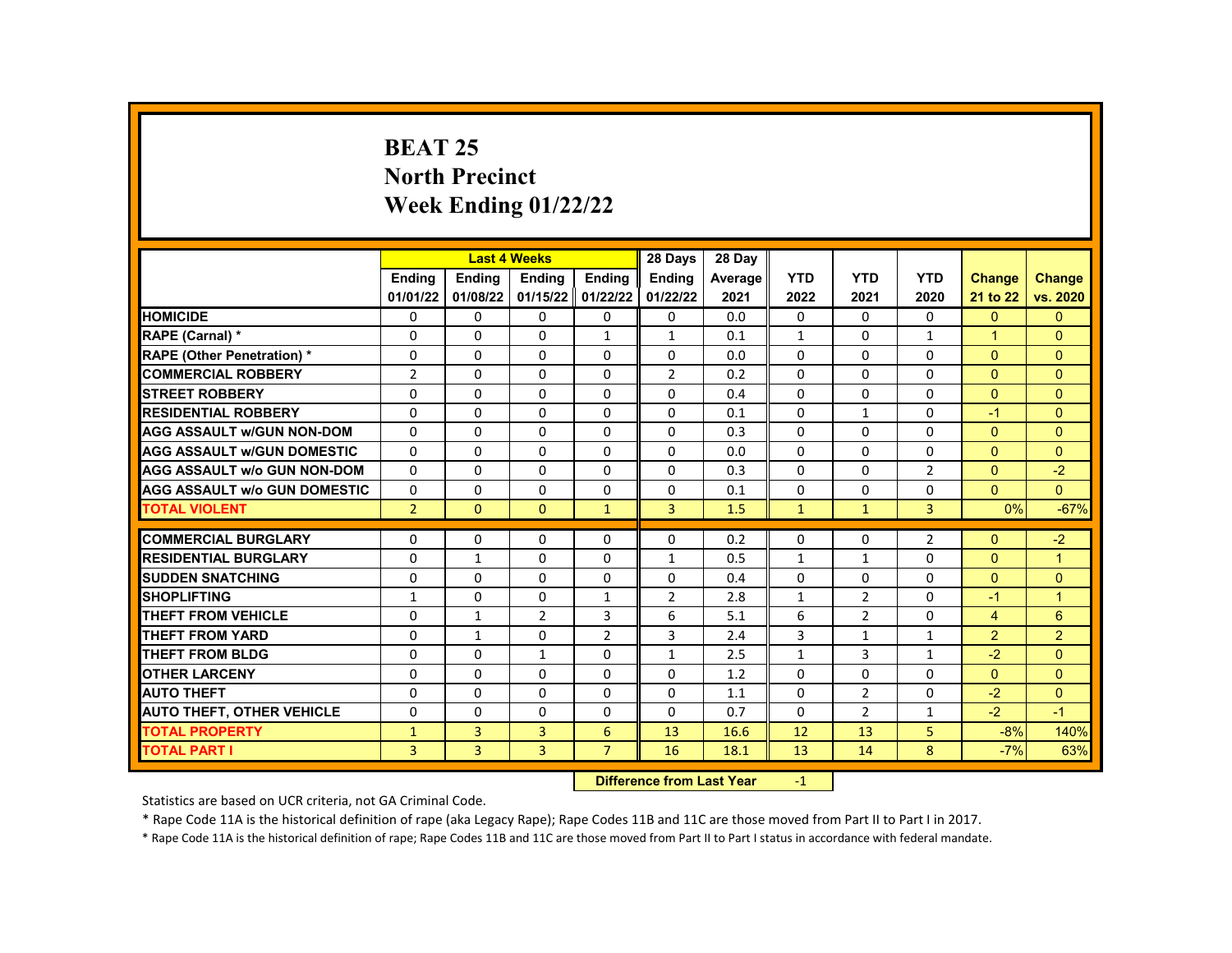# **BEAT 26 North Precinct Week Ending 01/22/22**

|                                     |                |               | <b>Last 4 Weeks</b> |                | 28 Days                | 28 Day  |                |                |                |                |                |
|-------------------------------------|----------------|---------------|---------------------|----------------|------------------------|---------|----------------|----------------|----------------|----------------|----------------|
|                                     | <b>Endina</b>  | <b>Endina</b> | <b>Ending</b>       | Ending         | Ending                 | Average | <b>YTD</b>     | <b>YTD</b>     | <b>YTD</b>     | <b>Change</b>  | <b>Change</b>  |
|                                     | 01/01/22       | 01/08/22      | 01/15/22            | 01/22/22       | 01/22/22               | 2021    | 2022           | 2021           | 2020           | 21 to 22       | vs. 2020       |
| <b>HOMICIDE</b>                     | 0              | 0             | 0                   | 0              | 0                      | 0.0     | 0              | $\mathbf{0}$   | 0              | $\mathbf{0}$   | $\mathbf{0}$   |
| RAPE (Carnal) *                     | 0              | 0             | 0                   | $\Omega$       | $\Omega$               | 0.1     | $\Omega$       | 0              | $\mathbf{1}$   | $\Omega$       | $-1$           |
| <b>RAPE (Other Penetration)*</b>    | $\Omega$       | $\Omega$      | $\Omega$            | $\mathbf{1}$   | $\mathbf{1}$           | 0.2     | $\mathbf{1}$   | $\Omega$       | $\Omega$       | $\mathbf{1}$   | $\mathbf{1}$   |
| <b>COMMERCIAL ROBBERY</b>           | 0              | 0             | 0                   | 0              | 0                      | 0.3     | 0              | 0              | 0              | $\mathbf{0}$   | $\mathbf{0}$   |
| <b>STREET ROBBERY</b>               | $\mathbf{1}$   | $\Omega$      | $\mathbf{1}$        | $\mathbf{1}$   | 3                      | 0.7     | $\overline{2}$ | $\Omega$       | $\overline{2}$ | 2              | $\Omega$       |
| <b>RESIDENTIAL ROBBERY</b>          | $\Omega$       | $\Omega$      | $\Omega$            | $\Omega$       | $\Omega$               | 0.0     | $\Omega$       | $\Omega$       | $\Omega$       | $\Omega$       | $\Omega$       |
| <b>AGG ASSAULT w/GUN NON-DOM</b>    | $\Omega$       | 1             | $\Omega$            | $\Omega$       | $\mathbf{1}$           | 0.3     | $\mathbf{1}$   | 0              | $\Omega$       | $\mathbf{1}$   | $\overline{1}$ |
| <b>AGG ASSAULT w/GUN DOMESTIC</b>   | $\Omega$       | $\Omega$      | $\Omega$            | $\Omega$       | $\Omega$               | 0.0     | $\Omega$       | $\Omega$       | $\Omega$       | $\Omega$       | $\Omega$       |
| <b>AGG ASSAULT w/o GUN NON-DOM</b>  | $\mathbf{1}$   | $\Omega$      | $\Omega$            | $\Omega$       | $\mathbf{1}$           | 1.6     | $\mathbf{1}$   | $\Omega$       | $\Omega$       | $\mathbf{1}$   | $\mathbf{1}$   |
| <b>AGG ASSAULT w/o GUN DOMESTIC</b> | 0              | 0             | 0                   | 0              | 0                      | 0.3     | 0              | $\mathbf{1}$   | 0              | $-1$           | $\mathbf{0}$   |
| <b>TOTAL VIOLENT</b>                | $\overline{2}$ | $\mathbf{1}$  | $\mathbf{1}$        | $\overline{2}$ | 6                      | 3.5     | 5              | $\mathbf{1}$   | $\overline{3}$ | 400%           | 67%            |
|                                     |                |               |                     |                |                        |         |                |                |                |                |                |
| <b>COMMERCIAL BURGLARY</b>          | 0              | 0             | 0                   | 0              | 0                      | 0.2     | 0              | 0              | $\mathbf{1}$   | $\Omega$       | $-1$           |
| <b>RESIDENTIAL BURGLARY</b>         | 0              | 0             | $\Omega$            | 0              | 0                      | 0.2     | 0              | 0              | 0              | $\overline{0}$ | $\mathbf{0}$   |
| <b>SUDDEN SNATCHING</b>             | $\Omega$       | $\mathbf{1}$  | $\Omega$            | $\Omega$       | $\mathbf{1}$           | 0.7     | $\mathbf{1}$   | $\mathbf{1}$   | $\Omega$       | $\Omega$       | $\mathbf{1}$   |
| <b>SHOPLIFTING</b>                  | 0              | $\Omega$      | $\Omega$            | $\Omega$       | $\Omega$               | 2.0     | $\Omega$       | $\overline{2}$ | $\overline{2}$ | $-2$           | $-2$           |
| <b>THEFT FROM VEHICLE</b>           | $\Omega$       | 3             | $\Omega$            | $\Omega$       | $\overline{3}$         | 6.6     | 3              | $\mathbf{1}$   | $\mathbf{1}$   | $\overline{2}$ | $\overline{2}$ |
| THEFT FROM YARD                     | $\mathbf{1}$   | $\mathbf{1}$  | $\Omega$            | $\Omega$       | $\overline{2}$         | 1.5     | $\mathbf{1}$   | $\mathbf{1}$   | $\Omega$       | $\Omega$       | $\mathbf{1}$   |
| <b>THEFT FROM BLDG</b>              | $\Omega$       | $\Omega$      | $\Omega$            | $\mathbf{1}$   | $\mathbf{1}$           | 2.5     | $\mathbf{1}$   | $\mathbf{1}$   | $\Omega$       | $\Omega$       | $\overline{1}$ |
| <b>OTHER LARCENY</b>                | $\Omega$       | $\Omega$      | $\Omega$            | $\Omega$       | $\Omega$               | 0.3     | $\Omega$       | $\Omega$       | $\Omega$       | $\Omega$       | $\Omega$       |
| <b>AUTO THEFT</b>                   | $\Omega$       | $\Omega$      | $\mathbf{1}$        | $\Omega$       | $\mathbf{1}$           | 2.1     | $\mathbf{1}$   | 2              | $\mathbf{1}$   | $-1$           | $\Omega$       |
| <b>AUTO THEFT, OTHER VEHICLE</b>    | 0              | $\Omega$      | $\Omega$            | $\Omega$       | 0                      | 0.8     | $\Omega$       | $\Omega$       | 0              | $\Omega$       | $\Omega$       |
| <b>TOTAL PROPERTY</b>               | $\mathbf{1}$   | 5             | $\mathbf{1}$        | $\mathbf{1}$   | 8                      | 17.0    | $\overline{7}$ | 8              | 5              | $-13%$         | 40%            |
| <b>TOTAL PART I</b>                 | 3              | 6             | $\overline{2}$      | 3              | 14                     | 20.4    | 12             | $\overline{9}$ | 8              | 33%            | 50%            |
|                                     |                |               |                     | <b>INSECUL</b> | a a dheann 1 anns Main |         | $\sim$         |                |                |                |                |

**Difference from Last Year** 3

Statistics are based on UCR criteria, not GA Criminal Code.

\* Rape Code 11A is the historical definition of rape (aka Legacy Rape); Rape Codes 11B and 11C are those moved from Part II to Part I in 2017.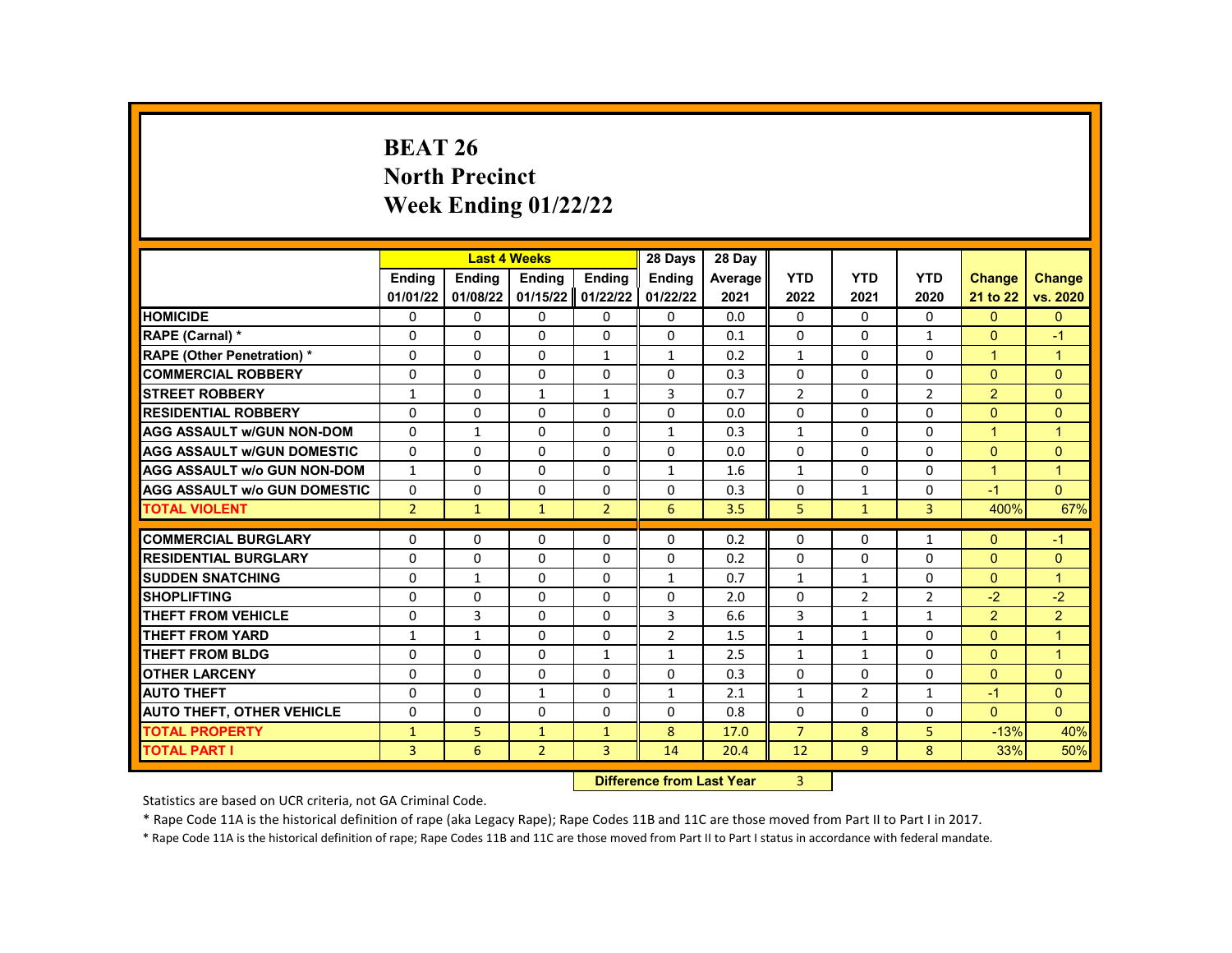# **BEAT 27 North Precinct Week Ending 01/22/22**

|                                     |                | <b>Last 4 Weeks</b> |                |                   | 28 Days                   | 28 Day  |                |                |                |               |                |
|-------------------------------------|----------------|---------------------|----------------|-------------------|---------------------------|---------|----------------|----------------|----------------|---------------|----------------|
|                                     | <b>Endina</b>  | <b>Ending</b>       | Ending         | Ending            | Ending                    | Average | <b>YTD</b>     | <b>YTD</b>     | <b>YTD</b>     | <b>Change</b> | <b>Change</b>  |
|                                     | 01/01/22       | 01/08/22            |                | 01/15/22 01/22/22 | 01/22/22                  | 2021    | 2022           | 2021           | 2020           | 21 to 22      | vs. 2020       |
| <b>HOMICIDE</b>                     | 0              | 0                   | 0              | 0                 | 0                         | 0.2     | $\mathbf{0}$   | $\mathbf{1}$   | 0              | $-1$          | $\mathbf{0}$   |
| RAPE (Carnal) *                     | 0              | 0                   | $\Omega$       | 0                 | $\Omega$                  | 0.5     | $\Omega$       | $\Omega$       | $\Omega$       | $\Omega$      | $\Omega$       |
| <b>RAPE (Other Penetration) *</b>   | 0              | $\Omega$            | $\Omega$       | $\Omega$          | $\Omega$                  | 0.2     | $\Omega$       | $\Omega$       | $\Omega$       | $\Omega$      | $\Omega$       |
| <b>COMMERCIAL ROBBERY</b>           | 0              | $\Omega$            | $\Omega$       | $\Omega$          | $\Omega$                  | 0.0     | $\Omega$       | $\Omega$       | $\Omega$       | $\Omega$      | $\Omega$       |
| <b>STREET ROBBERY</b>               | $\mathbf{1}$   | $\mathbf{1}$        | 0              | $\Omega$          | $\overline{2}$            | 1.7     | $\overline{2}$ | $\Omega$       | $\Omega$       | 2             | 2              |
| <b>RESIDENTIAL ROBBERY</b>          | $\Omega$       | $\Omega$            | $\Omega$       | $\Omega$          | $\Omega$                  | 0.0     | $\Omega$       | $\Omega$       | $\Omega$       | $\Omega$      | $\Omega$       |
| <b>AGG ASSAULT w/GUN NON-GUN</b>    | $\Omega$       | $\Omega$            | $\mathbf{1}$   | 0                 | $\mathbf{1}$              | 1.0     | $\mathbf{1}$   | $\overline{2}$ | $\mathbf{1}$   | $-1$          | $\Omega$       |
| <b>AGG ASSAULT w/GUN DOMESTIC</b>   | 0              | 0                   | 0              | 0                 | 0                         | 0.2     | $\Omega$       | $\mathbf{1}$   | 0              | $-1$          | $\Omega$       |
| <b>AGG ASSAULT w/o GUN NON-DOM</b>  | $\Omega$       | $\Omega$            | $\mathbf{1}$   | $\Omega$          | $\mathbf{1}$              | 1.5     | $\mathbf{1}$   | 3              | $\mathbf{1}$   | $-2$          | $\Omega$       |
| <b>AGG ASSAULT w/o GUN DOMESTIC</b> | $\overline{2}$ | $\Omega$            | 0              | $\Omega$          | $\overline{2}$            | 1.2     | $\mathbf{0}$   | 3              | $\mathbf{1}$   | $-3$          | $-1$           |
| <b>TOTAL VIOLENT</b>                | 3              | $\mathbf{1}$        | $\overline{2}$ | $\mathbf{0}$      | 6                         | 6.5     | 4              | 10             | 3              | $-60%$        | 33%            |
|                                     |                |                     |                |                   |                           |         |                |                |                |               |                |
| <b>COMMERCIAL BURGLARY</b>          | 0              | 0                   | 0              | 0                 | 0                         | 0.4     | 0              | 0              | 0              | $\Omega$      | $\Omega$       |
| <b>RESIDENTIAL BURGLARY</b>         | 1              | 0                   | $\Omega$       | 0                 | $\mathbf{1}$              | 0.7     | $\Omega$       | $\mathbf{0}$   | 1              | $\mathbf{0}$  | $-1$           |
| <b>SUDDEN SNATCHING</b>             | $\mathbf{1}$   | 0                   | $\Omega$       | 0                 | $\mathbf{1}$              | 0.6     | $\mathbf{1}$   | $\Omega$       | $\Omega$       | $\mathbf{1}$  | 1              |
| <b>SHOPLIFTING</b>                  | 0              | $\mathbf{1}$        | $\mathbf{1}$   | $\overline{2}$    | 4                         | 1.5     | 4              | $\mathbf{0}$   | $\overline{2}$ | 4             | $\overline{2}$ |
| <b>THEFT FROM VEHICLE</b>           | $\Omega$       | $\mathbf{1}$        | $\mathbf{1}$   | $\Omega$          | $\overline{2}$            | 6.8     | $\overline{2}$ | $\overline{2}$ | $\mathbf{1}$   | $\Omega$      | $\mathbf{1}$   |
| <b>THEFT FROM YARD</b>              | 0              | $\Omega$            | $\Omega$       | $\Omega$          | $\Omega$                  | 1.1     | $\Omega$       | $\overline{2}$ | $\Omega$       | $-2$          | $\Omega$       |
| <b>THEFT FROM BLDG</b>              | 0              | $\mathbf{1}$        | 0              | $\mathbf{1}$      | $\overline{2}$            | 1.2     | $\overline{2}$ | $\mathbf{1}$   | 1              | 1             | $\overline{1}$ |
| <b>OTHER LARCENY</b>                | $\Omega$       | $\Omega$            | $\Omega$       | $\Omega$          | $\Omega$                  | 0.1     | $\Omega$       | $\Omega$       | $\Omega$       | $\Omega$      | $\Omega$       |
| <b>AUTO THEFT</b>                   | 0              | $\mathbf{1}$        | $\mathbf{1}$   | 0                 | $\overline{2}$            | 1.8     | $\overline{2}$ | $\mathbf{1}$   | $\mathbf{1}$   | $\mathbf{1}$  | 1              |
| <b>AUTO THEFT, OTHER VEHICLE</b>    | 0              | $\Omega$            | $\Omega$       | 0                 | $\Omega$                  | 0.5     | $\Omega$       | $\mathbf{0}$   | 0              | $\Omega$      | $\Omega$       |
| <b>TOTAL PROPERTY</b>               | $\overline{2}$ | $\overline{4}$      | 3              | 3                 | 12                        | 14.6    | 11             | 6              | 6              | 83%           | 83%            |
| <b>TOTAL PART I</b>                 | 5              | 5                   | 5              | 3                 | 18                        | 21.1    | 15             | 16             | 9              | $-6%$         | 67%            |
|                                     |                |                     |                |                   | Difference from Loot Voor |         | $\overline{A}$ |                |                |               |                |

**Difference from Last Year** 

Statistics are based on UCR criteria, not GA Criminal Code.

\* Rape Code 11A is the historical definition of rape (aka Legacy Rape); Rape Codes 11B and 11C are those moved from Part II to Part I in 2017.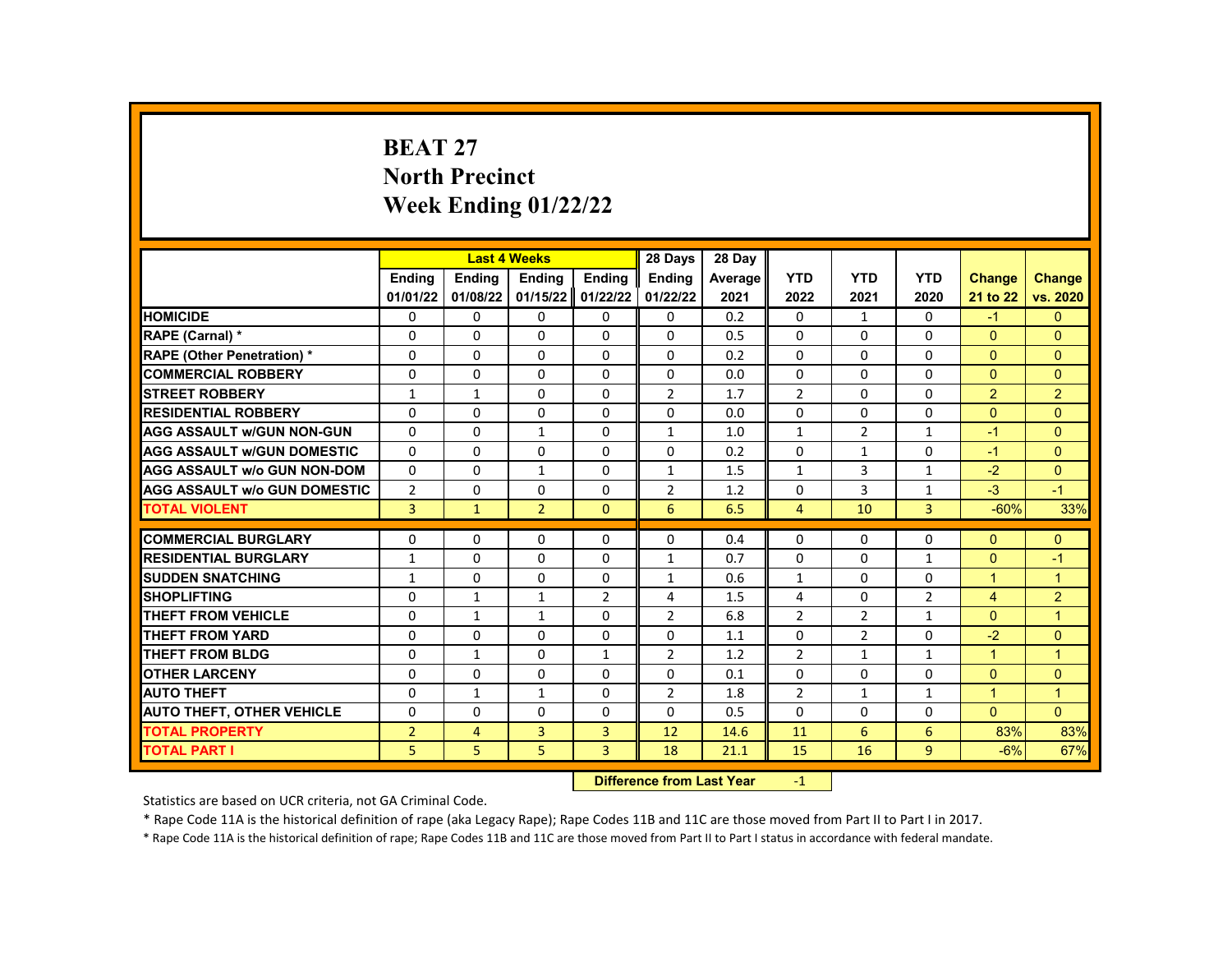# **BEAT 31 Central Precinct Week Ending 01/22/22**

|                                                           |                          | <b>Last 4 Weeks</b> |                |                          | 28 Days                   | 28 Day  |                |                |                |                |               |
|-----------------------------------------------------------|--------------------------|---------------------|----------------|--------------------------|---------------------------|---------|----------------|----------------|----------------|----------------|---------------|
|                                                           | <b>Endina</b>            | <b>Endina</b>       | <b>Ending</b>  | <b>Ending</b>            | <b>Endina</b>             | Average | <b>YTD</b>     | <b>YTD</b>     | <b>YTD</b>     | <b>Change</b>  | <b>Change</b> |
|                                                           | 01/01/22                 | 01/08/22            | 01/15/22       | 01/22/22                 | 01/22/22                  | 2021    | 2022           | 2021           | 2020           | 21 to 22       | vs. 2020      |
| <b>HOMICIDE</b>                                           | 0                        | 0                   | 0              | 0                        | 0                         | 0.0     | $\mathbf{0}$   | $\mathbf{0}$   | $\Omega$       | $\mathbf{0}$   | $\mathbf{0}$  |
| RAPE (Carnal) *                                           | 0                        | 0                   | $\Omega$       | $\mathbf 0$              | $\Omega$                  | 0.2     | $\Omega$       | $\Omega$       | $\mathbf{1}$   | $\Omega$       | $-1$          |
| <b>RAPE (Other Penetration) *</b>                         | $\Omega$                 | $\Omega$            | $\Omega$       | $\Omega$                 | $\Omega$                  | 0.0     | $\Omega$       | $\Omega$       | $\Omega$       | $\Omega$       | $\Omega$      |
| <b>COMMERCIAL ROBBERY</b>                                 | $\Omega$                 | $\Omega$            | $\Omega$       | $\Omega$                 | $\Omega$                  | 0.0     | $\Omega$       | 0              | 0              | $\Omega$       | $\Omega$      |
| <b>STREET ROBBERY</b>                                     | 0                        | 0                   | 0              | 0                        | 0                         | 0.5     | $\Omega$       | $\mathbf{1}$   | $\Omega$       | $-1$           | $\Omega$      |
| <b>RESIDENTIAL ROBBERY</b>                                | $\Omega$                 | $\Omega$            | $\Omega$       | $\Omega$                 | 0                         | 0.1     | $\Omega$       | $\Omega$       | $\Omega$       | $\Omega$       | $\Omega$      |
| <b>AGG ASSAULT w/GUN NON-DOM</b>                          | $\Omega$                 | 0                   | $\mathbf{1}$   | $\mathbf{1}$             | $\overline{2}$            | 2.0     | $\overline{2}$ | 0              | 1              | $\overline{2}$ | $\mathbf{1}$  |
| <b>AGG ASSAULT w/GUN DOMESTIC</b>                         | $\Omega$                 | $\Omega$            | $\Omega$       | $\Omega$                 | $\Omega$                  | 0.0     | $\Omega$       | $\Omega$       | $\Omega$       | $\Omega$       | $\Omega$      |
| <b>AGG ASSAULT w/o GUN NON-DOM</b>                        | $\Omega$                 | $\Omega$            | $\Omega$       | $\Omega$                 | 0                         | 0.5     | $\Omega$       | $\mathbf{1}$   | $\Omega$       | $-1$           | $\mathbf{0}$  |
| <b>AGG ASSAULT w/o GUN DOMESTIC</b>                       | $\Omega$                 | 1                   | 0              | 0                        | 1                         | 0.6     | 1              | 0              | 0              | 1              | $\mathbf{1}$  |
| <b>TOTAL VIOLENT</b>                                      | $\mathbf{0}$             | $\mathbf{1}$        | $\mathbf{1}$   | $\mathbf{1}$             | 3                         | 3.9     | 3              | $\overline{2}$ | $\overline{2}$ | 50%            | 50%           |
| <b>COMMERCIAL BURGLARY</b>                                | 1                        |                     | 0              |                          | 1                         | 0.5     | 0              | 0              | 1              | $\Omega$       | $-1$          |
| <b>RESIDENTIAL BURGLARY</b>                               | $\Omega$                 | 0<br>0              | $\Omega$       | 0                        | $\mathbf{1}$              | 2.0     | $\mathbf{1}$   | $\Omega$       | 6              | $\mathbf{1}$   | $-5$          |
| <b>SUDDEN SNATCHING</b>                                   | $\Omega$                 | $\Omega$            | $\Omega$       | $\mathbf{1}$<br>$\Omega$ | 0                         | 0.2     | $\Omega$       | $\Omega$       | $\Omega$       | $\Omega$       | $\Omega$      |
| <b>SHOPLIFTING</b>                                        |                          |                     | 0              |                          |                           | 0.2     | 0              | $\Omega$       | $\mathbf{1}$   | $\Omega$       | $-1$          |
| <b>THEFT FROM VEHICLE</b>                                 | 0                        | 0<br>$\mathbf 0$    | $\Omega$       | 0<br>0                   | 0<br>$\mathbf{1}$         | 4.2     | $\Omega$       | $\overline{2}$ | $\mathbf{1}$   | $-2$           | $-1$          |
| <b>THEFT FROM YARD</b>                                    | $\mathbf{1}$<br>$\Omega$ | $\overline{2}$      | $\mathbf{1}$   | $\Omega$                 | 3                         | 2.0     | 3              | $\Omega$       | 3              | 3              | $\Omega$      |
| <b>THEFT FROM BLDG</b>                                    | $\Omega$                 | $\Omega$            | $\Omega$       | $\Omega$                 | 0                         | 1.1     | 0              | $\mathbf{1}$   | $\Omega$       | $-1$           | $\Omega$      |
| <b>OTHER LARCENY</b>                                      | $\mathbf{1}$             | $\mathbf{1}$        | 0              | 0                        | $\overline{2}$            | 1.9     | $\overline{2}$ | $\mathbf{1}$   | 1              | $\mathbf{1}$   | $\mathbf{1}$  |
| <b>AUTO THEFT</b>                                         | 0                        | $\mathbf{1}$        | $\mathbf{1}$   | $\Omega$                 | $\overline{2}$            | 1.2     | $\overline{2}$ | $\Omega$       | 3              | 2              | $-1$          |
|                                                           | $\Omega$                 | $\Omega$            | $\Omega$       | $\Omega$                 | $\Omega$                  | 1.2     | $\Omega$       | 0              | $\Omega$       | $\Omega$       | $\Omega$      |
| <b>AUTO THEFT, OTHER VEHICLE</b><br><b>TOTAL PROPERTY</b> |                          |                     |                |                          |                           |         |                |                |                | 100%           |               |
| <b>TOTAL PART I</b>                                       | 3                        | 4                   | $\overline{2}$ | $\mathbf{1}$             | 10                        | 14.3    | 8              | $\overline{4}$ | 16             |                | $-50%$        |
|                                                           | 3                        | 5                   | 3              | $\overline{2}$           | 13                        | 18.3    | 11             | 6              | 18             | 83%            | $-39%$        |
|                                                           |                          |                     |                |                          | Difference from Loot Voor |         | E.             |                |                |                |               |

**Difference from Last Year** 

Statistics are based on UCR criteria, not GA Criminal Code.

\* Rape Code 11A is the historical definition of rape (aka Legacy Rape); Rape Codes 11B and 11C are those moved from Part II to Part I in 2017.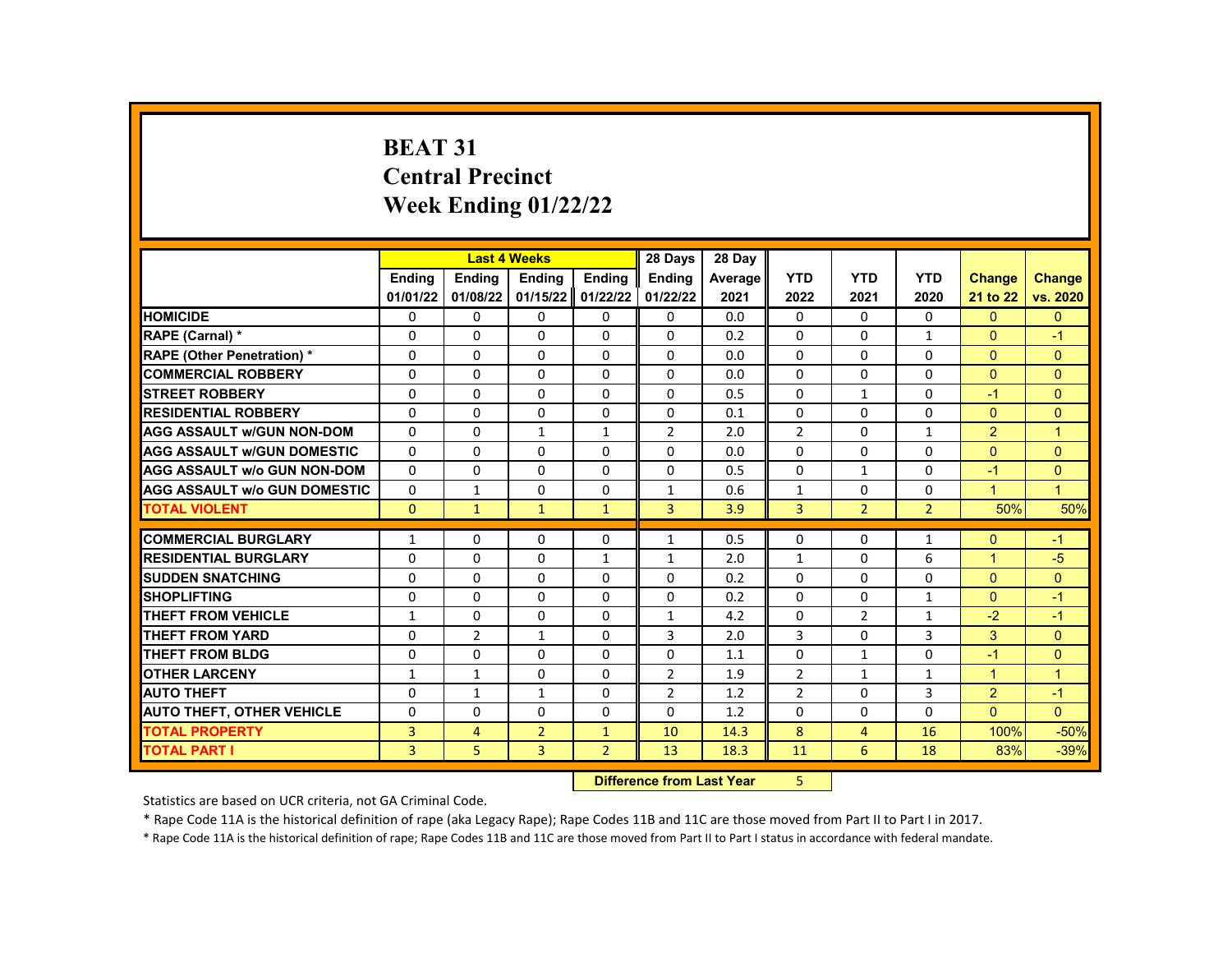# **BEAT 32 Central Precinct Week Ending 01/22/22**

|                                     |                | <b>Last 4 Weeks</b> |                |                | 28 Days                          | 28 Day         |                |                |                |                |                |
|-------------------------------------|----------------|---------------------|----------------|----------------|----------------------------------|----------------|----------------|----------------|----------------|----------------|----------------|
|                                     | <b>Endina</b>  | <b>Endina</b>       | <b>Endina</b>  | <b>Endina</b>  | <b>Endina</b>                    | <b>Average</b> | <b>YTD</b>     | <b>YTD</b>     | <b>YTD</b>     | <b>Change</b>  | Change         |
|                                     | 01/01/22       | 01/08/22            | 01/15/22       | 01/22/22       | 01/22/22                         | 2021           | 2022           | 2021           | 2020           | 21 to 22       | vs. 2020       |
| <b>HOMICIDE</b>                     | 0              | 0                   | 0              | 0              | 0                                | 0.1            | 0              | 0              | 0              | $\mathbf{0}$   | $\mathbf{0}$   |
| RAPE (Carnal) *                     | $\Omega$       | $\Omega$            | $\Omega$       | $\Omega$       | $\Omega$                         | 0.0            | $\Omega$       | $\Omega$       | $\Omega$       | $\Omega$       | $\Omega$       |
| <b>RAPE (Other Penetration) *</b>   | $\Omega$       | $\Omega$            | 0              | $\Omega$       | $\Omega$                         | 0.2            | $\Omega$       | $\Omega$       | $\Omega$       | $\Omega$       | $\Omega$       |
| <b>COMMERCIAL ROBBERY</b>           | 0              | 0                   | $\Omega$       | 0              | 0                                | 0.2            | $\Omega$       | 0              | $\mathbf{1}$   | $\Omega$       | $-1$           |
| <b>STREET ROBBERY</b>               | $\Omega$       | $\Omega$            | $\Omega$       | $\Omega$       | $\Omega$                         | 0.2            | $\Omega$       | $\Omega$       | $\Omega$       | $\Omega$       | $\Omega$       |
| <b>RESIDENTIAL ROBBERY</b>          | 0              | $\mathbf{1}$        | 0              | $\Omega$       | $\mathbf{1}$                     | 0.1            | $\mathbf{1}$   | $\Omega$       | $\Omega$       | $\mathbf{1}$   | $\mathbf{1}$   |
| <b>AGG ASSAULT W/GUN NON-DOM</b>    | $\Omega$       | $\Omega$            | 0              | $\Omega$       | $\Omega$                         | 0.4            | $\Omega$       | $\mathbf{1}$   | $\overline{2}$ | $-1$           | $-2$           |
| <b>AGG ASSAULT W/GUN DOMESTIC</b>   | $\Omega$       | $\Omega$            | $\Omega$       | $\Omega$       | $\Omega$                         | 0.0            | $\Omega$       | $\Omega$       | $\Omega$       | $\Omega$       | $\Omega$       |
| <b>AGG ASSAULT w/o GUN NON-DOM</b>  | $\Omega$       | $\Omega$            | $\Omega$       | $\mathbf{1}$   | 1                                | 0.6            | $\mathbf{1}$   | $\mathbf{1}$   | $\Omega$       | $\Omega$       | $\mathbf{1}$   |
| <b>AGG ASSAULT W/o GUN DOMESTIC</b> | $\Omega$       | $\mathbf 0$         | $\Omega$       | $\Omega$       | $\Omega$                         | 0.3            | $\Omega$       | $\mathbf{1}$   | $\Omega$       | $-1$           | $\Omega$       |
| <b>TOTAL VIOLENT</b>                | $\Omega$       | $\mathbf{1}$        | $\Omega$       | $\mathbf{1}$   | $\overline{2}$                   | 2.0            | $\overline{2}$ | $\overline{3}$ | $\overline{3}$ | $-33%$         | $-33%$         |
| <b>COMMERCIAL BURGLARY</b>          | $\Omega$       | $\Omega$            | $\mathbf{1}$   | $\overline{2}$ | 3                                | 0.5            | 3              | $\Omega$       | $\mathbf{1}$   | 3              | $\overline{2}$ |
| <b>RESIDENTIAL BURGLARY</b>         | 0              | 0                   | $\overline{2}$ | 3              | 5                                | 2.1            | 5              | 0              | 3              | 5              | $\overline{2}$ |
| <b>SUDDEN SNATCHING</b>             | $\Omega$       | $\Omega$            | $\Omega$       | $\Omega$       | $\Omega$                         | 0.0            | $\Omega$       | $\Omega$       | $\Omega$       | $\Omega$       | $\mathbf{0}$   |
| <b>SHOPLIFTING</b>                  | $\Omega$       | $\mathbf{1}$        | $\mathbf{1}$   | $\Omega$       | $\overline{2}$                   | 3.2            | $\overline{2}$ | $\overline{2}$ | 3              | $\Omega$       | $-1$           |
| THEFT FROM VEHICLE                  | $\overline{2}$ | $\overline{2}$      | 0              | $\mathbf{1}$   | 5                                | 4.2            | 3              | $\overline{2}$ | $\overline{2}$ | $\mathbf{1}$   | $\mathbf{1}$   |
| THEFT FROM YARD                     | $\mathbf{1}$   | $\mathbf 0$         | $\mathbf{1}$   | 0              | $\overline{2}$                   | 2.1            | $\mathbf{1}$   | $\mathbf{1}$   | 3              | $\mathbf{0}$   | $-2$           |
| <b>THEFT FROM BLDG</b>              | $\Omega$       | $\mathbf{1}$        | $\mathbf{1}$   | 0              | $\overline{2}$                   | 0.8            | $\overline{2}$ | $\mathbf{1}$   | $\mathbf{1}$   | $\mathbf{1}$   | $\overline{1}$ |
| <b>OTHER LARCENY</b>                | $\mathbf{1}$   | $\mathbf{1}$        | $\Omega$       | 0              | $\overline{2}$                   | 1.5            | $\mathbf{1}$   | $\Omega$       | $\overline{2}$ | $\mathbf{1}$   | $-1$           |
| <b>AUTO THEFT</b>                   | $\Omega$       | $\mathbf{1}$        | $\mathbf{1}$   | $\overline{2}$ | 4                                | 1.5            | 4              | $\overline{2}$ | $\Omega$       | $\overline{2}$ | $\overline{4}$ |
| <b>AUTO THEFT, OTHER VEHICLE</b>    | $\Omega$       | $\Omega$            | 0              | $\Omega$       | $\Omega$                         | 0.8            | $\Omega$       | 0              | $\Omega$       | $\Omega$       | $\Omega$       |
| <b>TOTAL PROPERTY</b>               | $\overline{4}$ | 6                   | $\overline{7}$ | 8              | 25                               | 16.6           | 21             | 8              | 15             | 163%           | 40%            |
| <b>TOTAL PART I</b>                 | 4              | $\overline{7}$      | $\overline{7}$ | 9              | 27                               | 18.6           | 23             | 11             | 18             | 109%           | 28%            |
|                                     |                |                     |                |                | <b>Difference from Last Year</b> | 12             |                |                |                |                |                |

Statistics are based on UCR criteria, not GA Criminal Code.

\* Rape Code 11A is the historical definition of rape (aka Legacy Rape); Rape Codes 11B and 11C are those moved from Part II to Part I in 2017.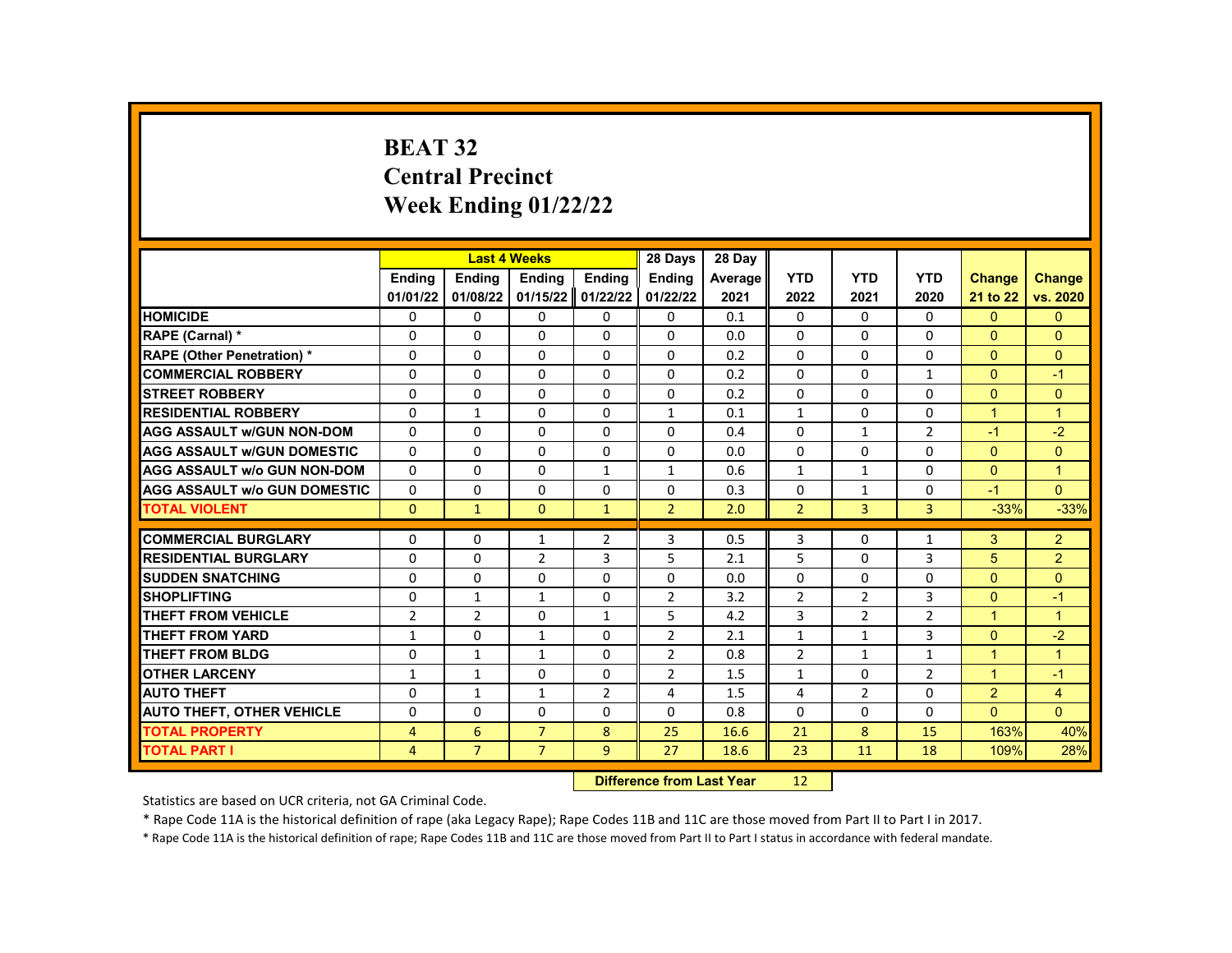# **BEAT 33 Central Precinct Week Ending 01/22/22**

|                                     |                | <b>Last 4 Weeks</b> |                |                   | 28 Days                   | 28 Day  |                |              |                |                      |                |
|-------------------------------------|----------------|---------------------|----------------|-------------------|---------------------------|---------|----------------|--------------|----------------|----------------------|----------------|
|                                     | <b>Endina</b>  | <b>Ending</b>       | Ending         | <b>Endina</b>     | Ending                    | Average | <b>YTD</b>     | <b>YTD</b>   | <b>YTD</b>     | <b>Change</b>        | <b>Change</b>  |
|                                     | 01/01/22       | 01/08/22            |                | 01/15/22 01/22/22 | 01/22/22                  | 2021    | 2022           | 2021         | 2020           | 21 to 22             | vs. 2020       |
| <b>HOMICIDE</b>                     | 0              | 0                   | 0              | $\mathbf{0}$      | 0                         | 0.1     | 0              | $\Omega$     | 0              | $\mathbf{0}$         | $\mathbf{0}$   |
| RAPE (Carnal) *                     | 0              | $\Omega$            | 0              | $\Omega$          | $\Omega$                  | 0.2     | $\Omega$       | $\Omega$     | $\Omega$       | $\Omega$             | $\Omega$       |
| <b>RAPE (Other Penetration) *</b>   | $\mathbf 0$    | $\Omega$            | $\Omega$       | $\Omega$          | $\Omega$                  | 0.2     | $\Omega$       | $\Omega$     | $\Omega$       | $\Omega$             | $\Omega$       |
| <b>COMMERCIAL ROBBERY</b>           | $\Omega$       | $\Omega$            | $\Omega$       | $\mathbf{0}$      | 0                         | 0.2     | $\Omega$       | $\Omega$     | $\Omega$       | $\Omega$             | $\mathbf{0}$   |
| <b>STREET ROBBERY</b>               | $\mathbf{1}$   | 0                   | $\Omega$       | $\mathbf{1}$      | $\overline{2}$            | 0.8     | $\overline{2}$ | $\mathbf{1}$ | $\mathbf{1}$   | $\mathbf{1}$         | $\overline{1}$ |
| <b>RESIDENTIAL ROBBERY</b>          | $\Omega$       | $\Omega$            | $\Omega$       | $\Omega$          | $\Omega$                  | 0.0     | $\Omega$       | $\Omega$     | $\Omega$       | $\Omega$             | $\Omega$       |
| <b>AGG ASSAULT w/GUN NON-DOM</b>    | $\Omega$       | $\Omega$            | $\Omega$       | $\Omega$          | 0                         | 0.8     | $\Omega$       | 4            | $\overline{2}$ | $-4$                 | $-2$           |
| <b>AGG ASSAULT W/GUN DOMESTIC</b>   | $\Omega$       | 0                   | 0              | $\mathbf{0}$      | 0                         | 0.3     | 0              | 0            | $\Omega$       | $\Omega$             | $\Omega$       |
| <b>AGG ASSAULT w/o GUN NON-DOM</b>  | $\Omega$       | $\Omega$            | $\Omega$       | $\Omega$          | $\Omega$                  | 0.8     | $\Omega$       | $\mathbf{1}$ | $\mathbf{1}$   | $-1$                 | $-1$           |
| <b>AGG ASSAULT w/o GUN DOMESTIC</b> | $\mathbf{0}$   | 0                   | 0              | $\mathbf{0}$      | 0                         | 0.2     | 0              | 0            | 0              | $\Omega$             | $\Omega$       |
| <b>TOTAL VIOLENT</b>                | $\mathbf{1}$   | $\mathbf{0}$        | $\mathbf{0}$   | $\mathbf{1}$      | $\overline{2}$            | 3.5     | $\overline{2}$ | 6            | $\overline{4}$ | $-67%$               | $-50%$         |
|                                     |                |                     |                |                   |                           |         |                |              |                |                      |                |
| <b>COMMERCIAL BURGLARY</b>          | 0              | 0                   | 0              | $\mathbf{0}$      | 0                         | 1.1     | 0              | $\mathbf{1}$ | 0              | $-1$                 | $\mathbf{0}$   |
| <b>RESIDENTIAL BURGLARY</b>         | $\mathbf{1}$   | 0                   | 0              | 0                 | $\mathbf{1}$              | 1.4     | 0              | 0            | 0              | $\mathbf{0}$         | $\mathbf{0}$   |
| <b>SUDDEN SNATCHING</b>             | $\Omega$       | $\Omega$            | $\Omega$       | $\Omega$          | $\Omega$                  | 0.0     | $\Omega$       | $\Omega$     | $\Omega$       | $\Omega$             | $\Omega$       |
| <b>SHOPLIFTING</b>                  | $\mathbf{1}$   | $\Omega$            | 0              | $\mathbf{1}$      | $\overline{2}$            | 3.1     | $\mathbf{1}$   | $\mathbf{1}$ | 3              | $\Omega$             | $-2$           |
| <b>THEFT FROM VEHICLE</b>           | $\Omega$       | $\Omega$            | $\mathbf{1}$   | $\Omega$          | $\mathbf{1}$              | 2.4     | $\mathbf{1}$   | $\mathbf{1}$ | $\mathbf{1}$   | $\Omega$             | $\Omega$       |
| <b>THEFT FROM YARD</b>              | $\Omega$       | $\Omega$            | $\Omega$       | $\overline{2}$    | $\overline{2}$            | 2.5     | $\overline{2}$ | $\Omega$     | 5              | 2                    | $-3$           |
| <b>THEFT FROM BLDG</b>              | $\Omega$       | $\mathbf{1}$        | $\Omega$       | $\Omega$          | $\mathbf{1}$              | 1.2     | $\mathbf{1}$   | $\Omega$     | $\Omega$       | $\mathbf{1}$         | $\overline{1}$ |
| <b>OTHER LARCENY</b>                | $\Omega$       | 0                   | $\Omega$       | $\Omega$          | $\Omega$                  | 1.5     | $\Omega$       | $\Omega$     | $\Omega$       | $\Omega$             | $\Omega$       |
| <b>AUTO THEFT</b>                   | 0              | 0                   | $\Omega$       | $\Omega$          | $\Omega$                  | 0.8     | 0              | $\mathbf{1}$ | 3              | $-1$                 | $-3$           |
| <b>AUTO THEFT, OTHER VEHICLE</b>    | $\Omega$       | $\Omega$            | 1              | $\mathbf{0}$      | $\mathbf{1}$              | 0.8     | $\mathbf{1}$   | 0            | $\Omega$       | $\blacktriangleleft$ | $\overline{1}$ |
| <b>TOTAL PROPERTY</b>               | $\overline{2}$ | $\mathbf{1}$        | $\overline{2}$ | 3                 | 8                         | 14.7    | 6              | 4            | 12             | 50%                  | $-50%$         |
| <b>TOTAL PART I</b>                 | 3              | $\mathbf{1}$        | $\overline{2}$ | $\overline{4}$    | 10                        | 18.2    | 8              | 10           | 16             | $-20%$               | $-50%$         |
|                                     |                |                     |                |                   | Difference from Loot Voor |         | $\mathcal{L}$  |              |                |                      |                |

**Difference from Last Year** 

Statistics are based on UCR criteria, not GA Criminal Code.

\* Rape Code 11A is the historical definition of rape (aka Legacy Rape); Rape Codes 11B and 11C are those moved from Part II to Part I in 2017.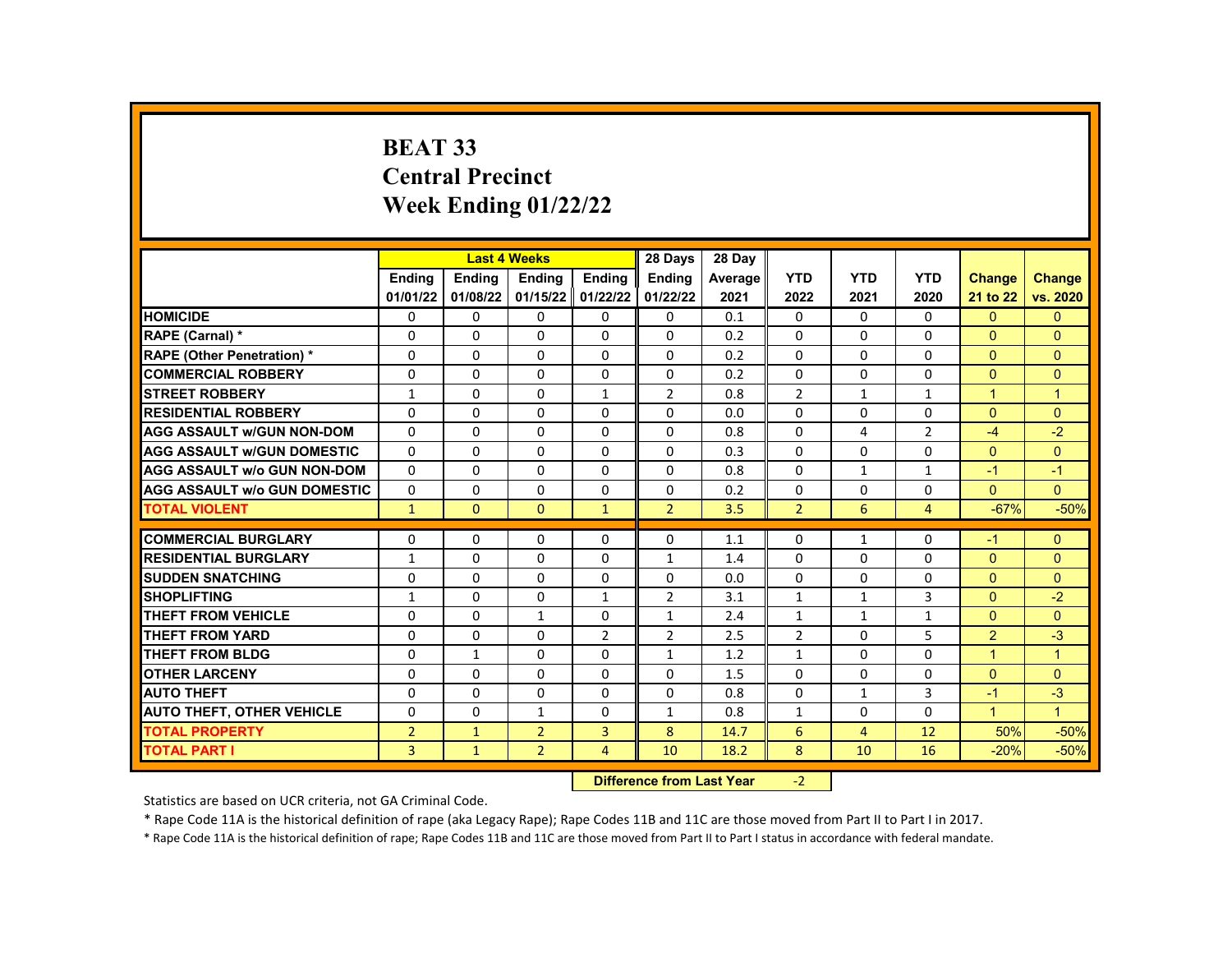# **BEAT 34 Central Precinct Week Ending 01/22/22**

|                                     |                | <b>Last 4 Weeks</b> |                |               | 28 Days                   | 28 Day       |                |                |                |               |                      |
|-------------------------------------|----------------|---------------------|----------------|---------------|---------------------------|--------------|----------------|----------------|----------------|---------------|----------------------|
|                                     | <b>Endina</b>  | <b>Endina</b>       | <b>Endina</b>  | <b>Endina</b> | <b>Endina</b>             | Average      | <b>YTD</b>     | <b>YTD</b>     | <b>YTD</b>     | <b>Change</b> | Change               |
|                                     | 01/01/22       | 01/08/22            | 01/15/22       | 01/22/22      | 01/22/22                  | 2021         | 2022           | 2021           | 2020           | 21 to 22      | vs. 2020             |
| <b>HOMICIDE</b>                     | 0              | 0                   | 0              | 0             | 0                         | 0.1          | 0              | 0              | 1              | $\Omega$      | $-1$                 |
| RAPE (Carnal) *                     | $\Omega$       | $\Omega$            | $\Omega$       | $\Omega$      | $\Omega$                  | 0.2          | $\Omega$       | $\mathbf{0}$   | $\mathbf{1}$   | $\Omega$      | $-1$                 |
| <b>RAPE (Other Penetration) *</b>   | $\Omega$       | $\Omega$            | $\mathbf{1}$   | $\Omega$      | $\mathbf{1}$              | 0.0          | $\mathbf{1}$   | $\Omega$       | $\Omega$       | $\mathbf{1}$  | $\overline{1}$       |
| <b>COMMERCIAL ROBBERY</b>           | $\Omega$       | 0                   | $\Omega$       | 0             | 0                         | 0.0          | $\Omega$       | 0              | 0              | $\Omega$      | $\Omega$             |
| <b>STREET ROBBERY</b>               | $\Omega$       | $\mathbf{1}$        | $\Omega$       | $\Omega$      | $\mathbf{1}$              | 0.8          | $\mathbf{1}$   | $\mathbf{1}$   | $\Omega$       | $\Omega$      | $\overline{1}$       |
| <b>RESIDENTIAL ROBBERY</b>          | 0              | 0                   | $\mathbf{1}$   | 0             | $\mathbf{1}$              | 0.0          | $\mathbf{1}$   | 0              | 0              | 1             | $\blacktriangleleft$ |
| <b>AGG ASSAULT w/GUN NON-DOM</b>    | $\mathbf{1}$   | $\mathbf{1}$        | $\Omega$       | 0             | $\overline{2}$            | 1.5          | $\overline{2}$ | 3              | $\overline{2}$ | $-1$          | $\Omega$             |
| <b>AGG ASSAULT w/GUN DOMESTIC</b>   | $\Omega$       | $\Omega$            | $\Omega$       | $\Omega$      | $\Omega$                  | 0.2          | $\Omega$       | 0              | $\Omega$       | $\Omega$      | $\Omega$             |
| <b>AGG ASSAULT w/o GUN NON-DOM</b>  | $\Omega$       | $\Omega$            | $\mathbf{1}$   | $\Omega$      | $\mathbf{1}$              | 0.7          | $\mathbf{1}$   | $\Omega$       | $\mathbf{1}$   | $\mathbf{1}$  | $\Omega$             |
| <b>AGG ASSAULT w/o GUN DOMESTIC</b> | $\Omega$       | 0                   | $\Omega$       | 0             | 0                         | 2.3          | 0              | 5              | $\mathbf{1}$   | $-5$          | $-1$                 |
| <b>TOTAL VIOLENT</b>                | $\mathbf{1}$   | $\overline{2}$      | 3              | $\mathbf{0}$  | 6                         | 5.7          | 6              | 9              | 6              | $-33%$        | 0%                   |
| <b>COMMERCIAL BURGLARY</b>          | 0              | 0                   | 0              | $\mathbf{1}$  | 1                         | 0.4          | $\mathbf{1}$   | $\mathbf{1}$   | 0              | $\Omega$      | $\mathbf{1}$         |
| <b>RESIDENTIAL BURGLARY</b>         | $\Omega$       | 0                   | 1              | 0             | 1                         | 2.5          | $\mathbf{1}$   | $\overline{2}$ | 1              | $-1$          | $\Omega$             |
| <b>SUDDEN SNATCHING</b>             | 1              | 0                   | 0              | 0             | 1                         | 0.4          | 0              | 0              | $\Omega$       | $\mathbf{0}$  | $\mathbf{0}$         |
| <b>SHOPLIFTING</b>                  | $\Omega$       | $\Omega$            | $\mathbf{1}$   | $\Omega$      | $\mathbf{1}$              | 0.4          | $\mathbf{1}$   | $\Omega$       | $\Omega$       | $\mathbf{1}$  | $\overline{1}$       |
| THEFT FROM VEHICLE                  | $\Omega$       | $\Omega$            | $\Omega$       | $\Omega$      | $\Omega$                  | 2.1          | $\Omega$       | 3              | $\overline{2}$ | $-3$          | $-2$                 |
| <b>THEFT FROM YARD</b>              | 0              | 0                   | $\Omega$       | 0             | 0                         | 1.7          | $\Omega$       | $\overline{2}$ | $\overline{2}$ | $-2$          | $-2$                 |
| <b>THEFT FROM BLDG</b>              | $\Omega$       | $\Omega$            | $\Omega$       | $\Omega$      | 0                         | 1.7          | $\Omega$       | $\mathbf{1}$   | $\overline{2}$ | $-1$          | $-2$                 |
| <b>OTHER LARCENY</b>                | $\Omega$       | $\Omega$            | $\Omega$       | $\Omega$      | 0                         | 1.5          | 0              | $\overline{2}$ | $\mathbf 0$    | $-2$          | $\Omega$             |
| <b>AUTO THEFT</b>                   | $\mathbf{1}$   | $\Omega$            | $\mathbf{1}$   | $\mathbf 0$   | $\overline{2}$            | 1.5          | $\mathbf{1}$   | $\Omega$       | $\mathbf{1}$   | $\mathbf{1}$  | $\Omega$             |
|                                     |                |                     |                |               |                           |              |                |                | $\Omega$       | $\mathbf{1}$  | $\mathbf{1}$         |
| <b>AUTO THEFT, OTHER VEHICLE</b>    | 0              | 0                   | $\mathbf{1}$   | 0             | $\mathbf{1}$              | 0.5          | $\mathbf{1}$   | 0              |                |               |                      |
| <b>TOTAL PROPERTY</b>               | $\overline{2}$ | $\mathbf{0}$        | 4              | $\mathbf{1}$  | $\overline{7}$            | 12.7<br>18.3 | 5              | 11             | 8              | $-55%$        | $-38%$               |
| <b>TOTAL PART I</b>                 | 3              | $\overline{2}$      | $\overline{7}$ | $\mathbf{1}$  | 13                        |              | 11             | 20             | 14             | $-45%$        | $-21%$               |
|                                     |                |                     |                |               | Difference from Last Year |              | $-9$           |                |                |               |                      |

Statistics are based on UCR criteria, not GA Criminal Code.

\* Rape Code 11A is the historical definition of rape (aka Legacy Rape); Rape Codes 11B and 11C are those moved from Part II to Part I in 2017.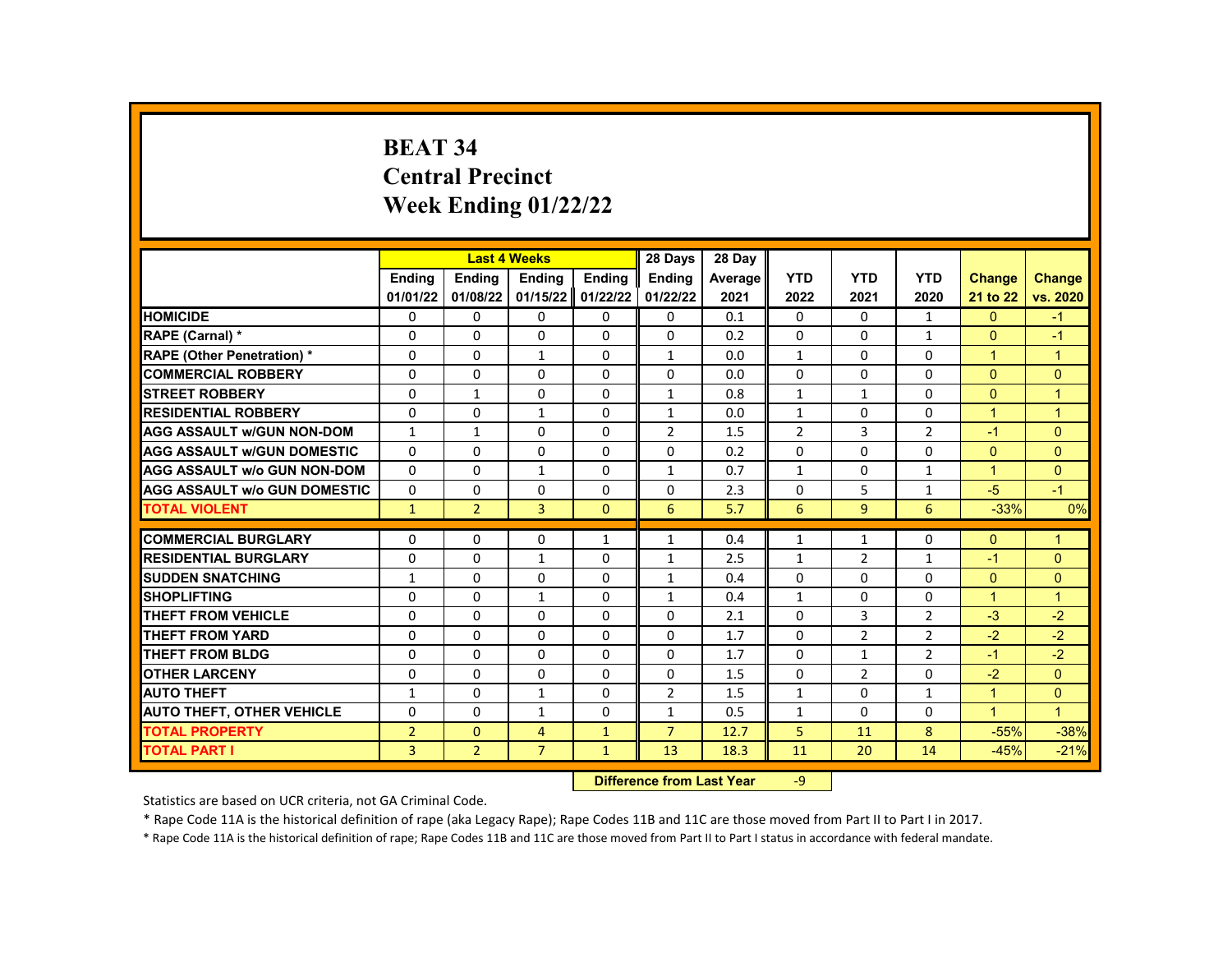# **BEAT 35 Central Precinct Week Ending 01/22/22**

|                                     |                |                   | <b>Last 4 Weeks</b> |                   | 28 Days                   | 28 Day     |                |                          |                |                              |                |
|-------------------------------------|----------------|-------------------|---------------------|-------------------|---------------------------|------------|----------------|--------------------------|----------------|------------------------------|----------------|
|                                     | <b>Endina</b>  | <b>Endina</b>     | <b>Ending</b>       | <b>Ending</b>     | <b>Endina</b>             | Average    | <b>YTD</b>     | <b>YTD</b>               | <b>YTD</b>     | <b>Change</b>                | <b>Change</b>  |
|                                     | 01/01/22       | 01/08/22          | 01/15/22            | 01/22/22          | 01/22/22                  | 2021       | 2022           | 2021                     | 2020           | 21 to 22                     | vs. 2020       |
| <b>HOMICIDE</b>                     | 0              | 0                 | 0                   | 0                 | 0                         | 0.2        | $\mathbf{0}$   | $\mathbf{1}$             | 0              | $-1$                         | $\mathbf{0}$   |
| RAPE (Carnal) *                     | 0              | 0                 | $\mathbf{1}$        | $\mathbf 0$       | 1                         | 0.2        | $\mathbf{1}$   | $\Omega$                 | $\mathbf{1}$   | $\mathbf{1}$                 | $\Omega$       |
| <b>RAPE (Other Penetration) *</b>   | $\Omega$       | $\Omega$          | $\Omega$            | $\Omega$          | $\Omega$                  | 0.0        | $\Omega$       | $\Omega$                 | $\Omega$       | $\Omega$                     | $\Omega$       |
| <b>COMMERCIAL ROBBERY</b>           | $\Omega$       | $\Omega$          | $\Omega$            | $\Omega$          | $\Omega$                  | 0.3        | $\Omega$       | $\mathbf{1}$             | 0              | $-1$                         | $\Omega$       |
| <b>STREET ROBBERY</b>               | 0              | 0                 | 0                   | 0                 | 0                         | 0.6        | $\Omega$       | $\mathbf{0}$             | $\Omega$       | $\mathbf{0}$                 | $\Omega$       |
| <b>RESIDENTIAL ROBBERY</b>          | $\Omega$       | $\Omega$          | $\Omega$            | $\Omega$          | $\Omega$                  | 0.1        | $\Omega$       | $\Omega$                 | $\Omega$       | $\Omega$                     | $\Omega$       |
| <b>AGG ASSAULT w/GUN NON-DOM</b>    | $\Omega$       | 0                 | $\Omega$            | $\mathbf{1}$      | $\mathbf{1}$              | 1.5        | $\mathbf{1}$   | 3                        | 1              | $-2$                         | $\Omega$       |
| <b>AGG ASSAULT w/GUN DOMESTIC</b>   | $\Omega$       | $\Omega$          | $\Omega$            | $\Omega$          | 0                         | 0.2        | $\Omega$       | $\Omega$                 | $\Omega$       | $\Omega$                     | $\Omega$       |
| <b>AGG ASSAULT w/o GUN NON-DOM</b>  | $\mathbf{1}$   | $\mathbf{1}$      | $\Omega$            | $\Omega$          | $\overline{2}$            | 0.6        | $\overline{2}$ | $\Omega$                 | $\Omega$       | $\overline{2}$               | 2              |
| <b>AGG ASSAULT w/o GUN DOMESTIC</b> | $\Omega$       | 1                 | 0                   | $\overline{2}$    | 3                         | 1.1        | 3              | $\overline{2}$           | 1              | $\mathbf{1}$                 | $\overline{2}$ |
| <b>TOTAL VIOLENT</b>                | $\mathbf{1}$   | $\overline{2}$    | $\mathbf{1}$        | 3                 | $\overline{7}$            | 4.7        | $\overline{7}$ | $\overline{7}$           | 3              | 0%                           | 133%           |
| <b>COMMERCIAL BURGLARY</b>          | 0              | 0                 | 0                   | 0                 | 0                         | 0.5        | 0              | 0                        | 1              | $\Omega$                     | $-1$           |
| <b>RESIDENTIAL BURGLARY</b>         | $\mathbf{1}$   | 0                 | $\mathbf{1}$        | 0                 | $\overline{2}$            | 1.7        | $\mathbf{1}$   | 5                        | 5              | $-4$                         | $-4$           |
| <b>SUDDEN SNATCHING</b>             | $\Omega$       | $\Omega$          | $\Omega$            | $\Omega$          | 0                         | 0.1        | $\Omega$       | $\Omega$                 | $\Omega$       | $\Omega$                     | $\Omega$       |
| <b>SHOPLIFTING</b>                  |                |                   | 1                   | $\mathbf{1}$      | $\overline{2}$            | 2.7        | $\overline{2}$ | $\mathbf{1}$             | $\overline{2}$ | $\mathbf{1}$                 | $\Omega$       |
| <b>THEFT FROM VEHICLE</b>           | 0<br>$\Omega$  | 0<br>$\mathbf{1}$ | $\overline{2}$      | 0                 | 3                         | 4.7        | 3              | $\mathbf{1}$             | $\overline{2}$ | $\overline{2}$               | $\mathbf{1}$   |
| <b>THEFT FROM YARD</b>              | $\Omega$       | $\mathbf{1}$      | $\Omega$            | $\Omega$          | 1                         | 1.8        | $\mathbf{1}$   | $\Omega$                 | $\Omega$       | $\mathbf{1}$                 | $\overline{1}$ |
| <b>THEFT FROM BLDG</b>              | $\Omega$       | $\Omega$          | $\Omega$            | $\Omega$          | $\Omega$                  | 1.1        | $\Omega$       | $\Omega$                 | $\Omega$       | $\Omega$                     | $\Omega$       |
| <b>OTHER LARCENY</b>                |                |                   | $\Omega$            |                   |                           |            | $\Omega$       |                          |                |                              | $\Omega$       |
| <b>AUTO THEFT</b>                   | 0<br>0         | 0<br>$\mathbf{0}$ | 0                   | 0<br>$\mathbf{1}$ | 0                         | 0.4<br>2.0 | $\mathbf{1}$   | $\mathbf{0}$<br>$\Omega$ | $\Omega$<br>3  | $\mathbf{0}$<br>$\mathbf{1}$ | $-2$           |
|                                     | $\Omega$       | $\Omega$          | $\Omega$            | $\Omega$          | $\mathbf{1}$              |            | $\Omega$       |                          |                | $\Omega$                     | $-1$           |
| <b>AUTO THEFT, OTHER VEHICLE</b>    |                |                   |                     |                   | 0                         | 0.1        |                | $\mathbf{0}$             | $\mathbf{1}$   |                              |                |
| <b>TOTAL PROPERTY</b>               | $\mathbf{1}$   | $\overline{2}$    | 4                   | $\overline{2}$    | 9                         | 14.9       | 8              | $\overline{7}$           | 14             | 14%                          | $-43%$         |
| <b>TOTAL PART I</b>                 | $\overline{2}$ | $\overline{4}$    | 5                   | 5                 | 16                        | 19.6       | 15             | 14                       | 17             | 7%                           | $-12%$         |
|                                     |                |                   |                     |                   | Difference from Loot Voor |            | $\sim$         |                          |                |                              |                |

**Difference from Last Year** 

Statistics are based on UCR criteria, not GA Criminal Code.

\* Rape Code 11A is the historical definition of rape (aka Legacy Rape); Rape Codes 11B and 11C are those moved from Part II to Part I in 2017.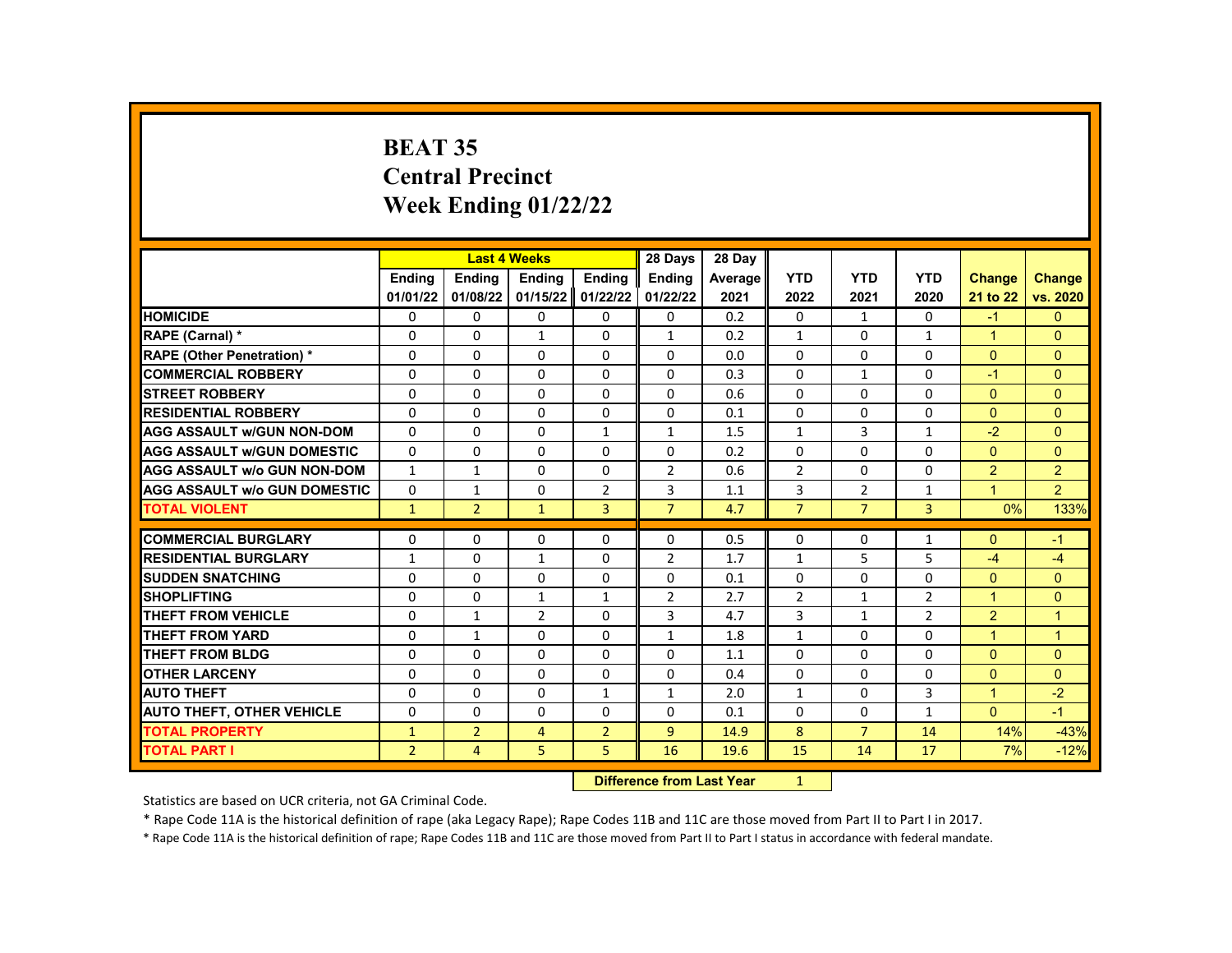#### **BEAT 36 Central Precinct Week Ending 01/22/22**

|                                     |               | <b>Last 4 Weeks</b> |                |                   | 28 Days        | 28 Day         |                |                |                |               |                |
|-------------------------------------|---------------|---------------------|----------------|-------------------|----------------|----------------|----------------|----------------|----------------|---------------|----------------|
|                                     | <b>Endina</b> | <b>Endina</b>       | <b>Endina</b>  | <b>Endina</b>     | Ending         | <b>Average</b> | <b>YTD</b>     | <b>YTD</b>     | <b>YTD</b>     | <b>Change</b> | <b>Change</b>  |
|                                     | 01/01/22      | 01/08/22            |                | 01/15/22 01/22/22 | 01/22/22       | 2021           | 2022           | 2021           | 2020           | 21 to 22      | vs. 2020       |
| <b>HOMICIDE</b>                     | 0             | 0                   | 0              | 0                 | 0              | 0.2            | 0              | 0              | 0              | $\mathbf{0}$  | $\mathbf{0}$   |
| RAPE (Carnal) *                     | $\Omega$      | $\Omega$            | $\Omega$       | 0                 | $\Omega$       | 0.1            | $\Omega$       | $\Omega$       | $\Omega$       | $\Omega$      | $\Omega$       |
| <b>RAPE (Other Penetration) *</b>   | $\Omega$      | $\Omega$            | $\Omega$       | $\Omega$          | $\Omega$       | 0.1            | $\Omega$       | $\Omega$       | $\Omega$       | $\Omega$      | $\Omega$       |
| <b>COMMERCIAL ROBBERY</b>           | 0             | 0                   | 0              | $\mathbf{0}$      | 0              | 0.2            | $\Omega$       | 0              | $\Omega$       | $\mathbf{0}$  | $\mathbf{0}$   |
| <b>STREET ROBBERY</b>               | $\mathbf{1}$  | $\Omega$            | $\Omega$       | 0                 | $\mathbf{1}$   | 0.4            | $\mathbf{1}$   | $\Omega$       | $\Omega$       | $\mathbf{1}$  | $\overline{1}$ |
| <b>RESIDENTIAL ROBBERY</b>          | $\Omega$      | $\mathbf{1}$        | $\Omega$       | $\Omega$          | $\mathbf{1}$   | 0.2            | $\mathbf{1}$   | $\Omega$       | $\Omega$       | $\mathbf{1}$  | $\overline{1}$ |
| <b>AGG ASSAULT w/GUN NON-DOM</b>    | $\Omega$      | $\Omega$            | $\Omega$       | $\Omega$          | $\Omega$       | 0.9            | $\Omega$       | $\overline{2}$ | $\Omega$       | $-2$          | $\Omega$       |
| <b>AGG ASSAULT W/GUN DOMESTIC</b>   | $\Omega$      | $\Omega$            | 0              | 0                 | $\Omega$       | 0.1            | $\Omega$       | $\Omega$       | $\Omega$       | $\Omega$      | $\Omega$       |
| <b>AGG ASSAULT W/o GUN NON-DOM</b>  | $\Omega$      | $\Omega$            | $\Omega$       | $\mathbf{1}$      | $\mathbf{1}$   | 1.1            | $\mathbf{1}$   | 5              | $\Omega$       | $-4$          | $\overline{1}$ |
| <b>AGG ASSAULT W/o GUN DOMESTIC</b> | $\Omega$      | $\mathbf{1}$        | 0              | 0                 | $\mathbf{1}$   | 0.9            | $\mathbf{1}$   | $\overline{2}$ | $\mathbf{1}$   | $-1$          | $\Omega$       |
| <b>TOTAL VIOLENT</b>                | $\mathbf{1}$  | $\overline{2}$      | $\mathbf{0}$   | $\mathbf{1}$      | $\overline{4}$ | 4.0            | $\overline{4}$ | 9              | $\mathbf{1}$   | $-56%$        | 300%           |
|                                     |               |                     |                |                   |                |                |                |                |                |               |                |
| <b>COMMERCIAL BURGLARY</b>          | 0             | 0                   | 1              | $\overline{2}$    | 3              | 1.2            | 3              | 0              | 0              | 3             | 3              |
| <b>RESIDENTIAL BURGLARY</b>         | 0             | $\overline{2}$      | 0              | 0                 | $\overline{2}$ | 0.7            | $\overline{2}$ | 1              | 1              | $\mathbf{1}$  | $\overline{1}$ |
| <b>SUDDEN SNATCHING</b>             | $\Omega$      | $\Omega$            | $\Omega$       | $\Omega$          | $\Omega$       | 0.2            | $\Omega$       | $\Omega$       | $\Omega$       | $\Omega$      | $\Omega$       |
| <b>SHOPLIFTING</b>                  | $\mathbf{1}$  | $\Omega$            | $\Omega$       | $\overline{2}$    | 3              | 2.9            | 3              | 3              | $\overline{2}$ | $\Omega$      | $\overline{1}$ |
| <b>THEFT FROM VEHICLE</b>           | $\mathbf{1}$  | 1                   | 0              | 0                 | 2              | 3.5            | $\overline{2}$ | 5              | 6              | $-3$          | $-4$           |
| <b>THEFT FROM YARD</b>              | $\Omega$      | $\Omega$            | $\Omega$       | $\Omega$          | $\Omega$       | 1.1            | $\Omega$       | $\mathbf{1}$   | $\overline{2}$ | $-1$          | $-2$           |
| <b>THEFT FROM BLDG</b>              | $\Omega$      | 0                   | $\Omega$       | $\mathbf{1}$      | $\mathbf{1}$   | 1.3            | $\mathbf{1}$   | $\overline{2}$ | $\mathbf{1}$   | $-1$          | $\Omega$       |
| <b>OTHER LARCENY</b>                | $\Omega$      | $\Omega$            | 0              | 0                 | $\Omega$       | 0.5            | $\Omega$       | $\Omega$       | $\mathbf{1}$   | $\Omega$      | $-1$           |
| <b>AUTO THEFT</b>                   | $\mathbf{1}$  | $\Omega$            | 1              | $\Omega$          | $\overline{2}$ | 2.3            | $\mathbf{1}$   | $\mathbf{1}$   | $\overline{2}$ | $\Omega$      | $-1$           |
| <b>AUTO THEFT, OTHER VEHICLE</b>    | $\Omega$      | 0                   | $\Omega$       | 0                 | $\Omega$       | 0.1            | $\Omega$       | 0              | $\Omega$       | $\Omega$      | $\Omega$       |
| <b>TOTAL PROPERTY</b>               | 3             | 3                   | $\overline{2}$ | 5                 | 13             | 13.8           | 12             | 13             | 15             | $-8%$         | $-20%$         |
| <b>TOTAL PART I</b>                 | 4             | 5                   | $\overline{2}$ | 6                 | 17             | 17.8           | 16             | 22             | 16             | $-27%$        | 0%             |
|                                     |               |                     |                |                   |                |                |                |                |                |               |                |

**Difference from Last Year** -6

Statistics are based on UCR criteria, not GA Criminal Code.

\* Rape Code 11A is the historical definition of rape (aka Legacy Rape); Rape Codes 11B and 11C are those moved from Part II to Part I in 2017.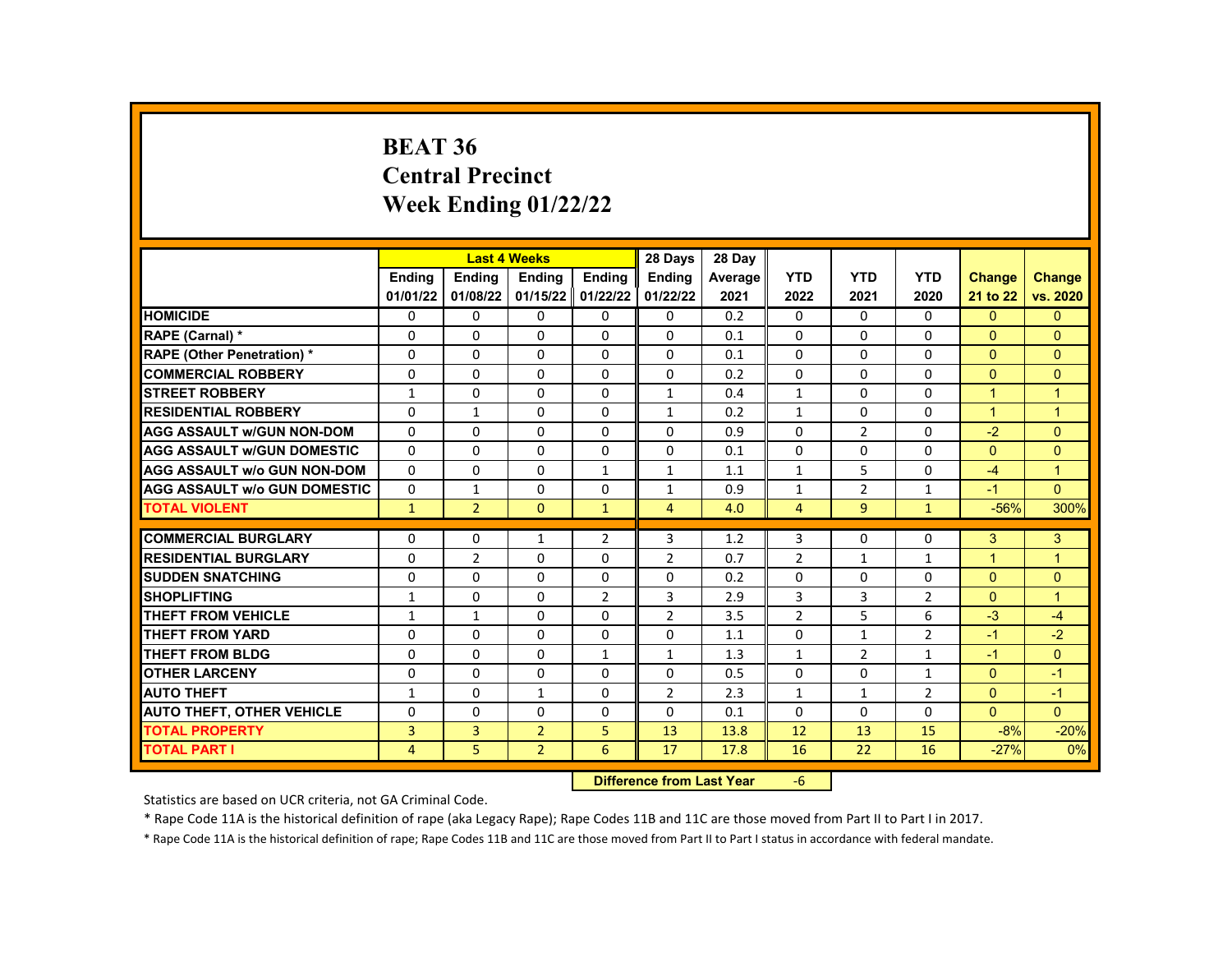# **BEAT 41 South Precinct Week Ending 01/22/22**

|                                     |                |                | <b>Last 4 Weeks</b> |                | 28 Days                   | 28 Day  |                |                |                |                      |                      |
|-------------------------------------|----------------|----------------|---------------------|----------------|---------------------------|---------|----------------|----------------|----------------|----------------------|----------------------|
|                                     | Ending         | <b>Ending</b>  | Ending              | Ending         | <b>Ending</b>             | Average | <b>YTD</b>     | <b>YTD</b>     | <b>YTD</b>     | Change               | <b>Change</b>        |
|                                     | 01/01/22       | 01/08/22       | 01/15/22            | 01/22/22       | 01/22/22                  | 2021    | 2022           | 2021           | 2020           | 21 to 22             | vs. 2020             |
| <b>HOMICIDE</b>                     | 0              | $\Omega$       | 0                   | $\Omega$       | $\Omega$                  | 0.1     | $\Omega$       | $\Omega$       | 0              | $\Omega$             | $\Omega$             |
| RAPE (Carnal) *                     | $\Omega$       | $\Omega$       | $\Omega$            | $\Omega$       | $\Omega$                  | 0.1     | $\Omega$       | $\Omega$       | $\Omega$       | $\Omega$             | $\Omega$             |
| <b>RAPE (Other Penetration) *</b>   | $\Omega$       | $\Omega$       | $\Omega$            | $\Omega$       | $\Omega$                  | 0.2     | $\Omega$       | $\Omega$       | $\Omega$       | $\Omega$             | $\Omega$             |
| <b>COMMERCIAL ROBBERY</b>           | $\mathbf{1}$   | $\mathbf{0}$   | 0                   | $\Omega$       | $\mathbf{1}$              | 0.2     | $\Omega$       | $\Omega$       | $\Omega$       | $\Omega$             | $\mathbf{0}$         |
| <b>STREET ROBBERY</b>               | $\mathbf{1}$   | $\Omega$       | $\Omega$            | $\Omega$       | $\mathbf{1}$              | 0.4     | $\mathbf{1}$   | $\Omega$       | $\mathbf{1}$   | $\blacktriangleleft$ | $\Omega$             |
| <b>RESIDENTIAL ROBBERY</b>          | $\Omega$       | $\Omega$       | $\Omega$            | $\Omega$       | $\Omega$                  | 0.0     | $\Omega$       | $\Omega$       | $\Omega$       | $\Omega$             | $\Omega$             |
| <b>AGG ASSAULT W/GUN NON-DOM</b>    | $\Omega$       | $\mathbf{0}$   | 0                   | $\mathbf{1}$   | $\mathbf{1}$              | 0.5     | $\mathbf{1}$   | $\overline{2}$ | $\Omega$       | $-1$                 | $\overline{1}$       |
| <b>AGG ASSAULT W/GUN DOMESTIC</b>   | $\Omega$       | $\Omega$       | $\Omega$            | $\Omega$       | $\Omega$                  | 0.1     | $\Omega$       | $\mathbf{1}$   | 0              | $-1$                 | $\Omega$             |
| <b>AGG ASSAULT W/o GUN NON-DOM</b>  | $\mathbf{1}$   | $\Omega$       | $\Omega$            | $\Omega$       | $\mathbf{1}$              | 0.5     | $\mathbf{1}$   | $\mathbf{1}$   | $\Omega$       | $\Omega$             | $\blacktriangleleft$ |
| <b>AGG ASSAULT W/o GUN DOMESTIC</b> | $\Omega$       | $\mathbf{1}$   | 0                   | $\Omega$       | $\mathbf{1}$              | 0.4     | $\mathbf{1}$   | $\Omega$       | $\Omega$       | $\blacktriangleleft$ | $\overline{1}$       |
| <b>TOTAL VIOLENT</b>                | 3              | $\mathbf{1}$   | $\mathbf{0}$        | $\mathbf{1}$   | 5                         | 2.4     | $\overline{4}$ | $\overline{4}$ | $\mathbf{1}$   | 0%                   | 300%                 |
|                                     |                |                |                     |                |                           |         |                |                |                |                      |                      |
| <b>COMMERCIAL BURGLARY</b>          | $\mathbf{1}$   | $\mathbf{0}$   | 0                   | $\Omega$       | $\mathbf{1}$              | 0.7     | $\mathbf{1}$   | $\Omega$       | 0              | -1                   | 1                    |
| <b>RESIDENTIAL BURGLARY</b>         | $\Omega$       | $\mathbf{1}$   | $\mathbf{0}$        | $\Omega$       | $\mathbf{1}$              | 0.5     | $\mathbf{1}$   | $\Omega$       | $\mathbf{1}$   | $\overline{1}$       | $\mathbf{0}$         |
| <b>SUDDEN SNATCHING</b>             | $\Omega$       | $\Omega$       | 0                   | $\Omega$       | $\Omega$                  | 0.2     | $\Omega$       | $\mathbf{1}$   | $\Omega$       | $-1$                 | $\Omega$             |
| <b>SHOPLIFTING</b>                  | 0              | $\mathbf{0}$   | 0                   | $\mathbf{1}$   | $\mathbf{1}$              | 1.8     | $\mathbf{1}$   | $\overline{2}$ | 0              | $-1$                 | $\blacktriangleleft$ |
| <b>THEFT FROM VEHICLE</b>           | $\Omega$       | $\overline{2}$ | $\Omega$            | $\Omega$       | $\overline{2}$            | 2.6     | $\overline{2}$ | 5              | 3              | $-3$                 | $-1$                 |
| <b>THEFT FROM YARD</b>              | $\Omega$       | $\Omega$       | 0                   | $\Omega$       | $\Omega$                  | 1.1     | $\Omega$       | $\mathbf{1}$   | $\Omega$       | $-1$                 | $\mathbf{0}$         |
| THEFT FROM BLDG                     | $\mathbf{1}$   | $\Omega$       | 0                   | $\Omega$       | $\mathbf{1}$              | 1.4     | $\Omega$       | $\Omega$       | $\mathbf{1}$   | $\Omega$             | $-1$                 |
| <b>OTHER LARCENY</b>                | $\Omega$       | $\Omega$       | $\mathbf{0}$        | $\Omega$       | $\Omega$                  | 0.7     | $\Omega$       | $\Omega$       | $\mathbf{1}$   | $\Omega$             | $-1$                 |
| <b>AUTO THEFT</b>                   | $\Omega$       | $\Omega$       | 0                   | $\overline{2}$ | $\overline{2}$            | 1.0     | $\overline{2}$ | $\Omega$       | $\Omega$       | $\overline{2}$       | $\overline{2}$       |
| <b>AUTO THEFT, OTHER VEHICLE</b>    | $\Omega$       | $\Omega$       | $\Omega$            | $\Omega$       | $\Omega$                  | 0.2     | $\Omega$       | $\Omega$       | $\Omega$       | $\Omega$             | $\Omega$             |
| <b>TOTAL PROPERTY</b>               | $\overline{2}$ | 3              | $\mathbf{0}$        | $\overline{3}$ | 8                         | 10.2    | $\overline{7}$ | $\overline{9}$ | 6              | $-22%$               | 17%                  |
| <b>TOTAL PART I</b>                 | 5              | $\overline{4}$ | $\mathbf{0}$        | 4              | 13                        | 12.6    | 11             | 13             | $\overline{7}$ | $-15%$               | 57%                  |
|                                     |                |                |                     |                | Difference from Loot Voor |         | $\mathcal{L}$  |                |                |                      |                      |

**Difference from Last Year** 

Statistics are based on UCR criteria, not GA Criminal Code.

\* Rape Code 11A is the historical definition of rape (aka Legacy Rape); Rape Codes 11B and 11C are those moved from Part II to Part I in 2017.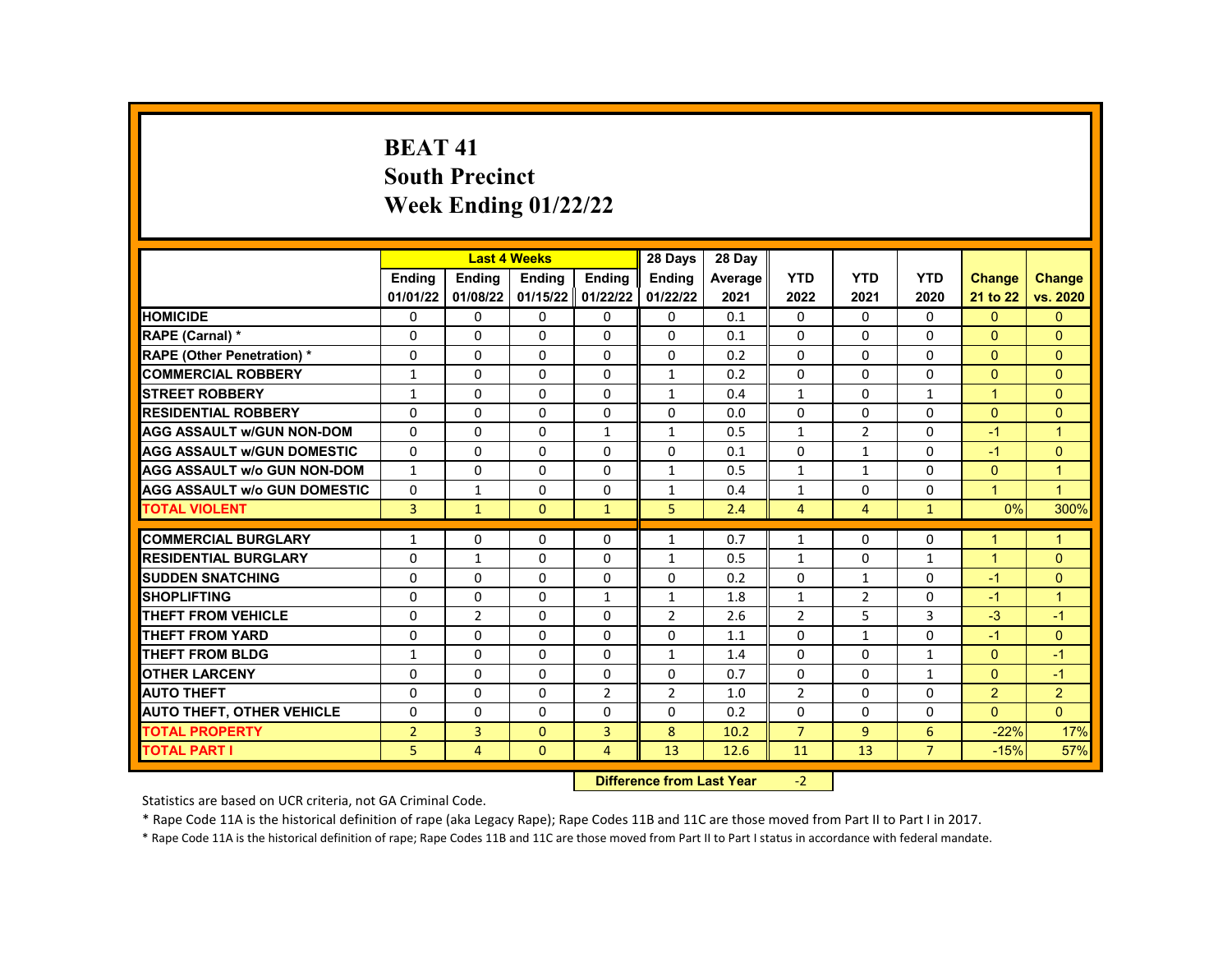# **BEAT 42 South Precinct Week Ending 01/22/22**

|                                     |               | <b>Last 4 Weeks</b> |                |                    | 28 Days       | 28 Day  |              |                |                |                |                |
|-------------------------------------|---------------|---------------------|----------------|--------------------|---------------|---------|--------------|----------------|----------------|----------------|----------------|
|                                     | <b>Endina</b> | <b>Endina</b>       | <b>Endina</b>  | <b>Endina</b>      | <b>Endina</b> | Average | <b>YTD</b>   | <b>YTD</b>     | <b>YTD</b>     | <b>Change</b>  | <b>Change</b>  |
|                                     | 01/01/22      | 01/08/22            | 01/15/22       | 01/22/22           | 01/22/22      | 2021    | 2022         | 2021           | 2020           | 21 to 22       | vs. 2020       |
| <b>HOMICIDE</b>                     | 0             | $\Omega$            | 0              | 0                  | 0             | 0.1     | 0            | $\Omega$       | 0              | $\mathbf{0}$   | $\mathbf{0}$   |
| RAPE (Carnal) *                     | $\Omega$      | $\Omega$            | $\Omega$       | $\Omega$           | $\Omega$      | 0.2     | $\Omega$     | $\Omega$       | $\Omega$       | $\Omega$       | $\Omega$       |
| <b>RAPE (Other Penetration) *</b>   | $\Omega$      | $\Omega$            | $\Omega$       | $\Omega$           | $\Omega$      | 0.0     | $\Omega$     | $\Omega$       | $\mathbf{1}$   | $\Omega$       | $-1$           |
| <b>COMMERCIAL ROBBERY</b>           | $\Omega$      | $\Omega$            | $\Omega$       | $\Omega$           | $\Omega$      | 0.2     | $\Omega$     | $\Omega$       | $\overline{2}$ | $\Omega$       | $-2$           |
| <b>STREET ROBBERY</b>               | 0             | 0                   | $\Omega$       | 0                  | $\Omega$      | 0.4     | $\Omega$     | $\overline{2}$ | $\Omega$       | $-2$           | $\Omega$       |
| <b>RESIDENTIAL ROBBERY</b>          | $\Omega$      | $\Omega$            | $\Omega$       | $\Omega$           | $\Omega$      | 0.2     | $\Omega$     | $\mathbf{1}$   | $\Omega$       | $-1$           | $\Omega$       |
| <b>AGG ASSAULT w/GUN NON-DOM</b>    | $\Omega$      | $\Omega$            | $\Omega$       | $\Omega$           | $\Omega$      | 0.6     | $\Omega$     | $\overline{2}$ | $\Omega$       | $-2$           | $\mathbf{0}$   |
| <b>AGG ASSAULT w/GUN DOMESTIC</b>   | $\Omega$      | $\Omega$            | $\Omega$       | $\Omega$           | $\Omega$      | 0.0     | 0            | 0              | $\Omega$       | $\Omega$       | $\Omega$       |
| <b>AGG ASSAULT w/o GUN NON-DOM</b>  | $\Omega$      | $\Omega$            | $\Omega$       | $\Omega$           | $\Omega$      | 0.5     | $\Omega$     | $\Omega$       | $\Omega$       | $\Omega$       | $\Omega$       |
| <b>AGG ASSAULT w/o GUN DOMESTIC</b> | $\Omega$      | $\Omega$            | $\Omega$       | $\Omega$           | $\Omega$      | 0.2     | $\Omega$     | $\mathbf{1}$   | $\Omega$       | $-1$           | $\Omega$       |
| <b>TOTAL VIOLENT</b>                | $\mathbf{0}$  | $\mathbf{0}$        | $\mathbf{0}$   | $\mathbf{0}$       | $\mathbf{0}$  | 2.3     | $\mathbf{0}$ | 6              | 3              | $-100%$        | $-100%$        |
|                                     |               |                     |                |                    |               |         |              |                |                |                |                |
| <b>COMMERCIAL BURGLARY</b>          | 0             | $\Omega$            | $\Omega$       | 0                  | $\Omega$      | 0.8     | $\Omega$     | 0              | $\Omega$       | $\Omega$       | $\mathbf{0}$   |
| <b>RESIDENTIAL BURGLARY</b>         | $\Omega$      | $\Omega$            | $\Omega$       | $\Omega$           | $\Omega$      | 0.5     | $\Omega$     | $\Omega$       | $\Omega$       | $\Omega$       | $\Omega$       |
| <b>SUDDEN SNATCHING</b>             | $\Omega$      | $\mathbf{1}$        | $\Omega$       | $\Omega$           | $\mathbf{1}$  | 0.2     | $\mathbf{1}$ | $\Omega$       | $\Omega$       | $\mathbf{1}$   | $\mathbf{1}$   |
| <b>SHOPLIFTING</b>                  | $\mathbf{1}$  | 4                   | $\overline{2}$ | $\overline{2}$     | 9             | 12.4    | 8            | 12             | 11             | $-4$           | $-3$           |
| <b>THEFT FROM VEHICLE</b>           | $\Omega$      | $\mathbf{1}$        | $\overline{2}$ | $\mathbf{1}$       | 4             | 3.8     | 4            | 4              | $\overline{2}$ | $\Omega$       | $\overline{2}$ |
| <b>THEFT FROM YARD</b>              | $\Omega$      | $\Omega$            | $\Omega$       | $\Omega$           | $\Omega$      | 1.7     | $\Omega$     | $\mathbf{1}$   | $\mathbf{1}$   | $-1$           | $-1$           |
| <b>THEFT FROM BLDG</b>              | $\Omega$      | $\Omega$            | $\Omega$       | $\mathbf{1}$       | $\mathbf{1}$  | 1.0     | $\mathbf{1}$ | $\mathbf{1}$   | 3              | $\overline{0}$ | $-2$           |
| <b>OTHER LARCENY</b>                | $\Omega$      | $\Omega$            | $\Omega$       | $\Omega$           | $\Omega$      | 0.7     | $\Omega$     | $\mathbf{1}$   | $\Omega$       | $-1$           | $\Omega$       |
| <b>AUTO THEFT</b>                   | $\Omega$      | $\Omega$            | $\Omega$       | $\Omega$           | $\Omega$      | 1.3     | $\mathbf{1}$ | $\overline{2}$ | $\Omega$       | $-1$           | $\mathbf{1}$   |
| <b>AUTO THEFT, OTHER VEHICLE</b>    | 0             | 0                   | 0              | 0                  | 0             | 0.5     | 0            | 0              | 0              | $\Omega$       | $\Omega$       |
| <b>TOTAL PROPERTY</b>               | $\mathbf{1}$  | 6                   | $\overline{4}$ | 4                  | 15            | 22.8    | 15           | 21             | 17             | $-29%$         | $-12%$         |
| <b>TOTAL PART I</b>                 | $\mathbf{1}$  | 6                   | 4              | 4                  | 15            | 25.1    | 15           | 27             | 20             | $-44%$         | $-25%$         |
|                                     |               |                     |                | <b>CARLO CARDS</b> |               |         |              |                |                |                |                |

**Difference from Last Year -12** 

Statistics are based on UCR criteria, not GA Criminal Code.

\* Rape Code 11A is the historical definition of rape (aka Legacy Rape); Rape Codes 11B and 11C are those moved from Part II to Part I in 2017.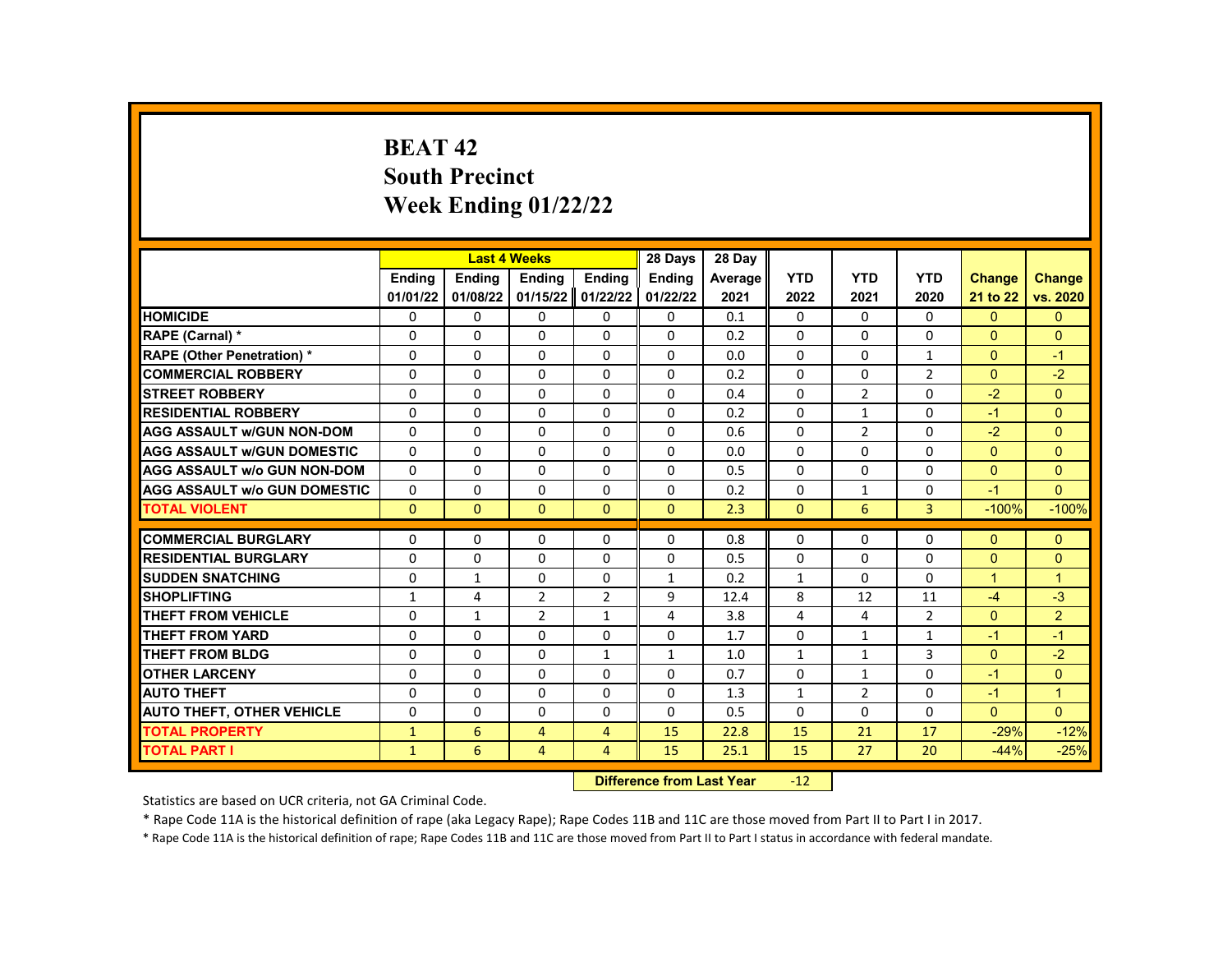# **BEAT 43 South Precinct Week Ending 01/22/22**

|                                           |                   | <b>Last 4 Weeks</b> |                   |                | 28 Days                   | 28 Day         |                          |                   |                   |                          |                     |
|-------------------------------------------|-------------------|---------------------|-------------------|----------------|---------------------------|----------------|--------------------------|-------------------|-------------------|--------------------------|---------------------|
|                                           | <b>Endina</b>     | <b>Endina</b>       | <b>Endina</b>     | <b>Endina</b>  | <b>Endina</b>             | <b>Average</b> | <b>YTD</b>               | <b>YTD</b>        | <b>YTD</b>        | <b>Change</b>            | <b>Change</b>       |
|                                           | 01/01/22          | 01/08/22            | 01/15/22 01/22/22 |                | 01/22/22                  | 2021           | 2022                     | 2021              | 2020              | 21 to 22                 | vs. 2020            |
| <b>HOMICIDE</b>                           | 0                 | 0                   | 0                 | 0              | 0                         | 0.2            | $\mathbf{0}$             | $\mathbf{0}$      | $\Omega$          | $\mathbf{0}$             | $\mathbf{0}$        |
| RAPE (Carnal) *                           | 0                 | $\Omega$            | $\Omega$          | $\Omega$       | 0                         | 0.2            | $\Omega$                 | $\mathbf{0}$      | $\Omega$          | $\Omega$                 | $\Omega$            |
| <b>RAPE (Other Penetration) *</b>         | $\Omega$          | $\Omega$            | $\Omega$          | $\Omega$       | $\Omega$                  | 0.0            | $\Omega$                 | $\Omega$          | $\Omega$          | $\Omega$                 | $\Omega$            |
| <b>COMMERCIAL ROBBERY</b>                 | 0                 | 0                   | 0                 | 0              | 0                         | 0.1            | $\mathbf{0}$             | $\mathbf{1}$      | $\mathbf{1}$      | $-1$                     | $-1$                |
| <b>STREET ROBBERY</b>                     | $\Omega$          | 0                   | $\mathbf{1}$      | $\mathbf 0$    | $\mathbf{1}$              | 0.3            | $\mathbf{1}$             | $\mathbf{0}$      | $\Omega$          | $\mathbf{1}$             | $\overline{1}$      |
| <b>RESIDENTIAL ROBBERY</b>                | $\Omega$          | $\Omega$            | $\Omega$          | 0              | $\Omega$                  | 0.4            | $\Omega$                 | $\Omega$          | $\Omega$          | $\Omega$                 | $\Omega$            |
| <b>AGG ASSAULT w/GUN ON-DOM</b>           | 0                 | 0                   | $\mathbf{1}$      | 0              | $\mathbf{1}$              | 0.8            | $\mathbf{1}$             | $\mathbf{1}$      | $\overline{2}$    | $\mathbf{0}$             | $-1$                |
| <b>AGG ASSAULT w/GUN DOMESTIC</b>         | $\Omega$          | $\Omega$            | 0                 | $\Omega$       | $\Omega$                  | 0.0            | $\Omega$                 | $\Omega$          | $\Omega$          | $\Omega$                 | $\Omega$            |
| <b>AGG ASSAULT w/o GUN NON-DOM</b>        | $\mathbf{1}$      | $\Omega$            | $\Omega$          | 0              | $\mathbf{1}$              | 0.5            | $\mathbf{1}$             | $\mathbf{1}$      | $\Omega$          | $\Omega$                 | $\overline{1}$      |
| <b>AGG ASSAULT w/o GUN DOMESTIC</b>       | 0                 | 0                   | 0                 | 1              | $\mathbf{1}$              | 1.2            | $\mathbf{1}$             | 4                 | 1                 | $-3$                     | $\Omega$            |
| <b>TOTAL VIOLENT</b>                      | $\mathbf{1}$      | $\mathbf{0}$        | $\overline{2}$    | $\mathbf{1}$   | $\overline{4}$            | 3.7            | 4                        | $\overline{7}$    | 4                 | $-43%$                   | 0%                  |
| <b>COMMERCIAL BURGLARY</b>                |                   | $\Omega$            |                   |                | $\Omega$                  | 0.4            | $\Omega$                 |                   | 0                 | $\Omega$                 |                     |
| <b>RESIDENTIAL BURGLARY</b>               | 0<br>$\Omega$     | $\Omega$            | 0<br>$\Omega$     | 0<br>$\Omega$  | $\Omega$                  | 0.8            | $\Omega$                 | 0<br>$\mathbf{1}$ | 6                 | $-1$                     | $\Omega$<br>$-6$    |
| <b>SUDDEN SNATCHING</b>                   |                   | $\Omega$            | 0                 | $\Omega$       | $\mathbf{1}$              | 0.3            | $\Omega$                 | $\Omega$          | $\Omega$          | $\Omega$                 | $\Omega$            |
| <b>SHOPLIFTING</b>                        | $\mathbf{1}$      |                     | 3                 |                |                           |                |                          |                   |                   | $-2$                     | $-1$                |
| <b>THEFT FROM VEHICLE</b>                 | 0                 | 0                   | $\Omega$          | 0<br>0         | 3<br>$\overline{2}$       | 3.4<br>3.2     | 3                        | 5<br>4            | 4<br>$\mathbf{1}$ | $-3$                     | $\overline{0}$      |
| <b>THEFT FROM YARD</b>                    | 1<br>$\mathbf{1}$ | 1<br>$\Omega$       | $\Omega$          | $\Omega$       | $\mathbf{1}$              | 1.8            | $\mathbf{1}$<br>$\Omega$ | $\Omega$          | $\mathbf{1}$      | $\Omega$                 | $-1$                |
| <b>THEFT FROM BLDG</b>                    | $\mathbf{1}$      | $\mathbf{1}$        | 0                 | $\Omega$       | $\overline{2}$            | 1.5            | $\mathbf{1}$             | $\mathbf{1}$      | $\Omega$          | $\Omega$                 | $\overline{1}$      |
|                                           |                   |                     |                   |                |                           |                |                          |                   |                   |                          |                     |
| <b>OTHER LARCENY</b><br><b>AUTO THEFT</b> | 0                 | $\overline{2}$      | $\Omega$          | $\mathbf 0$    | $\overline{2}$            | 0.6            | $\overline{2}$           | $\mathbf{1}$      | $\Omega$          | $\mathbf{1}$<br>$\Omega$ | 2<br>$\overline{1}$ |
|                                           | 0                 | 0                   | $\Omega$          | $\mathbf{1}$   | $\mathbf{1}$              | 1.1            | $\mathbf{1}$             | $\mathbf{1}$      | $\Omega$          |                          |                     |
| <b>AUTO THEFT, OTHER VEHICLE</b>          | 0                 | $\Omega$            | $\Omega$          | $\Omega$       | $\Omega$                  | 0.4            | $\Omega$                 | $\mathbf{0}$      | $\Omega$          | $\Omega$                 | $\Omega$            |
| <b>TOTAL PROPERTY</b>                     | 4                 | $\overline{4}$      | 3                 | $\mathbf{1}$   | 12                        | 13.5           | 8                        | 13                | 12                | $-38%$                   | $-33%$              |
| <b>TOTAL PART I</b>                       | 5                 | $\overline{4}$      | 5                 | $\overline{2}$ | 16                        | 17.2           | 12                       | 20                | 16                | $-40%$                   | $-25%$              |
|                                           |                   |                     |                   |                | Difference from Loot Voor |                | $\Omega$                 |                   |                   |                          |                     |

**Difference from Last Year** 

Statistics are based on UCR criteria, not GA Criminal Code.

\* Rape Code 11A is the historical definition of rape (aka Legacy Rape); Rape Codes 11B and 11C are those moved from Part II to Part I in 2017.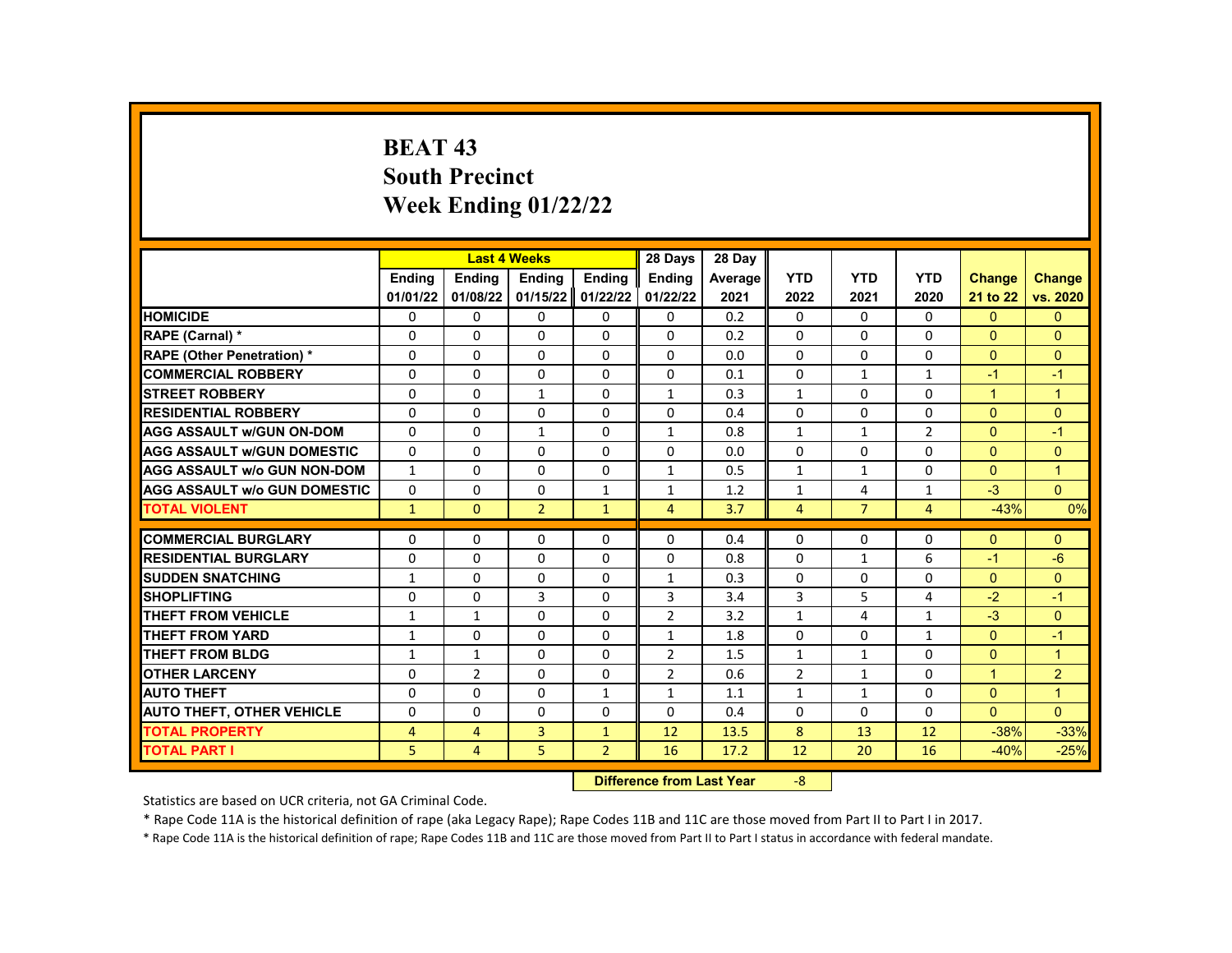# **BEAT 44 South Precinct Week Ending 01/22/22**

|                                     |                |                | <b>Last 4 Weeks</b> |               | 28 Days                   | 28 Day  |                |                |                |                |                |
|-------------------------------------|----------------|----------------|---------------------|---------------|---------------------------|---------|----------------|----------------|----------------|----------------|----------------|
|                                     | <b>Endina</b>  | <b>Endina</b>  | <b>Ending</b>       | <b>Ending</b> | <b>Ending</b>             | Average | <b>YTD</b>     | <b>YTD</b>     | <b>YTD</b>     | <b>Change</b>  | <b>Change</b>  |
|                                     | 01/01/22       | 01/08/22       | 01/15/22            | 01/22/22      | 01/22/22                  | 2021    | 2022           | 2021           | 2020           | 21 to 22       | vs. 2020       |
| <b>HOMICIDE</b>                     | 0              | 0              | 0                   | 0             | 0                         | 0.2     | $\mathbf{0}$   | $\Omega$       | 0              | $\mathbf{0}$   | $\mathbf{0}$   |
| RAPE (Carnal) *                     | $\mathbf 0$    | 0              | $\Omega$            | $\Omega$      | $\Omega$                  | 0.2     | $\Omega$       | $\Omega$       | $\Omega$       | $\Omega$       | $\Omega$       |
| <b>RAPE (Other Penetration) *</b>   | $\Omega$       | $\Omega$       | $\Omega$            | $\Omega$      | $\Omega$                  | 0.0     | $\Omega$       | $\Omega$       | $\Omega$       | $\Omega$       | $\Omega$       |
| <b>COMMERCIAL ROBBERY</b>           | $\Omega$       | $\Omega$       | $\Omega$            | 0             | $\Omega$                  | 0.1     | $\Omega$       | 0              | $\Omega$       | $\Omega$       | $\Omega$       |
| <b>STREET ROBBERY</b>               | $\mathbf 0$    | 0              | $\mathbf{1}$        | $\mathbf 0$   | $\mathbf{1}$              | 0.2     | $\mathbf{1}$   | 0              | $\overline{2}$ | $\mathbf{1}$   | $-1$           |
| <b>RESIDENTIAL ROBBERY</b>          | $\Omega$       | $\Omega$       | $\Omega$            | $\Omega$      | $\Omega$                  | 0.4     | $\Omega$       | $\mathbf{1}$   | $\mathbf{1}$   | $-1$           | $-1$           |
| <b>AGG ASSAULT w/GUN NON-DOM</b>    | $\Omega$       | $\Omega$       | $\Omega$            | $\Omega$      | $\Omega$                  | 0.7     | $\Omega$       | $\Omega$       | $\overline{2}$ | $\mathbf{0}$   | $-2$           |
| <b>AGG ASSAULT W/GUN DOMESTIC</b>   | $\Omega$       | $\Omega$       | $\Omega$            | $\Omega$      | $\Omega$                  | 0.0     | $\Omega$       | $\Omega$       | $\Omega$       | $\Omega$       | $\Omega$       |
| <b>AGG ASSAULT w/o GUN NON-DOM</b>  | $\Omega$       | $\Omega$       | $\mathbf{1}$        | $\Omega$      | $\mathbf{1}$              | 0.5     | $\mathbf{1}$   | $\Omega$       | $\Omega$       | $\mathbf{1}$   | $\mathbf{1}$   |
| <b>AGG ASSAULT w/o GUN DOMESTIC</b> | $\mathbf{1}$   | 0              | 0                   | 0             | 1                         | 1.4     | 0              | 4              | 0              | $-4$           | $\Omega$       |
| <b>TOTAL VIOLENT</b>                | $\mathbf{1}$   | $\mathbf{0}$   | $\overline{2}$      | $\mathbf{0}$  | 3                         | 3.5     | $\overline{2}$ | 5              | 5              | $-60%$         | $-60%$         |
| <b>COMMERCIAL BURGLARY</b>          |                |                |                     |               |                           |         |                |                |                |                |                |
|                                     | 0              | 0              | 0<br>$\Omega$       | 0             | 0                         | 0.4     | 0              | 0              | 1              | $\Omega$       | $-1$           |
| <b>RESIDENTIAL BURGLARY</b>         | $\Omega$       | $\Omega$       |                     | $\mathbf{1}$  | $\mathbf{1}$              | 0.6     | $\mathbf{1}$   | $\Omega$       | 3              | $\overline{1}$ | $-2$           |
| <b>SUDDEN SNATCHING</b>             | $\Omega$       | $\Omega$       | $\Omega$            | $\Omega$      | $\Omega$                  | 0.0     | 0              | $\Omega$       | $\Omega$       | $\Omega$       | $\Omega$       |
| <b>SHOPLIFTING</b>                  | 0              | 0              | 0                   | $\mathbf{1}$  | $\mathbf{1}$              | 2.3     | $\mathbf{1}$   | 3              | 1              | $-2$           | $\Omega$       |
| <b>THEFT FROM VEHICLE</b>           | $\mathbf 0$    | $\overline{2}$ | $\Omega$            | $\mathbf{0}$  | $\overline{2}$            | 3.9     | $\overline{2}$ | 1              | 3              | $\mathbf{1}$   | $-1$           |
| <b>THEFT FROM YARD</b>              | $\Omega$       | $\Omega$       | $\Omega$            | $\Omega$      | $\Omega$                  | 1.6     | $\Omega$       | $\mathbf{1}$   | $\Omega$       | $-1$           | $\Omega$       |
| <b>THEFT FROM BLDG</b>              | $\Omega$       | $\Omega$       | $\mathbf{1}$        | $\mathbf{1}$  | $\overline{2}$            | 2.3     | $\overline{2}$ | $\overline{2}$ | $\Omega$       | $\Omega$       | $\overline{2}$ |
| <b>OTHER LARCENY</b>                | $\mathbf 0$    | 0              | $\Omega$            | $\mathbf 0$   | 0                         | 1.6     | $\Omega$       | 1              | $\Omega$       | $-1$           | $\mathbf{0}$   |
| <b>AUTO THEFT</b>                   | 1              | $\mathbf{1}$   | 0                   | 0             | $\overline{2}$            | 1.3     | $\mathbf{1}$   | $\mathbf{1}$   | $\Omega$       | $\Omega$       | $\overline{1}$ |
| <b>AUTO THEFT, OTHER VEHICLE</b>    | $\Omega$       | $\Omega$       | $\Omega$            | $\Omega$      | $\Omega$                  | 0.5     | $\Omega$       | 0              | 0              | $\Omega$       | $\Omega$       |
| <b>TOTAL PROPERTY</b>               | $\mathbf{1}$   | 3              | $\mathbf{1}$        | 3             | 8                         | 14.5    | $\overline{7}$ | 9              | 8              | $-22%$         | $-13%$         |
| <b>TOTAL PART I</b>                 | $\overline{2}$ | 3              | 3                   | 3             | 11                        | 18.0    | 9              | 14             | 13             | $-36%$         | $-31%$         |
|                                     |                |                |                     |               | Difference from Loot Voor |         | E.             |                |                |                |                |

**Difference from Last Year** 

Statistics are based on UCR criteria, not GA Criminal Code.

\* Rape Code 11A is the historical definition of rape (aka Legacy Rape); Rape Codes 11B and 11C are those moved from Part II to Part I in 2017.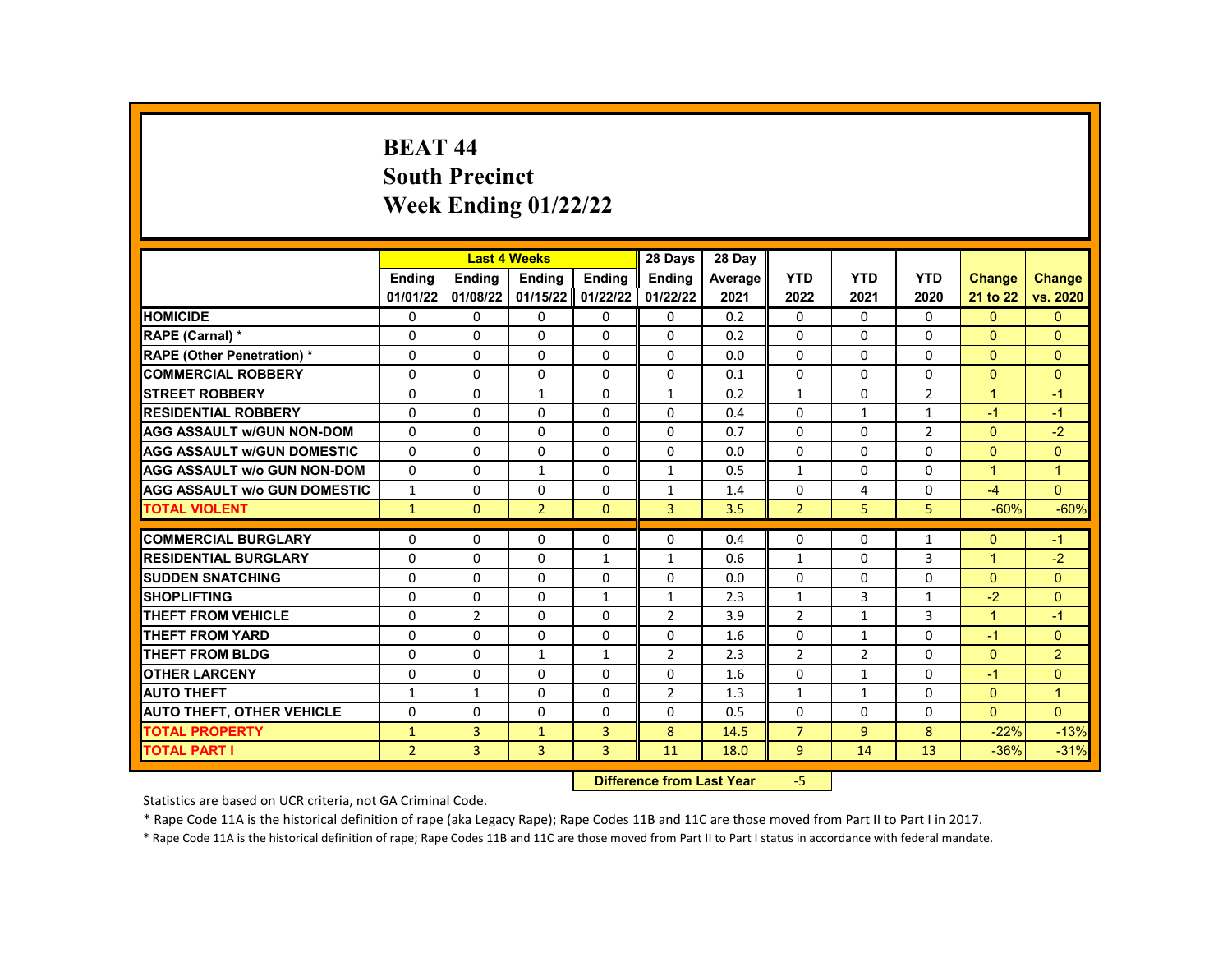# **BEAT 45 South Precinct Week Ending 01/22/22**

|                                     |                | <b>Last 4 Weeks</b> |                   |                | 28 Days                | 28 Day  |              |                |                |                |                      |
|-------------------------------------|----------------|---------------------|-------------------|----------------|------------------------|---------|--------------|----------------|----------------|----------------|----------------------|
|                                     | <b>Endina</b>  | <b>Endina</b>       | <b>Endina</b>     | <b>Endina</b>  | <b>Endina</b>          | Average | <b>YTD</b>   | <b>YTD</b>     | <b>YTD</b>     | <b>Change</b>  | <b>Change</b>        |
|                                     | 01/01/22       | 01/08/22            | 01/15/22 01/22/22 |                | 01/22/22               | 2021    | 2022         | 2021           | 2020           | 21 to 22       | vs. 2020             |
| <b>HOMICIDE</b>                     | 0              | 0                   | 0                 | 0              | 0                      | 0.1     | $\mathbf{0}$ | 0              | 0              | $\mathbf{0}$   | $\Omega$             |
| RAPE (Carnal) *                     | 0              | 0                   | 0                 | 0              | $\Omega$               | 0.4     | $\Omega$     | 0              | $\mathbf{1}$   | $\mathbf{0}$   | $-1$                 |
| <b>RAPE (Other Penetration) *</b>   | 0              | $\Omega$            | $\Omega$          | $\Omega$       | $\Omega$               | 0.0     | $\Omega$     | $\Omega$       | $\Omega$       | $\Omega$       | $\Omega$             |
| <b>COMMERCIAL ROBBERY</b>           | 0              | 0                   | 0                 | 0              | 0                      | 0.1     | $\Omega$     | 0              | 0              | $\mathbf{0}$   | $\mathbf{0}$         |
| <b>STREET ROBBERY</b>               | 0              | $\Omega$            | 0                 | $\Omega$       | $\Omega$               | 0.4     | $\Omega$     | $\Omega$       | $\Omega$       | $\Omega$       | $\Omega$             |
| <b>RESIDENTIAL ROBBERY</b>          | $\Omega$       | $\Omega$            | $\Omega$          | $\Omega$       | $\Omega$               | 0.2     | $\Omega$     | $\Omega$       | $\Omega$       | $\Omega$       | $\Omega$             |
| <b>AGG ASSAULT w/GUN NON-DOM</b>    | $\Omega$       | $\Omega$            | $\Omega$          | 0              | $\Omega$               | 0.2     | $\Omega$     | $\Omega$       | $\Omega$       | $\Omega$       | $\Omega$             |
| <b>AGG ASSAULT w/GUN DOMESTIC</b>   | $\Omega$       | $\Omega$            | 0                 | 0              | $\Omega$               | 0.2     | 0            | $\Omega$       | $\Omega$       | $\Omega$       | $\Omega$             |
| <b>AGG ASSAULT w/o GUN NON-DOM</b>  | $\Omega$       | $\Omega$            | $\mathbf{1}$      | $\Omega$       | $\mathbf{1}$           | 0.7     | $\mathbf{1}$ | $\overline{2}$ | $\Omega$       | $-1$           | $\overline{1}$       |
| <b>AGG ASSAULT w/o GUN DOMESTIC</b> | 0              | 0                   | 0                 | 0              | 0                      | 1.4     | $\Omega$     | $\mathbf{1}$   | 1              | $-1$           | $-1$                 |
| <b>TOTAL VIOLENT</b>                | $\Omega$       | $\mathbf{0}$        | $\mathbf{1}$      | $\Omega$       | $\mathbf{1}$           | 3.5     | $\mathbf{1}$ | $\overline{3}$ | $\overline{2}$ | $-67%$         | $-50%$               |
|                                     |                |                     |                   |                |                        |         |              |                |                |                |                      |
| <b>COMMERCIAL BURGLARY</b>          | 0              | 0                   | 0                 | 0              | 0                      | 0.1     | $\Omega$     | 0              | 0              | $\Omega$       | $\Omega$             |
| <b>RESIDENTIAL BURGLARY</b>         | $\mathbf{1}$   | 0                   | 0                 | 0              | $\mathbf{1}$           | 1.2     | $\Omega$     | $\overline{2}$ | $\mathbf{1}$   | $-2$           | $-1$                 |
| <b>SUDDEN SNATCHING</b>             | 0              | $\Omega$            | $\Omega$          | 0              | $\Omega$               | 0.2     | $\Omega$     | $\Omega$       | $\Omega$       | $\Omega$       | $\Omega$             |
| <b>SHOPLIFTING</b>                  | $\overline{2}$ | 1                   | $\overline{2}$    | 1              | 6                      | 5.4     | 4            | $\overline{2}$ | $\Omega$       | $\overline{2}$ | $\overline{4}$       |
| <b>THEFT FROM VEHICLE</b>           | 3              | $\overline{2}$      | $\overline{2}$    | $\mathbf{1}$   | 8                      | 4.1     | 6            | $\mathbf{1}$   | $\overline{2}$ | 5              | $\overline{4}$       |
| <b>THEFT FROM YARD</b>              | $\mathbf{1}$   | $\Omega$            | $\Omega$          | $\Omega$       | $\mathbf{1}$           | 0.8     | $\Omega$     | $\Omega$       | $\mathbf{1}$   | $\Omega$       | $-1$                 |
| <b>THEFT FROM BLDG</b>              | $\mathbf{1}$   | $\Omega$            | 0                 | $\Omega$       | $\mathbf{1}$           | 1.5     | $\mathbf{0}$ | 0              | 0              | $\Omega$       | $\Omega$             |
| <b>OTHER LARCENY</b>                | $\Omega$       | 5                   | $\Omega$          | $\Omega$       | 5                      | 1.8     | 5            | $\mathbf{0}$   | $\Omega$       | 5              | 5                    |
| <b>AUTO THEFT</b>                   | $\overline{2}$ | $\Omega$            | 0                 | $\Omega$       | $\overline{2}$         | 1.0     | $\Omega$     | $\mathbf{1}$   | $\overline{2}$ | $-1$           | $-2$                 |
| <b>AUTO THEFT, OTHER VEHICLE</b>    | $\overline{2}$ | 0                   | $\Omega$          | 0              | $\overline{2}$         | 0.2     | $\mathbf{1}$ | 0              | 0              | $\mathbf{1}$   | $\blacktriangleleft$ |
| <b>TOTAL PROPERTY</b>               | 12             | 8                   | 4                 | $\overline{2}$ | 26                     | 16.2    | 16           | 6              | 6              | 167%           | 167%                 |
| <b>TOTAL PART I</b>                 | 12             | 8                   | 5                 | $\overline{2}$ | 27                     | 19.6    | 17           | $\overline{9}$ | 8              | 89%            | 113%                 |
|                                     |                |                     |                   | <b>INSECUL</b> | a a dheann 1 anns Main |         | $\sim$       |                |                |                |                      |

**Difference from Last Year** 8

Statistics are based on UCR criteria, not GA Criminal Code.

\* Rape Code 11A is the historical definition of rape (aka Legacy Rape); Rape Codes 11B and 11C are those moved from Part II to Part I in 2017.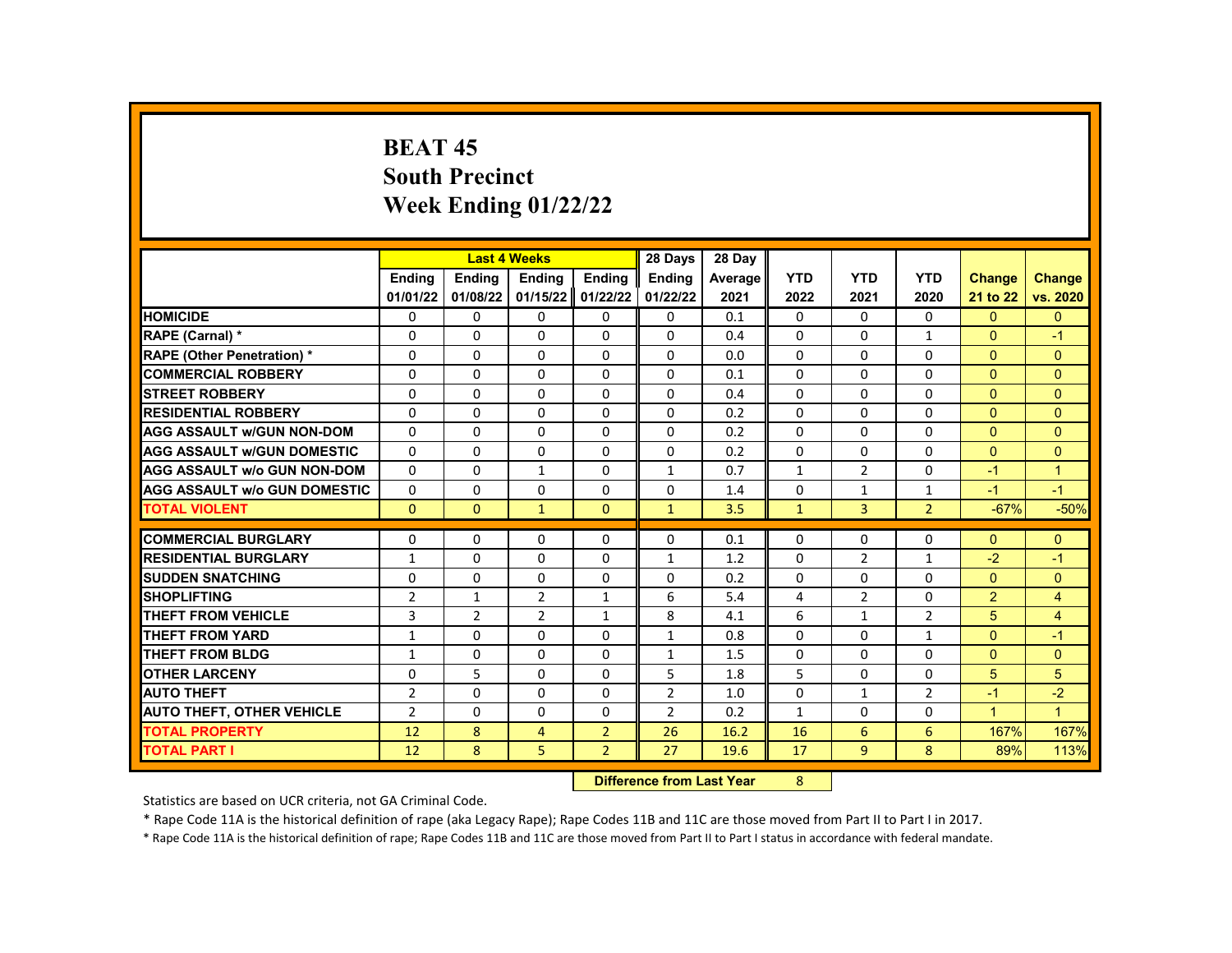# **BEAT 46 South Precinct Week Ending 01/22/22**

|                                     | <b>Endina</b>  |               |                |                | 28 Days        | 28 Day  |                |                |              |                |                 |
|-------------------------------------|----------------|---------------|----------------|----------------|----------------|---------|----------------|----------------|--------------|----------------|-----------------|
|                                     |                | <b>Endina</b> | <b>Ending</b>  | <b>Ending</b>  | <b>Endina</b>  | Average | <b>YTD</b>     | <b>YTD</b>     | <b>YTD</b>   | <b>Change</b>  | <b>Change</b>   |
|                                     | 01/01/22       | 01/08/22      | 01/15/22       | 01/22/22       | 01/22/22       | 2021    | 2022           | 2021           | 2020         | 21 to 22       | vs. 2020        |
| <b>HOMICIDE</b>                     | 0              | 0             | 0              | 0              | 0              | 0.2     | 0              | $\mathbf{0}$   | 0            | $\mathbf{0}$   | $\mathbf{0}$    |
| RAPE (Carnal) *                     | 0              | $\mathbf{1}$  | $\Omega$       | $\Omega$       | $\mathbf{1}$   | 0.2     | $\mathbf{1}$   | $\Omega$       | $\Omega$     | $\mathbf{1}$   | $\mathbf{1}$    |
| <b>RAPE (Other Penetration) *</b>   | $\Omega$       | $\Omega$      | $\Omega$       | $\Omega$       | $\Omega$       | 0.1     | $\Omega$       | $\Omega$       | $\Omega$     | $\Omega$       | $\Omega$        |
| <b>COMMERCIAL ROBBERY</b>           | $\Omega$       | 0             | 0              | 0              | 0              | 0.2     | $\Omega$       | 0              | $\Omega$     | $\Omega$       | $\Omega$        |
| <b>STREET ROBBERY</b>               | $\Omega$       | $\Omega$      | $\Omega$       | $\Omega$       | $\Omega$       | 0.3     | $\Omega$       | $\Omega$       | $\mathbf{1}$ | $\Omega$       | $-1$            |
| <b>RESIDENTIAL ROBBERY</b>          | $\Omega$       | $\Omega$      | $\Omega$       | $\Omega$       | $\Omega$       | 0.2     | $\Omega$       | $\Omega$       | $\Omega$     | $\Omega$       | $\Omega$        |
| <b>AGG ASSAULT w/GUN NON-DOM</b>    | $\Omega$       | 0             | $\Omega$       | 0              | 0              | 0.6     | $\Omega$       | $\overline{2}$ | 1            | $-2$           | $-1$            |
| <b>AGG ASSAULT w/GUN DOMESTIC</b>   | $\Omega$       | $\Omega$      | $\Omega$       | $\Omega$       | $\Omega$       | 0.2     | $\Omega$       | $\Omega$       | $\Omega$     | $\Omega$       | $\Omega$        |
| <b>AGG ASSAULT w/o GUN NON-DOM</b>  | $\Omega$       | $\Omega$      | $\Omega$       | $\Omega$       | $\Omega$       | 0.5     | $\Omega$       | $\mathbf{1}$   | $\mathbf{1}$ | $-1$           | $-1$            |
| <b>AGG ASSAULT w/o GUN DOMESTIC</b> | $\overline{2}$ | 0             | 0              | 0              | $\overline{2}$ | 1.5     | $\mathbf{1}$   | 3              | 0            | $-2$           | $\mathbf{1}$    |
| <b>TOTAL VIOLENT</b>                | $\overline{2}$ | $\mathbf{1}$  | $\mathbf{0}$   | $\Omega$       | 3              | 3.7     | $\overline{2}$ | 6              | 3            | $-67%$         | $-33%$          |
| <b>COMMERCIAL BURGLARY</b>          | 0              | 1             | 0              | 0              | 1              | 0.7     | 1              | 0              | 0            | 1              | $\mathbf 1$     |
| <b>RESIDENTIAL BURGLARY</b>         | $\mathbf{1}$   | $\Omega$      | $\Omega$       | $\Omega$       | $\mathbf{1}$   | 0.5     | $\Omega$       | $\Omega$       | $\mathbf{1}$ | $\Omega$       | $-1$            |
| <b>SUDDEN SNATCHING</b>             | $\Omega$       | $\Omega$      | $\Omega$       | $\mathbf{1}$   | $\mathbf{1}$   | 0.1     | $\mathbf{1}$   | $\Omega$       | $\Omega$     | $\mathbf{1}$   | $\overline{1}$  |
| <b>SHOPLIFTING</b>                  | $\overline{2}$ | 8             | $\overline{2}$ | 5              | 17             | 11.5    | 15             | 5              | 5            | 10             | 10 <sup>1</sup> |
| <b>THEFT FROM VEHICLE</b>           | $\Omega$       | 3             | 3              | $\mathbf{1}$   | $\overline{7}$ | 4.2     | $\overline{7}$ | 3              | 1            | $\overline{4}$ | 6               |
| <b>THEFT FROM YARD</b>              | $\Omega$       | $\Omega$      | $\Omega$       | $\Omega$       | $\Omega$       | 1.3     | $\Omega$       | $\mathbf{1}$   | $\Omega$     | $-1$           | $\Omega$        |
| <b>THEFT FROM BLDG</b>              | 0              | $\mathbf{1}$  | 0              | $\Omega$       | $\mathbf{1}$   | 1.1     | $\mathbf{1}$   | $\mathbf{1}$   | 3            | $\Omega$       | $-2$            |
| <b>OTHER LARCENY</b>                | $\mathbf{1}$   | $\mathbf{1}$  | $\Omega$       | $\Omega$       | 2              | 1.1     | $\mathbf{1}$   | 0              | 1            | $\mathbf{1}$   | $\overline{0}$  |
| <b>AUTO THEFT</b>                   | 0              | 0             | $\mathbf{1}$   | 0              | $\mathbf{1}$   | 1.7     | $\mathbf{1}$   | 2              | $\Omega$     | $-1$           | $\overline{1}$  |
| <b>AUTO THEFT, OTHER VEHICLE</b>    | $\Omega$       | $\Omega$      | $\Omega$       | $\Omega$       | $\Omega$       | 0.6     | $\Omega$       | $\mathbf{1}$   | $\Omega$     | $-1$           | $\Omega$        |
| <b>TOTAL PROPERTY</b>               | $\overline{4}$ | 14            | 6              | $\overline{7}$ | 31             | 22.7    | 27             | 13             | 11           | 108%           | 145%            |
| <b>TOTAL PART I</b>                 | 6              | 15            | 6              | $\overline{7}$ | 34             | 26.4    | 29             | 19             | 14           | 53%            | 107%            |
|                                     |                |               |                |                |                |         |                |                |              |                |                 |

**Difference from Last Year** 10

Statistics are based on UCR criteria, not GA Criminal Code.

\* Rape Code 11A is the historical definition of rape (aka Legacy Rape); Rape Codes 11B and 11C are those moved from Part II to Part I in 2017.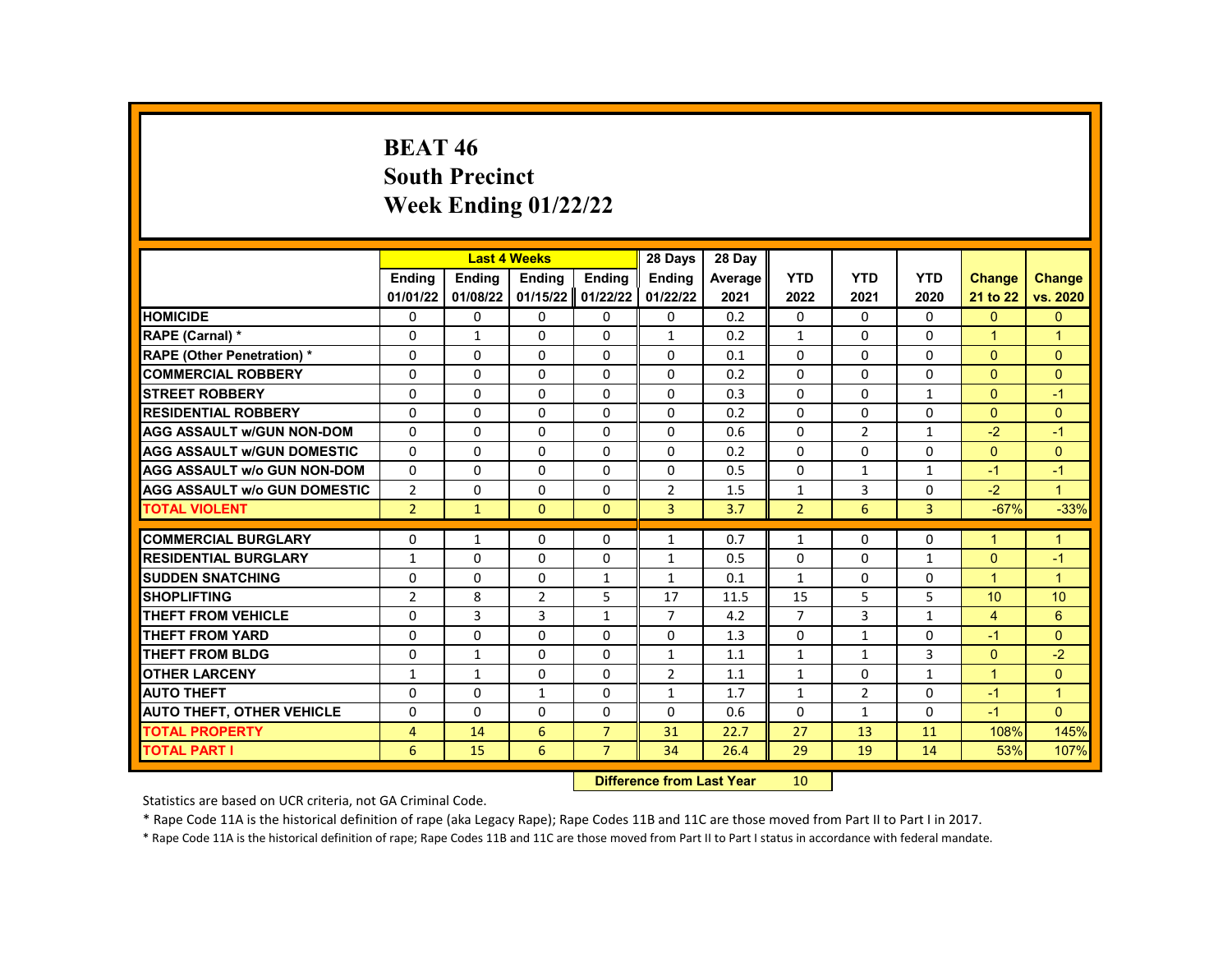# **BEAT 47 South Precinct Week Ending 01/22/22**

|                                     |               | <b>Last 4 Weeks</b> |                |               | 28 Days                   | 28 Day  |               |                |              |                      |                |
|-------------------------------------|---------------|---------------------|----------------|---------------|---------------------------|---------|---------------|----------------|--------------|----------------------|----------------|
|                                     | <b>Endina</b> | <b>Endina</b>       | <b>Ending</b>  | <b>Ending</b> | <b>Endina</b>             | Average | <b>YTD</b>    | <b>YTD</b>     | <b>YTD</b>   | <b>Change</b>        | <b>Change</b>  |
|                                     | 01/01/22      | 01/08/22            | 01/15/22       | 01/22/22      | 01/22/22                  | 2021    | 2022          | 2021           | 2020         | 21 to 22             | vs. 2020       |
| <b>HOMICIDE</b>                     | 0             | 0                   | 0              | 0             | 0                         | 0.0     | $\mathbf{0}$  | $\Omega$       | 0            | $\mathbf{0}$         | $\mathbf{0}$   |
| RAPE (Carnal) *                     | 0             | $\Omega$            | $\mathbf{1}$   | $\Omega$      | $\mathbf{1}$              | 0.0     | $\mathbf{1}$  | $\Omega$       | $\Omega$     | $\mathbf{1}$         | $\mathbf{1}$   |
| <b>RAPE (Other Penetration) *</b>   | $\Omega$      | $\Omega$            | $\Omega$       | $\Omega$      | $\Omega$                  | 0.0     | $\Omega$      | $\Omega$       | $\Omega$     | $\Omega$             | $\Omega$       |
| <b>COMMERCIAL ROBBERY</b>           | $\Omega$      | 0                   | $\Omega$       | 0             | $\Omega$                  | 0.0     | $\Omega$      | 0              | $\Omega$     | $\Omega$             | $\Omega$       |
| <b>STREET ROBBERY</b>               | $\Omega$      | $\Omega$            | $\Omega$       | $\Omega$      | $\Omega$                  | 0.0     | $\Omega$      | $\Omega$       | $\Omega$     | $\Omega$             | $\Omega$       |
| <b>RESIDENTIAL ROBBERY</b>          | $\Omega$      | $\Omega$            | $\Omega$       | $\Omega$      | $\Omega$                  | 0.0     | $\Omega$      | $\Omega$       | $\Omega$     | $\Omega$             | $\Omega$       |
| <b>AGG ASSAULT W/GUN NON-GUN</b>    | $\Omega$      | $\Omega$            | $\Omega$       | $\Omega$      | $\Omega$                  | 0.0     | $\Omega$      | 0              | $\Omega$     | $\Omega$             | $\Omega$       |
| <b>AGG ASSAULT W/GUN DOMESTIC</b>   | $\Omega$      | $\Omega$            | 0              | $\Omega$      | $\Omega$                  | 0.2     | $\Omega$      | $\Omega$       | $\Omega$     | $\Omega$             | $\Omega$       |
| <b>AGG ASSAULT w/o GUN NON-DOM</b>  | $\Omega$      | $\mathbf{1}$        | 0              | $\Omega$      | $\mathbf{1}$              | 0.0     | $\mathbf{1}$  | $\Omega$       | $\Omega$     | $\overline{1}$       | $\mathbf{1}$   |
| <b>AGG ASSAULT W/o GUN DOMESTIC</b> | 0             | 0                   | $\mathbf{1}$   | 0             | $\mathbf{1}$              | 0.4     | $\mathbf{1}$  | $\mathbf{1}$   | 0            | $\Omega$             | $\overline{1}$ |
| <b>TOTAL VIOLENT</b>                | $\mathbf{0}$  | $\mathbf{1}$        | $\overline{2}$ | $\Omega$      | 3                         | 0.5     | 3             | $\mathbf{1}$   | $\mathbf{0}$ | 200%                 | #DIV/0!        |
| <b>COMMERCIAL BURGLARY</b>          |               |                     |                |               |                           |         |               |                |              |                      |                |
|                                     | 0             | 0                   | 0              | 0             | 0                         | 0.0     | 0             | 0              | 0            | $\mathbf{0}$<br>$-1$ | $\mathbf{0}$   |
| <b>RESIDENTIAL BURGLARY</b>         | $\Omega$      | $\Omega$            | $\Omega$       | $\mathbf{1}$  | $\mathbf{1}$              | 0.5     | $\mathbf{1}$  | $\overline{2}$ | $\Omega$     |                      | $\mathbf{1}$   |
| <b>SUDDEN SNATCHING</b>             | $\Omega$      | $\Omega$            | $\Omega$       | $\Omega$      | $\Omega$                  | 0.0     | $\Omega$      | $\Omega$       | $\Omega$     | $\Omega$             | $\Omega$       |
| <b>SHOPLIFTING</b>                  | 0             | 0                   | 0              | 0             | 0                         | 0.2     | 0             | 0              | 0            | $\Omega$             | $\Omega$       |
| <b>THEFT FROM VEHICLE</b>           | 0             | 0                   | $\Omega$       | $\Omega$      | 0                         | 1.1     | 0             | $\Omega$       | $\Omega$     | $\overline{0}$       | $\mathbf{0}$   |
| THEFT FROM YARD                     | $\Omega$      | $\mathbf{1}$        | $\Omega$       | $\Omega$      | $\mathbf{1}$              | 0.5     | $\mathbf{1}$  | $\Omega$       | $\mathbf{1}$ | $\mathbf{1}$         | $\Omega$       |
| <b>THEFT FROM BLDG</b>              | $\mathbf{1}$  | $\mathbf{1}$        | 0              | $\Omega$      | $\overline{2}$            | 0.6     | $\mathbf{1}$  | $\mathbf{1}$   | $\Omega$     | $\Omega$             | $\overline{1}$ |
| <b>OTHER LARCENY</b>                | 0             | 0                   | $\Omega$       | $\Omega$      | 0                         | 0.5     | 0             | $\Omega$       | $\Omega$     | $\overline{0}$       | $\mathbf{0}$   |
| <b>AUTO THEFT</b>                   | 0             | $\Omega$            | $\Omega$       | $\Omega$      | $\Omega$                  | 0.3     | $\Omega$      | 0              | $\Omega$     | $\Omega$             | $\Omega$       |
| <b>AUTO THEFT, OTHER VEHICLE</b>    | $\Omega$      | $\Omega$            | $\Omega$       | $\Omega$      | $\Omega$                  | 0.0     | $\Omega$      | $\Omega$       | $\Omega$     | $\Omega$             | $\Omega$       |
| <b>TOTAL PROPERTY</b>               | $\mathbf{1}$  | $\overline{2}$      | $\mathbf{0}$   | $\mathbf{1}$  | $\overline{4}$            | 3.8     | 3             | 3              | $\mathbf{1}$ | $0\%$                | 200%           |
| <b>TOTAL PART I</b>                 | $\mathbf{1}$  | 3                   | $\overline{2}$ | $\mathbf{1}$  | $\overline{7}$            | 4.3     | 6             | $\overline{4}$ | $\mathbf{1}$ | 50%                  | 500%           |
|                                     |               |                     |                |               | Difference from Loot Voor |         | $\mathcal{L}$ |                |              |                      |                |

**Difference from Last Year** 

Statistics are based on UCR criteria, not GA Criminal Code.

\* Rape Code 11A is the historical definition of rape (aka Legacy Rape); Rape Codes 11B and 11C are those moved from Part II to Part I in 2017.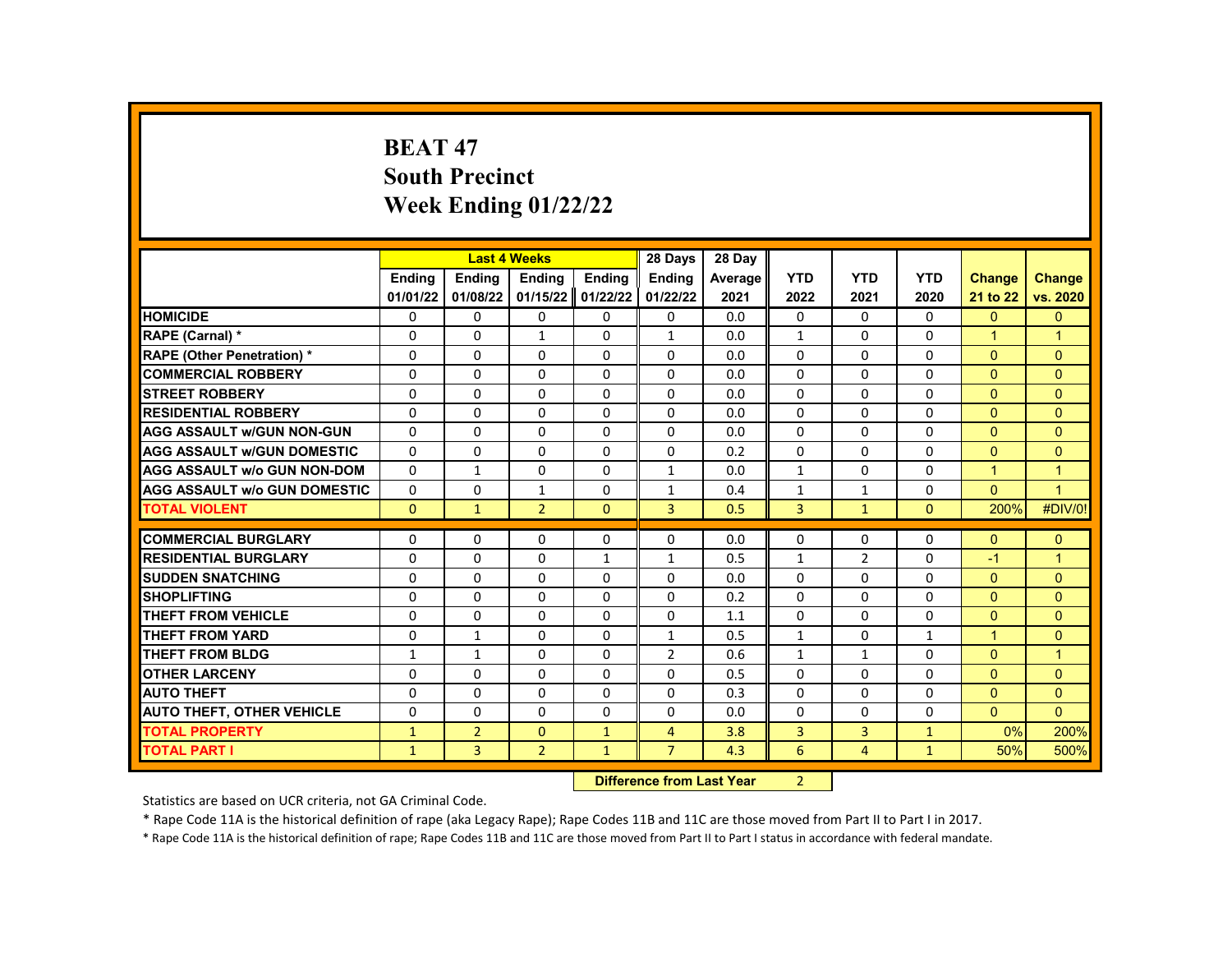#### **BEAT 51 East Precinct Week Ending 01/22/22**

|                                     |                | <b>Last 4 Weeks</b> |               |                   | 28 Days        | 28 Day  |                |                |                |               |                |
|-------------------------------------|----------------|---------------------|---------------|-------------------|----------------|---------|----------------|----------------|----------------|---------------|----------------|
|                                     | <b>Endina</b>  | <b>Endina</b>       | <b>Endina</b> | <b>Endina</b>     | <b>Endina</b>  | Average | <b>YTD</b>     | <b>YTD</b>     | <b>YTD</b>     | <b>Change</b> | <b>Change</b>  |
|                                     | 01/01/22       | 01/08/22            | 01/15/22      | 01/22/22          | 01/22/22       | 2021    | 2022           | 2021           | 2020           | 21 to 22      | vs. 2020       |
| <b>HOMICIDE</b>                     | 1              | 0                   | 0             | 0                 | $\mathbf{1}$   | 0.4     | $\mathbf{0}$   | 0              | 0              | $\mathbf{0}$  | $\Omega$       |
| RAPE (Carnal) *                     | $\Omega$       | $\Omega$            | 0             | $\Omega$          | $\Omega$       | 0.4     | $\Omega$       | $\Omega$       | $\Omega$       | $\Omega$      | $\Omega$       |
| <b>RAPE (Other Penetration) *</b>   | $\Omega$       | $\Omega$            | $\Omega$      | $\Omega$          | $\Omega$       | 0.2     | $\Omega$       | $\mathbf{1}$   | $\Omega$       | $-1$          | $\Omega$       |
| <b>COMMERCIAL ROBBERY</b>           | 0              | 0                   | 0             | 0                 | $\Omega$       | 0.1     | $\Omega$       | 0              | $\Omega$       | $\Omega$      | $\overline{0}$ |
| <b>STREET ROBBERY</b>               | 0              | $\mathbf{1}$        | $\Omega$      | $\Omega$          | $\mathbf{1}$   | 0.7     | $\mathbf{1}$   | $\Omega$       | 0              | $\mathbf{1}$  | $\mathbf{1}$   |
| <b>RESIDENTIAL ROBBERY</b>          | $\Omega$       | $\Omega$            | $\Omega$      | $\Omega$          | $\Omega$       | 0.5     | $\Omega$       | $\mathbf{1}$   | $\Omega$       | $-1$          | $\Omega$       |
| <b>AGG ASSAULT w/GUN NON-DOM</b>    | $\overline{2}$ | $\Omega$            | $\mathbf{1}$  | $\Omega$          | 3              | 1.1     | $\mathbf{1}$   | $\overline{2}$ | $\mathbf{1}$   | $-1$          | $\Omega$       |
| <b>AGG ASSAULT w/GUN DOMESTIC</b>   | $\Omega$       | $\Omega$            | 0             | $\Omega$          | $\Omega$       | 0.2     | $\Omega$       | $\Omega$       | $\Omega$       | $\Omega$      | $\Omega$       |
| <b>AGG ASSAULT w/o GUN NON-DOM</b>  | $\Omega$       | $\Omega$            | 0             | $\Omega$          | $\Omega$       | 1.2     | $\Omega$       | $\mathbf{1}$   | $\mathbf{1}$   | $-1$          | $-1$           |
| <b>AGG ASSAULT W/o GUN DOMESTIC</b> | $\mathbf{1}$   | $\Omega$            | 0             | $\Omega$          | $\mathbf{1}$   | 0.8     | $\mathbf{1}$   | $\Omega$       | $\mathbf{1}$   | $\mathbf{1}$  | $\Omega$       |
| <b>TOTAL VIOLENT</b>                | 4              | $\mathbf{1}$        | $\mathbf{1}$  | $\mathbf{0}$      | 6              | 5.5     | 3              | 5              | 3              | $-40%$        | 0%             |
|                                     |                |                     |               |                   |                |         |                |                |                |               |                |
| <b>COMMERCIAL BURGLARY</b>          | $\Omega$       | 0                   | 0             | 0                 | 0              | 0.2     | 0              | 0              | $\overline{2}$ | $\Omega$      | $-2$           |
| <b>RESIDENTIAL BURGLARY</b>         | $\Omega$       | 0                   | $\mathbf{1}$  | $\mathbf{1}$      | $\overline{2}$ | 2.1     | $\overline{2}$ | $\overline{2}$ | 5              | $\Omega$      | $-3$           |
| <b>SUDDEN SNATCHING</b>             | $\Omega$       | $\Omega$            | $\Omega$      | $\Omega$          | $\Omega$       | 0.1     | $\Omega$       | $\Omega$       | $\Omega$       | $\Omega$      | $\Omega$       |
| <b>SHOPLIFTING</b>                  | $\mathbf{1}$   | $\mathbf{1}$        | 0             | $\Omega$          | $\overline{2}$ | 1.4     | $\overline{2}$ | $\mathbf{1}$   | $\overline{2}$ | $\mathbf{1}$  | $\Omega$       |
| <b>THEFT FROM VEHICLE</b>           | $\Omega$       | $\Omega$            | 0             | 3                 | 3              | 3.8     | 3              | $\Omega$       | 3              | 3             | $\Omega$       |
| <b>THEFT FROM YARD</b>              | $\Omega$       | $\Omega$            | $\Omega$      | $\mathbf{1}$      | $\mathbf{1}$   | 1.2     | $\mathbf{1}$   | $\Omega$       | $\overline{2}$ | $\mathbf{1}$  | $-1$           |
| <b>THEFT FROM BLDG</b>              | $\Omega$       | $\Omega$            | 0             | $\Omega$          | $\Omega$       | 1.6     | $\Omega$       | $\Omega$       | 3              | $\Omega$      | $-3$           |
| <b>OTHER LARCENY</b>                | $\Omega$       | $\Omega$            | $\mathbf{1}$  | $\Omega$          | $\mathbf{1}$   | 0.8     | $\mathbf{1}$   | $\mathbf{1}$   | $\overline{2}$ | $\Omega$      | $-1$           |
| <b>AUTO THEFT</b>                   | $\overline{2}$ | $\mathbf{1}$        | $\mathbf{1}$  | $\Omega$          | 4              | 1.5     | $\overline{2}$ | $\Omega$       | $\mathbf{1}$   | 2             | $\mathbf{1}$   |
| <b>AUTO THEFT, OTHER VEHICLE</b>    | $\Omega$       | 0                   | 0             | 0                 | $\Omega$       | 0.3     | $\Omega$       | 0              | $\Omega$       | $\Omega$      | $\Omega$       |
| <b>TOTAL PROPERTY</b>               | 3              | $\overline{2}$      | 3             | 5                 | 13             | 12.8    | 11             | 4              | 20             | 175%          | $-45%$         |
| <b>TOTAL PART I</b>                 | $\overline{7}$ | 3                   | 4             | 5                 | 19             | 18.3    | 14             | 9              | 23             | 56%           | $-39%$         |
|                                     |                |                     |               | <b>STATISTICS</b> |                |         |                |                |                |               |                |

#### **Difference from Last Year** 5 |

Statistics are based on UCR criteria, not GA Criminal Code.

\* Rape Code 11A is the historical definition of rape (aka Legacy Rape); Rape Codes 11B and 11C are those moved from Part II to Part I in 2017.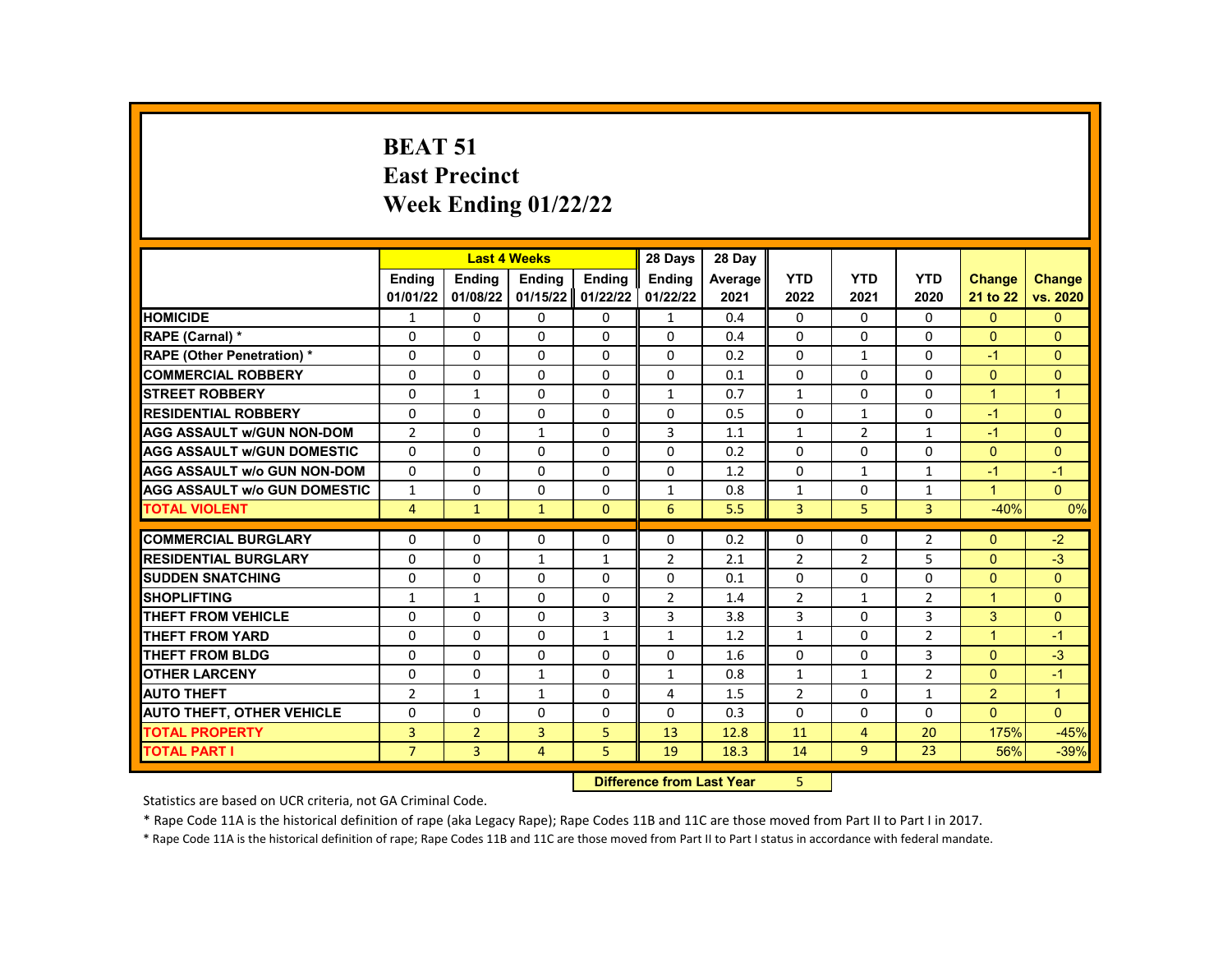# **BEAT 52 East Precinct Week Ending 01/22/22**

|                                     |                | <b>Last 4 Weeks</b> |                |                | 28 Days                              | 28 Day  |                |                |              |                |                      |
|-------------------------------------|----------------|---------------------|----------------|----------------|--------------------------------------|---------|----------------|----------------|--------------|----------------|----------------------|
|                                     | <b>Endina</b>  | <b>Endina</b>       | <b>Endina</b>  | <b>Endina</b>  | <b>Endina</b>                        | Average | <b>YTD</b>     | <b>YTD</b>     | <b>YTD</b>   | <b>Change</b>  | <b>Change</b>        |
|                                     | 01/01/22       | 01/08/22            | 01/15/22       | 01/22/22       | 01/22/22                             | 2021    | 2022           | 2021           | 2020         | 21 to 22       | vs. 2020             |
| <b>HOMICIDE</b>                     | 0              | 0                   | 0              | $\mathbf{1}$   | $\mathbf{1}$                         | 0.0     | $\mathbf{1}$   | 0              | 0            | $\mathbf{1}$   | 1                    |
| RAPE (Carnal) *                     | $\Omega$       | $\mathbf{1}$        | $\Omega$       | $\Omega$       | $\mathbf{1}$                         | 0.1     | $\mathbf{1}$   | $\Omega$       | $\Omega$     | $\mathbf{1}$   | $\mathbf{1}$         |
| <b>RAPE (Other Penetration) *</b>   | $\Omega$       | $\Omega$            | $\Omega$       | $\Omega$       | $\Omega$                             | 0.1     | $\Omega$       | $\Omega$       | $\Omega$     | $\Omega$       | $\Omega$             |
| <b>COMMERCIAL ROBBERY</b>           | $\Omega$       | $\Omega$            | $\Omega$       | $\Omega$       | $\Omega$                             | 0.0     | $\Omega$       | $\Omega$       | $\Omega$     | $\Omega$       | $\Omega$             |
| <b>STREET ROBBERY</b>               | $\Omega$       | $\mathbf{1}$        | $\Omega$       | $\Omega$       | $\mathbf{1}$                         | 0.5     | $\mathbf{1}$   | $\Omega$       | $\Omega$     | 1              | $\blacktriangleleft$ |
| <b>RESIDENTIAL ROBBERY</b>          | $\Omega$       | $\Omega$            | $\Omega$       | $\Omega$       | 0                                    | 0.2     | $\Omega$       | $\Omega$       | $\Omega$     | $\Omega$       | $\Omega$             |
| <b>AGG ASSAULT w/GUN NON-DOM</b>    | $\mathbf{1}$   | 1                   | $\Omega$       | $\mathbf{1}$   | 3                                    | 0.8     | 3              | 3              | $\mathbf{1}$ | $\Omega$       | $\overline{2}$       |
| <b>AGG ASSAULT w/GUN DOMESTIC</b>   | $\Omega$       | 0                   | $\Omega$       | $\Omega$       | 0                                    | 0.2     | $\Omega$       | 0              | $\Omega$     | $\Omega$       | $\Omega$             |
| <b>AGG ASSAULT w/o GUN NON-DOM</b>  | $\mathbf{1}$   | $\Omega$            | $\Omega$       | $\mathbf{1}$   | $\overline{2}$                       | 0.4     | $\mathbf{1}$   | $\Omega$       | $\mathbf{1}$ | $\mathbf{1}$   | $\Omega$             |
| <b>AGG ASSAULT W/o GUN DOMESTIC</b> | $\Omega$       | $\Omega$            | $\Omega$       | $\Omega$       | 0                                    | 0.9     | 0              | $\overline{2}$ | $\mathbf{1}$ | $-2$           | $-1$                 |
| <b>TOTAL VIOLENT</b>                | $\overline{2}$ | 3                   | $\mathbf 0$    | 3              | 8                                    | 3.1     | $\overline{7}$ | 5              | 3            | 40%            | 133%                 |
|                                     |                |                     |                |                |                                      |         |                |                |              |                |                      |
| <b>COMMERCIAL BURGLARY</b>          | 0              | $\mathbf{1}$        | $\Omega$       | 0              | 1                                    | 0.1     | $\mathbf{1}$   | 0              | $\Omega$     | $\mathbf{1}$   | 1                    |
| <b>RESIDENTIAL BURGLARY</b>         | $\mathbf{1}$   | 0                   | $\mathbf{1}$   | $\Omega$       | $\overline{2}$                       | 2.5     | $\mathbf{1}$   | $\overline{2}$ | 3            | $-1$           | $-2$                 |
| <b>SUDDEN SNATCHING</b>             | $\Omega$       | $\Omega$            | $\Omega$       | $\Omega$       | 0                                    | 0.2     | $\Omega$       | $\Omega$       | $\Omega$     | $\Omega$       | $\Omega$             |
| <b>SHOPLIFTING</b>                  | 0              | 0                   | 0              | 0              | 0                                    | 0.5     | 0              | 0              | 2            | $\Omega$       | $-2$                 |
| <b>THEFT FROM VEHICLE</b>           | $\Omega$       | 0                   | $\mathbf{1}$   | $\mathbf{1}$   | $\overline{2}$                       | 2.8     | $\overline{2}$ | $\mathbf{1}$   | 3            | $\mathbf{1}$   | $-1$                 |
| <b>THEFT FROM YARD</b>              | $\Omega$       | $\Omega$            | $\Omega$       | $\Omega$       | $\Omega$                             | 1.6     | $\Omega$       | $\mathbf{1}$   | $\mathbf{1}$ | $-1$           | $-1$                 |
| <b>THEFT FROM BLDG</b>              | $\Omega$       | 0                   | $\Omega$       | 0              | 0                                    | 1.2     | $\Omega$       | 3              | $\mathbf{1}$ | $-3$           | $-1$                 |
| <b>OTHER LARCENY</b>                | $\Omega$       | $\Omega$            | $\Omega$       | $\Omega$       | $\Omega$                             | 1.6     | $\Omega$       | $\Omega$       | $\Omega$     | $\Omega$       | $\Omega$             |
| <b>AUTO THEFT</b>                   | $\Omega$       | $\Omega$            | $\Omega$       | $\Omega$       | $\Omega$                             | 1.0     | $\Omega$       | $\Omega$       | $\Omega$     | $\Omega$       | $\Omega$             |
| <b>AUTO THEFT, OTHER VEHICLE</b>    | 0              | 0                   | 0              | 0              | 0                                    | 0.2     | 0              | $\mathbf{0}$   | $\mathbf{1}$ | $\overline{0}$ | $-1$                 |
| <b>TOTAL PROPERTY</b>               | $\mathbf{1}$   | $\mathbf{1}$        | $\overline{2}$ | $\mathbf{1}$   | 5                                    | 11.6    | $\overline{4}$ | $\overline{7}$ | 11           | $-43%$         | $-64%$               |
| <b>TOTAL PART I</b>                 | 3              | $\overline{4}$      | $\overline{2}$ | 4              | 13                                   | 14.7    | 11             | 12             | 14           | $-8%$          | $-21%$               |
|                                     |                |                     |                | <b>PARKERS</b> | and the contract of the March 1980s. |         | $\sim$         |                |              |                |                      |

**Difference from Last Year** -1

Statistics are based on UCR criteria, not GA Criminal Code.

\* Rape Code 11A is the historical definition of rape (aka Legacy Rape); Rape Codes 11B and 11C are those moved from Part II to Part I in 2017.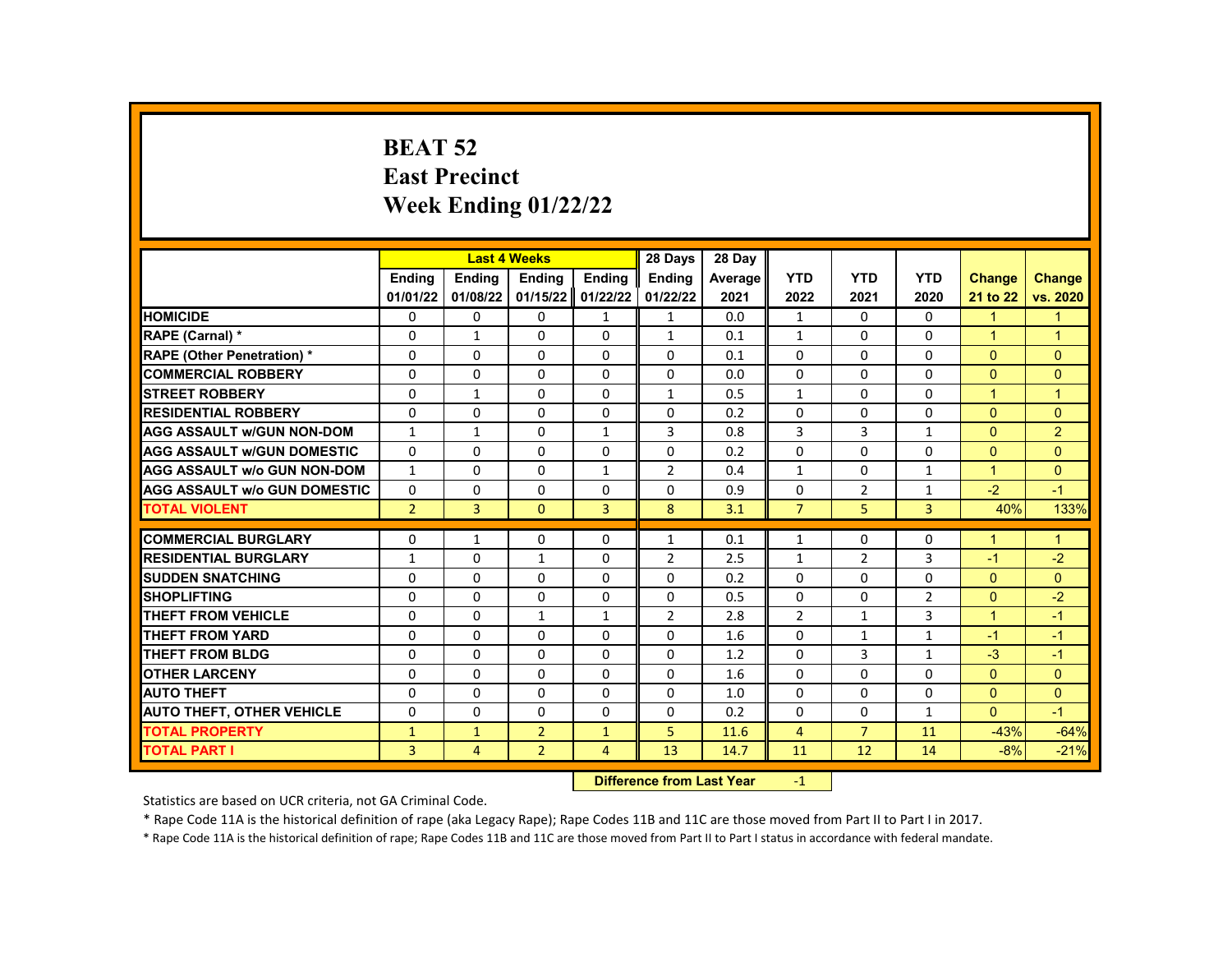# **BEAT 53 East Precinct Week Ending 01/22/22**

|                                     |                |                | <b>Last 4 Weeks</b> |                | 28 Days        | 28 Dav  |                |                |                |               |                |
|-------------------------------------|----------------|----------------|---------------------|----------------|----------------|---------|----------------|----------------|----------------|---------------|----------------|
|                                     | Ending         | <b>Ending</b>  | Ending              | Ending         | Ending         | Average | <b>YTD</b>     | <b>YTD</b>     | <b>YTD</b>     | <b>Change</b> | <b>Change</b>  |
|                                     | 01/01/22       | 01/08/22       | 01/15/22            | 01/22/22       | 01/22/22       | 2021    | 2022           | 2021           | 2020           | 21 to 22      | vs. 2020       |
| <b>HOMICIDE</b>                     | 0              | 0              | 0                   | $\mathbf 0$    | 0              | 0.2     | 0              | $\mathbf{1}$   | 0              | $-1$          | $\mathbf{0}$   |
| <b>RAPE (Carnal) *</b>              | $\Omega$       | $\Omega$       | $\Omega$            | $\Omega$       | $\Omega$       | 0.2     | $\Omega$       | $\Omega$       | $\Omega$       | $\Omega$      | $\Omega$       |
| <b>RAPE (Other Penetration) *</b>   | $\Omega$       | $\Omega$       | $\Omega$            | $\Omega$       | $\Omega$       | 0.0     | $\Omega$       | $\Omega$       | $\Omega$       | $\Omega$      | $\Omega$       |
| <b>COMMERCIAL ROBBERY</b>           | $\Omega$       | $\Omega$       | $\Omega$            | $\Omega$       | 0              | 0.0     | $\Omega$       | $\Omega$       | $\Omega$       | $\Omega$      | $\Omega$       |
| <b>STREET ROBBERY</b>               | $\Omega$       | $\Omega$       | $\Omega$            | $\Omega$       | 0              | 0.4     | $\Omega$       | $\Omega$       | $\Omega$       | $\Omega$      | $\Omega$       |
| <b>RESIDENTIAL ROBBERY</b>          | $\Omega$       | $\Omega$       | $\Omega$            | $\Omega$       | $\Omega$       | 0.0     | $\Omega$       | $\Omega$       | $\Omega$       | $\Omega$      | $\Omega$       |
| <b>AGG ASSAULT w/GUN NON-DOM</b>    | $\mathbf{1}$   | $\mathbf{1}$   | $\Omega$            | $\Omega$       | $\overline{2}$ | 1.0     | $\mathbf{1}$   | 3              | $\mathbf{1}$   | $-2$          | $\Omega$       |
| <b>AGG ASSAULT w/GUN DOMESTIC</b>   | $\Omega$       | $\Omega$       | $\Omega$            | $\mathbf{0}$   | $\Omega$       | 0.2     | $\Omega$       | $\overline{2}$ | $\Omega$       | $-2$          | $\Omega$       |
| <b>AGG ASSAULT w/o GUN NON-DOM</b>  | $\Omega$       | $\Omega$       | $\Omega$            | $\Omega$       | $\Omega$       | 0.7     | $\Omega$       | $\overline{2}$ | $\overline{2}$ | $-2$          | $-2$           |
| <b>AGG ASSAULT W/o GUN DOMESTIC</b> | $\Omega$       | $\mathbf{1}$   | 0                   | $\Omega$       | $\mathbf{1}$   | 1.4     | $\mathbf{1}$   | $\overline{2}$ | 1              | $-1$          | $\Omega$       |
| <b>TOTAL VIOLENT</b>                | $\mathbf{1}$   | $\overline{2}$ | $\mathbf{0}$        | $\Omega$       | 3              | 4.0     | $\overline{2}$ | 10             | $\overline{4}$ | $-80%$        | $-50%$         |
|                                     |                |                |                     |                |                |         |                |                |                |               |                |
| <b>COMMERCIAL BURGLARY</b>          | 0              | 0              | 0                   | $\mathbf{0}$   | $\Omega$       | 0.1     | $\Omega$       | 0              | 0              | $\Omega$      | $\mathbf{0}$   |
| <b>RESIDENTIAL BURGLARY</b>         | $\mathbf{1}$   | $\Omega$       | $\overline{2}$      | 1              | 4              | 2.9     | 3              | $\Omega$       | $\overline{2}$ | 3             | $\mathbf{1}$   |
| <b>SUDDEN SNATCHING</b>             | $\Omega$       | $\Omega$       | $\Omega$            | $\Omega$       | $\Omega$       | 0.0     | $\Omega$       | $\Omega$       | $\Omega$       | $\Omega$      | $\Omega$       |
| <b>SHOPLIFTING</b>                  | $\Omega$       | $\Omega$       | 0                   | $\Omega$       | $\Omega$       | 0.2     | $\Omega$       | $\Omega$       | $\Omega$       | $\Omega$      | $\Omega$       |
| <b>THEFT FROM VEHICLE</b>           | $\mathbf{1}$   | $\Omega$       | $\Omega$            | $\mathbf{1}$   | $\overline{2}$ | 3.8     | $\mathbf{1}$   | $\mathbf{1}$   | 3              | $\Omega$      | $-2$           |
| <b>THEFT FROM YARD</b>              | $\Omega$       | $\Omega$       | $\Omega$            | $\mathbf{1}$   | $\mathbf{1}$   | 1.0     | $\mathbf{1}$   | $\mathbf{1}$   | $\mathbf{1}$   | $\Omega$      | $\Omega$       |
| <b>THEFT FROM BLDG</b>              | $\mathbf{1}$   | $\overline{2}$ | $\mathbf{1}$        | $\Omega$       | 4              | 1.6     | 4              | $\mathbf{1}$   | $\Omega$       | 3             | $\overline{4}$ |
| <b>OTHER LARCENY</b>                | $\mathbf{0}$   | $\mathbf{1}$   | $\Omega$            | $\Omega$       | $\mathbf{1}$   | 0.2     | $\mathbf{1}$   | $\Omega$       | $\mathbf{1}$   | $\mathbf{1}$  | $\Omega$       |
| <b>AUTO THEFT</b>                   | $\mathbf{1}$   | $\overline{2}$ | $\Omega$            | $\overline{2}$ | 5              | 1.5     | 4              | $\overline{2}$ | $\mathbf{1}$   | 2             | 3              |
| <b>AUTO THEFT, OTHER VEHICLE</b>    | $\mathbf{0}$   | $\Omega$       | $\Omega$            | $\Omega$       | $\Omega$       | 0.6     | $\Omega$       | $\mathbf{1}$   | $\Omega$       | $-1$          | $\Omega$       |
| <b>TOTAL PROPERTY</b>               | $\overline{4}$ | 5              | 3                   | 5              | 17             | 11.9    | 14             | 6              | 8              | 133%          | 75%            |
| <b>TOTAL PART I</b>                 | 5              | $\overline{7}$ | $\overline{3}$      | 5.             | 20             | 15.9    | 16             | 16             | 12             | 0%            | 33%            |
|                                     |                |                |                     |                |                |         |                |                |                |               |                |

**Difference from Last Year** 

Statistics are based on UCR criteria, not GA Criminal Code.

\* Rape Code 11A is the historical definition of rape (aka Legacy Rape); Rape Codes 11B and 11C are those moved from Part II to Part I in 2017.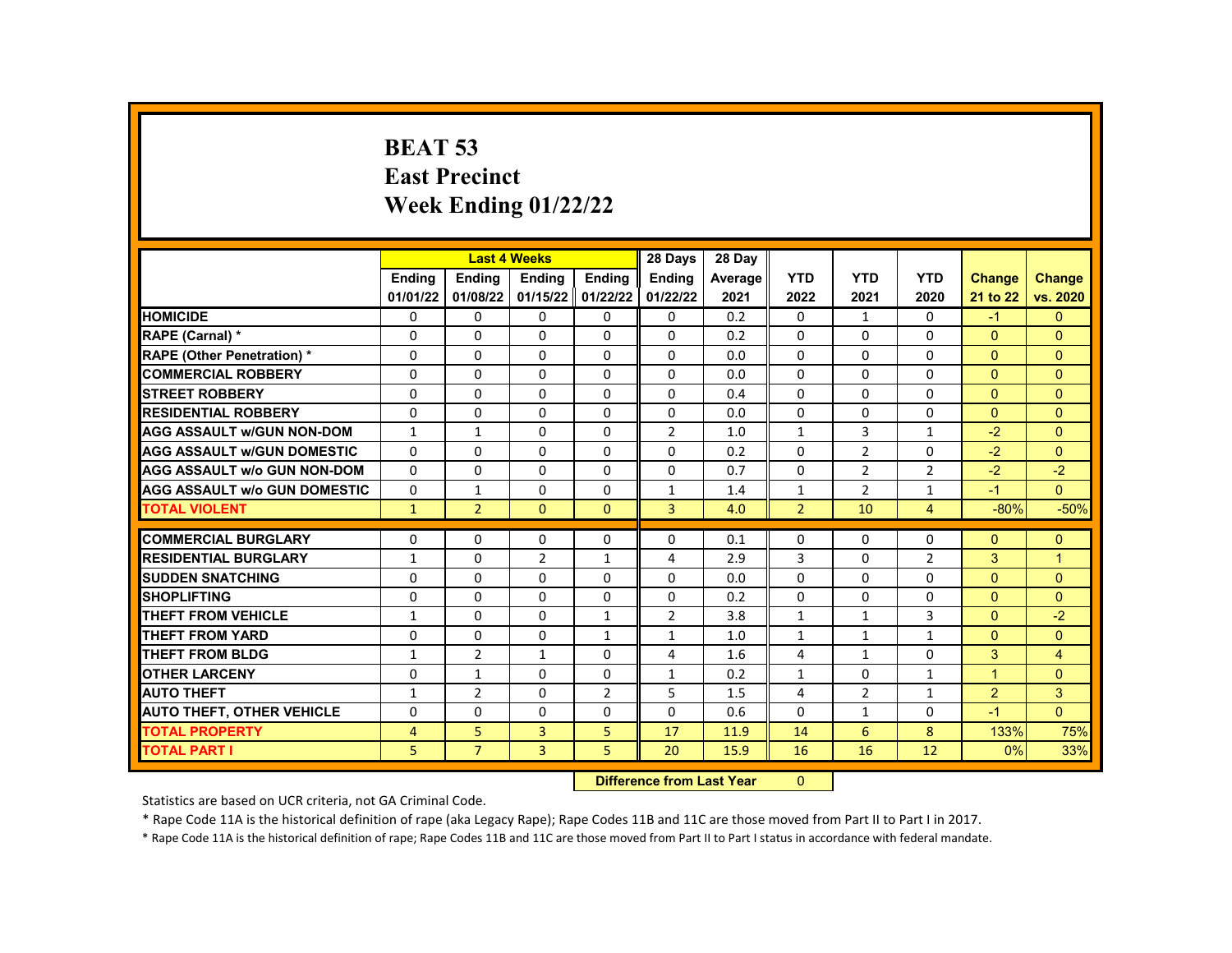# **BEAT 54 East Precinct Week Ending 01/22/22**

|                                     |                | <b>Last 4 Weeks</b> |              |                   | 28 Days                   | 28 Day  |                |                |                |                |                |
|-------------------------------------|----------------|---------------------|--------------|-------------------|---------------------------|---------|----------------|----------------|----------------|----------------|----------------|
|                                     | <b>Endina</b>  | <b>Ending</b>       | Ending       | Ending            | Ending                    | Average | <b>YTD</b>     | <b>YTD</b>     | <b>YTD</b>     | <b>Change</b>  | <b>Change</b>  |
|                                     | 01/01/22       | 01/08/22            |              | 01/15/22 01/22/22 | 01/22/22                  | 2021    | 2022           | 2021           | 2020           | 21 to 22       | vs. 2020       |
| <b>HOMICIDE</b>                     | 0              | 0                   | 0            | 0                 | 0                         | 0.0     | $\mathbf{0}$   | $\Omega$       | 0              | $\mathbf{0}$   | $\mathbf{0}$   |
| RAPE (Carnal) *                     | 0              | 0                   | $\Omega$     | 0                 | $\Omega$                  | 0.2     | $\Omega$       | $\mathbf{1}$   | $\Omega$       | $-1$           | $\Omega$       |
| <b>RAPE (Other Penetration) *</b>   | 0              | $\Omega$            | $\Omega$     | $\Omega$          | $\Omega$                  | 0.0     | $\Omega$       | $\Omega$       | $\Omega$       | $\Omega$       | $\Omega$       |
| <b>COMMERCIAL ROBBERY</b>           | 0              | $\Omega$            | $\Omega$     | $\overline{2}$    | $\overline{2}$            | 0.3     | $\overline{2}$ | $\Omega$       | $\overline{2}$ | $\overline{2}$ | $\Omega$       |
| <b>STREET ROBBERY</b>               | 0              | $\Omega$            | 0            | $\Omega$          | $\Omega$                  | 0.5     | $\Omega$       | $\Omega$       | $\Omega$       | $\Omega$       | $\Omega$       |
| <b>RESIDENTIAL ROBBERY</b>          | $\Omega$       | $\Omega$            | $\Omega$     | $\Omega$          | $\Omega$                  | 0.2     | $\Omega$       | $\Omega$       | $\Omega$       | $\Omega$       | $\Omega$       |
| <b>AGG ASSAULT w/GUN NON-DOM</b>    | $\mathbf{1}$   | 0                   | 0            | 0                 | $\mathbf{1}$              | 1.1     | $\mathbf{1}$   | $\mathbf{1}$   | 0              | $\Omega$       | $\overline{1}$ |
| <b>AGG ASSAULT w/GUN DOMESTIC</b>   | 0              | 0                   | 0            | 0                 | 0                         | 0.0     | $\Omega$       | 0              | 0              | $\mathbf{0}$   | $\Omega$       |
| <b>AGG ASSAULT w/o GUN NON-DOM</b>  | $\Omega$       | $\Omega$            | $\Omega$     | $\Omega$          | $\Omega$                  | 0.5     | $\Omega$       | $\mathbf{1}$   | $\Omega$       | $-1$           | $\Omega$       |
| <b>AGG ASSAULT w/o GUN DOMESTIC</b> | $\mathbf{1}$   | $\Omega$            | 0            | $\Omega$          | $\mathbf{1}$              | 1.1     | $\mathbf{0}$   | $\overline{2}$ | $\Omega$       | $-2$           | $\Omega$       |
| <b>TOTAL VIOLENT</b>                | $\overline{2}$ | $\mathbf{0}$        | $\mathbf{0}$ | $\overline{2}$    | 4                         | 3.8     | 3              | 5              | $\overline{2}$ | $-40%$         | 50%            |
|                                     |                |                     |              |                   |                           |         |                |                |                |                |                |
| <b>COMMERCIAL BURGLARY</b>          | 0              | $\Omega$            | 0            | $\mathbf{1}$      | 1                         | 0.2     | $\mathbf{1}$   | 0              | 0              | 1              | 1              |
| <b>RESIDENTIAL BURGLARY</b>         | $\overline{2}$ | $\mathbf{1}$        | $\mathbf{1}$ | $\mathbf{1}$      | 5                         | 1.3     | 3              | $\mathbf{0}$   | 1              | 3              | 2              |
| <b>SUDDEN SNATCHING</b>             | 0              | $\Omega$            | $\Omega$     | 0                 | $\Omega$                  | 0.3     | $\Omega$       | $\Omega$       | $\Omega$       | $\Omega$       | $\Omega$       |
| <b>SHOPLIFTING</b>                  | $\mathbf{1}$   | $\Omega$            | 0            | $\overline{2}$    | 3                         | 4.2     | $\overline{2}$ | $\mathbf{1}$   | 2              | $\mathbf{1}$   | $\Omega$       |
| <b>THEFT FROM VEHICLE</b>           | $\mathbf{1}$   | $\Omega$            | $\mathbf{1}$ | $\mathbf{1}$      | 3                         | 2.2     | $\overline{2}$ | $\Omega$       | $\mathbf{1}$   | $\overline{2}$ | $\mathbf{1}$   |
| <b>THEFT FROM YARD</b>              | $\mathbf{1}$   | $\Omega$            | $\Omega$     | $\Omega$          | $\mathbf{1}$              | 1.8     | $\Omega$       | $\mathbf{1}$   | $\Omega$       | $-1$           | $\Omega$       |
| <b>THEFT FROM BLDG</b>              | $\mathbf{1}$   | $\Omega$            | $\mathbf{1}$ | $\Omega$          | $\overline{2}$            | 1.4     | $\mathbf{1}$   | $\mathbf{1}$   | $\overline{2}$ | $\Omega$       | $-1$           |
| <b>OTHER LARCENY</b>                | $\Omega$       | $\mathbf{1}$        | $\Omega$     | $\Omega$          | $\mathbf{1}$              | 1.0     | $\mathbf{1}$   | $\overline{2}$ | $\Omega$       | $-1$           | $\mathbf{1}$   |
| <b>AUTO THEFT</b>                   | 0              | 0                   | $\Omega$     | 0                 | 0                         | 1.7     | $\Omega$       | $\overline{2}$ | $\mathbf{1}$   | $-2$           | $-1$           |
| <b>AUTO THEFT, OTHER VEHICLE</b>    | 0              | $\Omega$            | $\mathbf{1}$ | 0                 | $\mathbf{1}$              | 0.8     | $\mathbf{1}$   | $\mathbf{0}$   | 0              | $\mathbf{1}$   | $\mathbf{1}$   |
| <b>TOTAL PROPERTY</b>               | 6              | $\overline{2}$      | 4            | 5                 | 17                        | 14.9    | 11             | $\overline{7}$ | $\overline{7}$ | 57%            | 57%            |
| <b>TOTAL PART I</b>                 | 8              | $\overline{2}$      | 4            | $\overline{7}$    | 21                        | 18.7    | 14             | 12             | 9              | 17%            | 56%            |
|                                     |                |                     |              |                   | Difference from Loot Voor |         | $\mathcal{L}$  |                |                |                |                |

**Difference from Last Year** 

Statistics are based on UCR criteria, not GA Criminal Code.

\* Rape Code 11A is the historical definition of rape (aka Legacy Rape); Rape Codes 11B and 11C are those moved from Part II to Part I in 2017.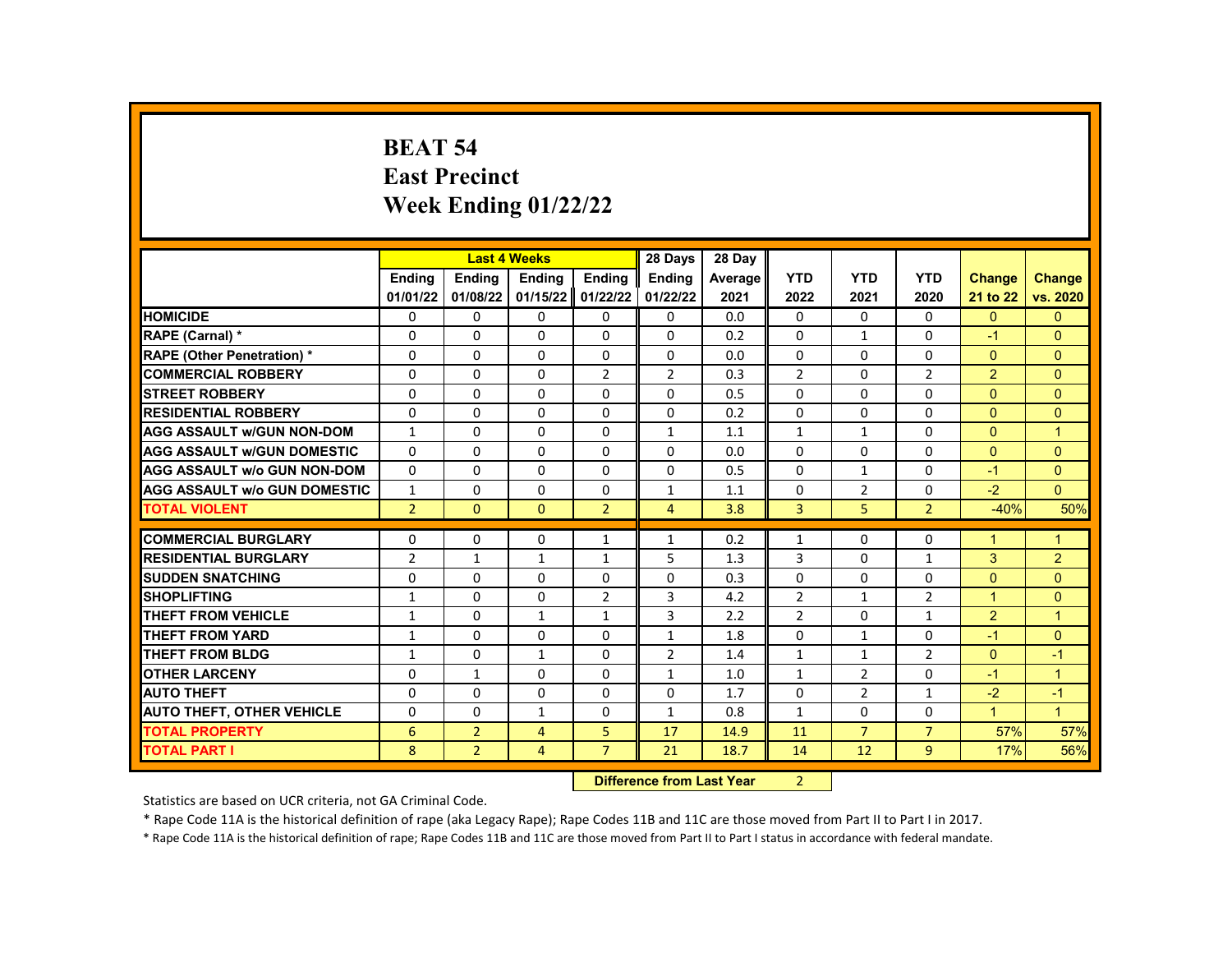# **BEAT 55 East Precinct Week Ending 01/22/22**

|                                     |                |                                  | <b>Last 4 Weeks</b> |                | 28 Days        | 28 Day  |                |                |                |                |                      |
|-------------------------------------|----------------|----------------------------------|---------------------|----------------|----------------|---------|----------------|----------------|----------------|----------------|----------------------|
|                                     | Ending         | <b>Endina</b>                    | <b>Endina</b>       | Ending         | <b>Endina</b>  | Average | <b>YTD</b>     | <b>YTD</b>     | <b>YTD</b>     | <b>Change</b>  | <b>Change</b>        |
|                                     | 01/01/22       | 01/08/22                         | 01/15/22            | 01/22/22       | 01/22/22       | 2021    | 2022           | 2021           | 2020           | 21 to 22       | vs. 2020             |
| <b>HOMICIDE</b>                     | 0              | 0                                | 0                   | 0              | 0              | 0.1     | 0              | $\Omega$       | $\Omega$       | $\Omega$       | $\mathbf{0}$         |
| RAPE (Carnal) *                     | $\Omega$       | $\Omega$                         | $\Omega$            | $\Omega$       | $\Omega$       | 0.0     | 0              | $\Omega$       | $\Omega$       | $\Omega$       | $\Omega$             |
| <b>RAPE (Other Penetration) *</b>   | $\Omega$       | $\Omega$                         | 0                   | $\Omega$       | $\Omega$       | 0.0     | 0              | $\Omega$       | $\Omega$       | $\Omega$       | $\mathbf{0}$         |
| <b>COMMERCIAL ROBBERY</b>           | 0              | 0                                | 0                   | $\mathbf{1}$   | 1              | 0.3     | $\mathbf{1}$   | $\Omega$       | 0              | $\mathbf{1}$   | $\overline{1}$       |
| <b>STREET ROBBERY</b>               | $\Omega$       | $\Omega$                         | $\Omega$            | $\Omega$       | $\Omega$       | 0.0     | 0              | $\Omega$       | $\mathbf{1}$   | $\Omega$       | $-1$                 |
| <b>RESIDENTIAL ROBBERY</b>          | $\Omega$       | $\Omega$                         | $\Omega$            | $\Omega$       | $\Omega$       | 0.2     | $\Omega$       | $\Omega$       | 0              | $\Omega$       | $\mathbf{0}$         |
| <b>AGG ASSAULT w/GUN NON- DOM</b>   | $\mathbf{1}$   | 0                                | $\mathbf{1}$        | $\mathbf 0$    | $\overline{2}$ | 0.4     | $\overline{2}$ | $\Omega$       | $\Omega$       | $\overline{2}$ | $\overline{2}$       |
| <b>AGG ASSAULT W/GUN DOMESTIC</b>   | $\Omega$       | 0                                | $\Omega$            | $\Omega$       | $\Omega$       | 0.0     | 0              | $\Omega$       | $\Omega$       | $\Omega$       | $\Omega$             |
| <b>AGG ASSAULT w/o GUN NON-DOM</b>  | $\Omega$       | $\Omega$                         | $\Omega$            | $\Omega$       | $\Omega$       | 0.3     | 0              | $\Omega$       | 0              | $\Omega$       | $\Omega$             |
| <b>AGG ASSAULT W/o GUN DOMESTIC</b> | $\Omega$       | $\Omega$                         | $\Omega$            | $\mathbf{1}$   | 1              | 0.5     | $\mathbf{1}$   | $\Omega$       | $\Omega$       | 1              | $\overline{1}$       |
| <b>TOTAL VIOLENT</b>                | $\mathbf{1}$   | $\overline{0}$                   | $\mathbf{1}$        | $\overline{2}$ | $\overline{4}$ | 1.8     | 4              | $\mathbf{0}$   | $\mathbf{1}$   | #DIV/0!        | 300%                 |
| <b>COMMERCIAL BURGLARY</b>          | $\Omega$       | $\Omega$                         | $\Omega$            | $\Omega$       | 0              | 0.5     | 0              | $\Omega$       | $\mathbf{1}$   | $\Omega$       | $-1$                 |
| <b>RESIDENTIAL BURGLARY</b>         | $\Omega$       | 0                                | $\Omega$            | $\mathbf{1}$   | $\mathbf{1}$   | 1.2     | $\mathbf{1}$   | $\overline{2}$ | $\mathbf{1}$   | $-1$           | $\Omega$             |
| <b>SUDDEN SNATCHING</b>             | 0              | 0                                | 0                   | $\mathbf{0}$   | 0              | 0.1     | $\Omega$       | $\Omega$       | $\Omega$       | $\Omega$       | $\mathbf{0}$         |
| <b>SHOPLIFTING</b>                  | 5              | $\overline{2}$                   | 5                   | $\overline{3}$ | 15             | 18.3    | 10             | $\overline{2}$ | 17             | 8              | $-7$                 |
| <b>THEFT FROM VEHICLE</b>           | 0              | $\Omega$                         | 0                   | $\mathbf{1}$   | $\mathbf{1}$   | 5.1     | $\mathbf{1}$   | $\Omega$       | 3              | $\mathbf{1}$   | $-2$                 |
| <b>THEFT FROM YARD</b>              | $\Omega$       | 1                                | $\Omega$            | $\mathbf{1}$   | $\overline{2}$ | 1.2     | $\overline{2}$ | $\mathbf{1}$   | $\overline{2}$ | $\overline{1}$ | $\Omega$             |
| <b>THEFT FROM BLDG</b>              | $\Omega$       | $\Omega$                         | $\mathbf{1}$        | $\mathbf{1}$   | $\overline{2}$ | 0.7     | $\overline{2}$ | $\Omega$       | $\mathbf{1}$   | $\overline{2}$ | $\blacktriangleleft$ |
| <b>OTHER LARCENY</b>                | $\Omega$       | $\Omega$                         | $\mathbf{1}$        | $\mathbf{0}$   | $\mathbf{1}$   | 0.5     | $\mathbf{1}$   | $\Omega$       | $\mathbf{1}$   | 1              | $\mathbf{0}$         |
| <b>AUTO THEFT</b>                   | $\mathbf{1}$   | $\Omega$                         | $\mathbf{1}$        | $\Omega$       | $\overline{2}$ | 1.4     | $\mathbf{1}$   | $\Omega$       | $\mathbf{1}$   | $\mathbf{1}$   | $\mathbf{0}$         |
| <b>AUTO THEFT, OTHER VEHICLE</b>    | $\Omega$       | $\Omega$                         | $\Omega$            | $\mathbf{1}$   | $\mathbf{1}$   | 0.8     | $\mathbf{1}$   | $\mathbf{1}$   | 0              | $\Omega$       | $\blacklozenge$      |
| <b>TOTAL PROPERTY</b>               | 6              | 3                                | 8                   | 8              | 25             | 29.7    | 19             | 6              | 27             | 217%           | $-30%$               |
| <b>TOTAL PART I</b>                 | $\overline{7}$ | $\overline{3}$                   | 9                   | 10             | 29             | 31.5    | 23             | 6              | 28             | 283%           | $-18%$               |
|                                     |                | <b>Difference from Last Year</b> |                     | 17             |                |         |                |                |                |                |                      |

Statistics are based on UCR criteria, not GA Criminal Code.

\* Rape Code 11A is the historical definition of rape (aka Legacy Rape); Rape Codes 11B and 11C are those moved from Part II to Part I in 2017.